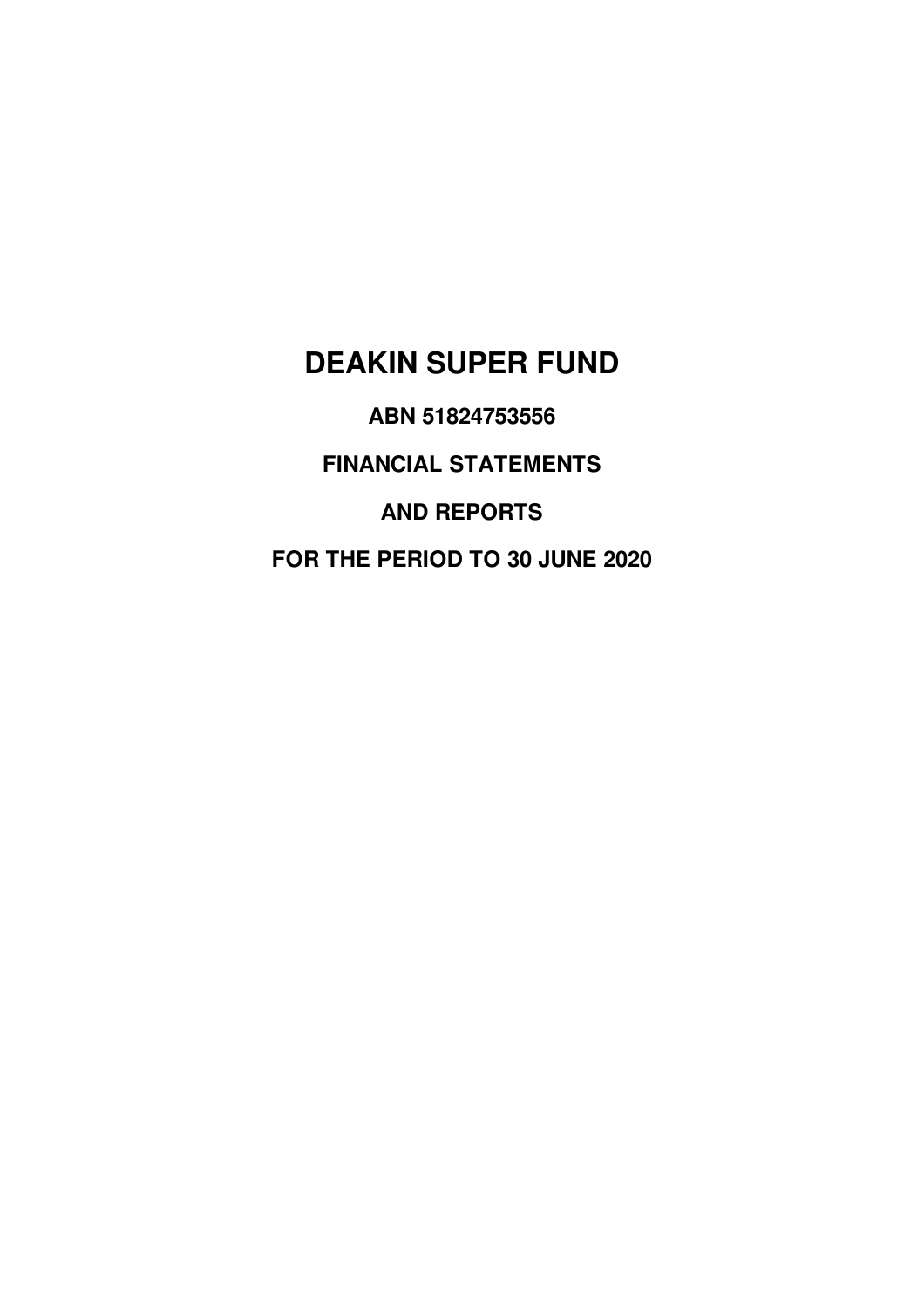# **INDEX**

**Statement of Financial Position Statement of Financial Position - Comparative Detailed Statement of Financial Position Operating Statement Operating Statement - Comparative Detailed Operating Statement Member Benefit Statement Trial Balance Journal Entries Banking Transactions General Ledger Property Expenses Compilation report Corporate Reporting Declaration Individual Reporting Declaration Notes to Financial Statements Trustee Resolutions Audit Report**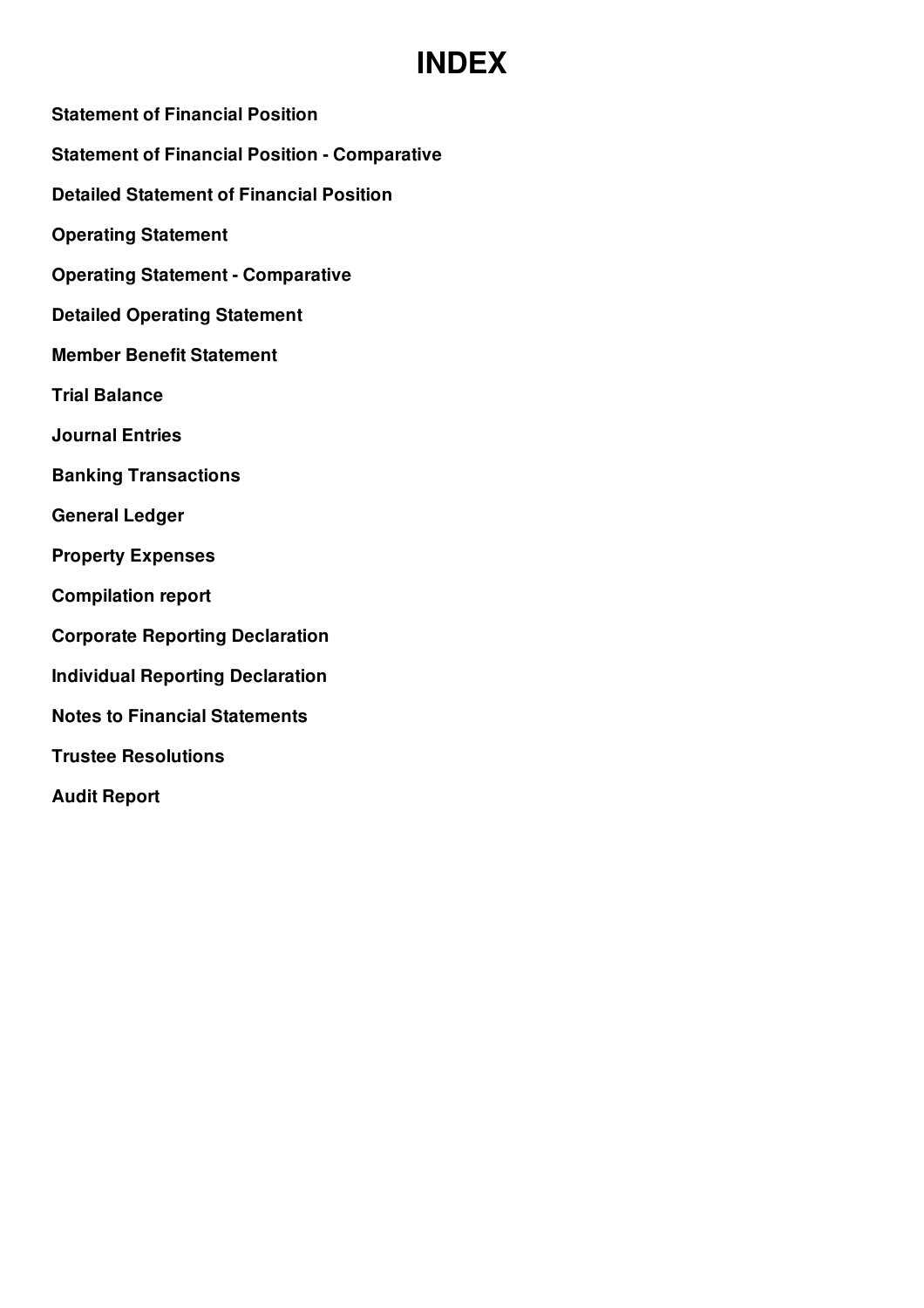## **Deakin Super Fund STATEMENT OF FINANCIAL POSITION** AS AT 30TH JUNE 2020

| Investments:                                | \$           |
|---------------------------------------------|--------------|
| <b>Direct Equities</b>                      | 420,000.00   |
| <b>Fixed Interest</b>                       | 250,000.00   |
| <b>Direct Property</b>                      | 400,000.00   |
| <b>Total Investments</b>                    | 1,070,000.00 |
| <b>Other Assets:</b>                        | S            |
| Cash at Bank                                | 50,142.00    |
| <b>Distribution Receivable</b>              | 5,000.00     |
| <b>Total Other Assets</b>                   | 55,142.00    |
| <b>Total Assets</b>                         | 1,125,142.00 |
| Less:                                       |              |
| <b>Liabilities:</b>                         | \$           |
| Income Tax Payable                          | 5,667.50     |
| <b>Imputation Tax Credit</b>                | $-450.00$    |
| <b>Bank Clearing Suspense Unallocated</b>   | $-1,187.00$  |
| <b>Total Liabilities</b>                    | 4,030.50     |
| <b>Net Assets Available to Pay Benefits</b> | 1,121,111.50 |
| <b>Member Benefits Payable</b>              |              |
| <b>James Accumulation</b>                   | 509,165.73   |
| Myrna Accumulation                          | 611,945.77   |
| <b>Member Balance Total</b>                 | 1,121,111.50 |
|                                             |              |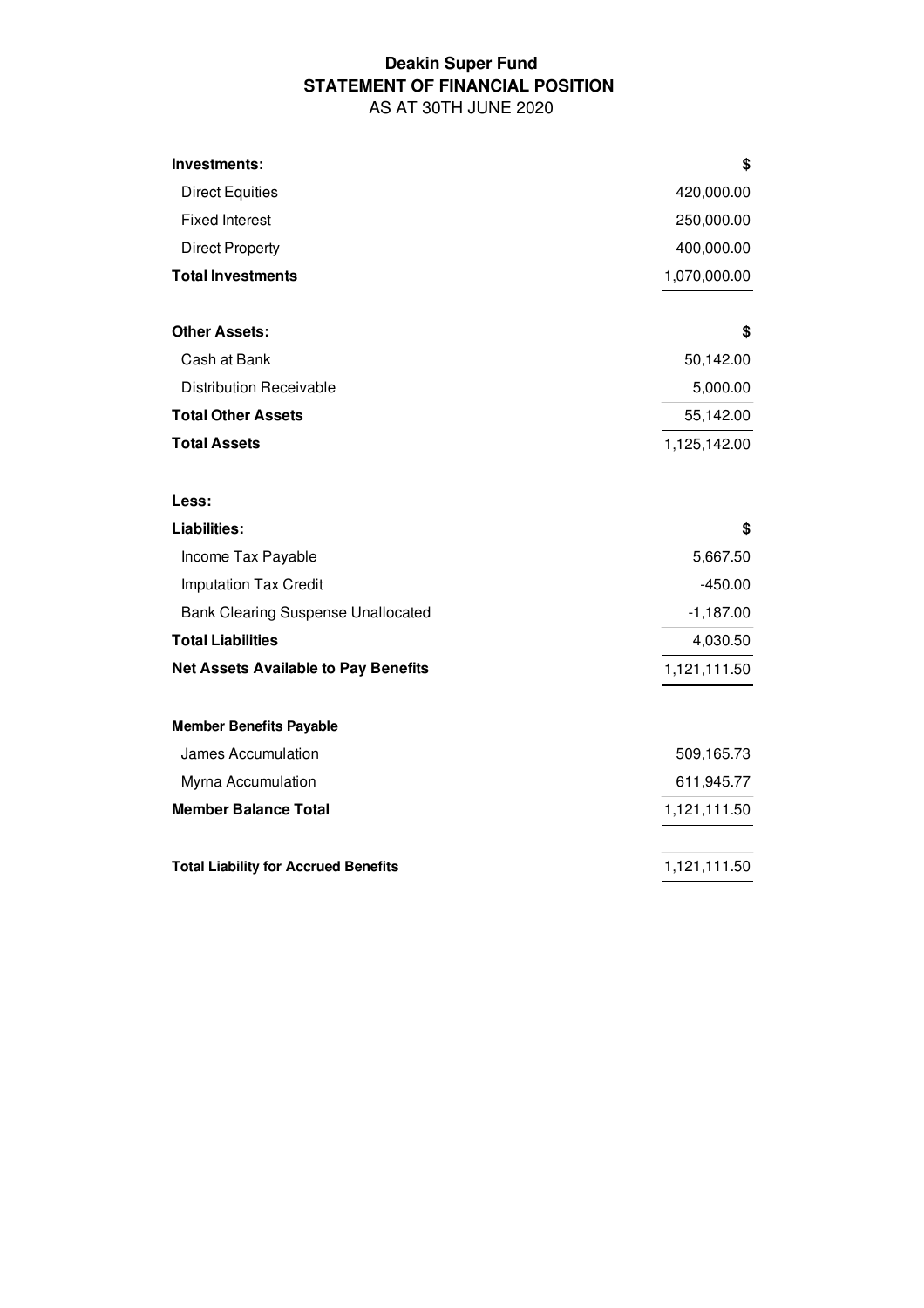# **Deakin Super Fund STATEMENT OF FINANCIAL POSITION - COMPARATIVE**

AS AT 30TH JUNE 2020

|                                           | 2020         | 2019         |
|-------------------------------------------|--------------|--------------|
| <b>Assets</b>                             |              |              |
| Investments:                              | \$           | \$           |
| <b>Direct Equities</b>                    | 420,000.00   | 780,000.00   |
| <b>Fixed Interest</b>                     | 250,000.00   | 250,000.00   |
| <b>Direct Property</b>                    | 400,000.00   | 0.00         |
| <b>Total Investments</b>                  | 1,070,000.00 | 1,030,000.00 |
|                                           |              |              |
| Other Assets:                             | \$           | \$           |
| Cash at Bank                              | 50,142.00    | 209,135.00   |
| <b>Distribution Receivable</b>            | 5,000.00     | 5,000.00     |
| <b>Total Other Assets</b>                 | 55,142.00    | 214,135.00   |
|                                           |              |              |
| <b>Total Assets</b>                       | 1,125,142.00 | 1,244,135.00 |
|                                           |              |              |
| Less:                                     |              |              |
| <b>Liabilities</b>                        | \$           | \$           |
| Income Tax Payable                        | 5,667.50     | 2,000.00     |
| <b>Imputation Tax Credit</b>              | $-450.00$    | 0.00         |
|                                           |              |              |
| <b>Bank Clearing Suspense Unallocated</b> | $-1,187.00$  | $-1,187.00$  |
| <b>Total Liabilities</b>                  | 4,030.50     | 813.00       |
|                                           |              |              |
| Net Assets Available to Pay Benefits      | 1,121,111.50 | 1,243,322.00 |
|                                           |              |              |
| <b>Member Benefits Payable</b>            |              |              |
| James Accumulation                        | 509,165.73   | 429,043.12   |
| Myrna Accumulation                        | 611,945.77   | 814,278.88   |
| <b>Member Balance Total</b>               | 1,121,111.50 | 1,243,322.00 |
|                                           |              |              |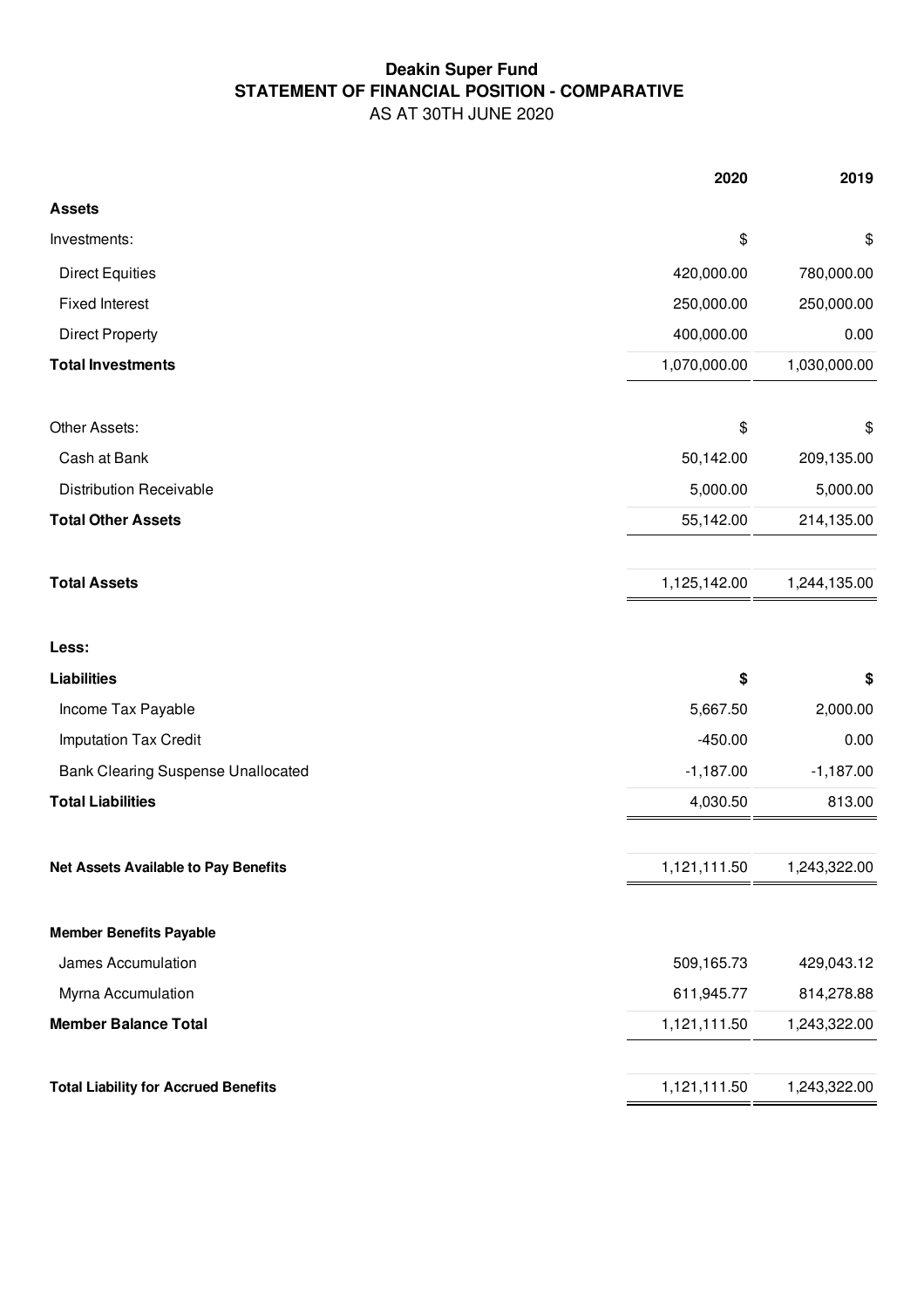# **Deakin Super Fund DETAILED STATEMENT OF FINANCIAL POSITION**

AS AT 30TH JUNE 2020

| Investments:                                    | \$           |
|-------------------------------------------------|--------------|
| <b>Direct Equities</b>                          |              |
| BHP GROUP LIMITED:ORDINARY FULLY PAID           | 179,820.00   |
| <b>TELSTRA CORPORATION.:ORDINARY FULLY PAID</b> | 240,000.00   |
| <b>Subtotal Direct Equities</b>                 | 420,000.00   |
| <b>Fixed Interest</b>                           |              |
| <b>Term Deposit</b>                             | 250,000.00   |
| <b>Subtotal Fixed Interest</b>                  | 250,000.00   |
| <b>Direct Property</b>                          |              |
| S311/6 Galloway Street, Mascot, NSW 2020        | 400,000.00   |
| <b>Subtotal Direct Property</b>                 | 400,000.00   |
| <b>Other Assets:</b>                            | \$           |
| <b>Cash at Bank</b>                             |              |
| Macq CMA                                        | 20,142.00    |
| Alliance Once Credit Union Ltd                  | 30,000.00    |
| <b>Subtotal Cash at Bank</b>                    | 50142        |
| <b>Distribution Receivable</b>                  | 5,000.00     |
| <b>Total Assets</b>                             | 1,125,142.00 |
| Less:                                           |              |
| Liabilities:                                    | \$           |
| Income Tax Payable                              | 5,667.50     |
| <b>Imputation Tax Credit</b>                    | $-450.00$    |
| <b>Bank Clearing Suspense Unallocated</b>       | $-1,187.00$  |
| <b>Total Liabilities</b>                        | 4,030.50     |
| <b>Net Assets Available to Pay Benefits</b>     | 1,121,111.50 |
| <b>Member Benefits Payable:</b>                 |              |
| James Accumulation                              | 509,165.73   |
| Myrna Accumulation                              | 611,945.77   |
| <b>Member Balance Total</b>                     | 1,121,111.50 |
| <b>Total Liability for Accrued Benefits</b>     | 1,121,111.50 |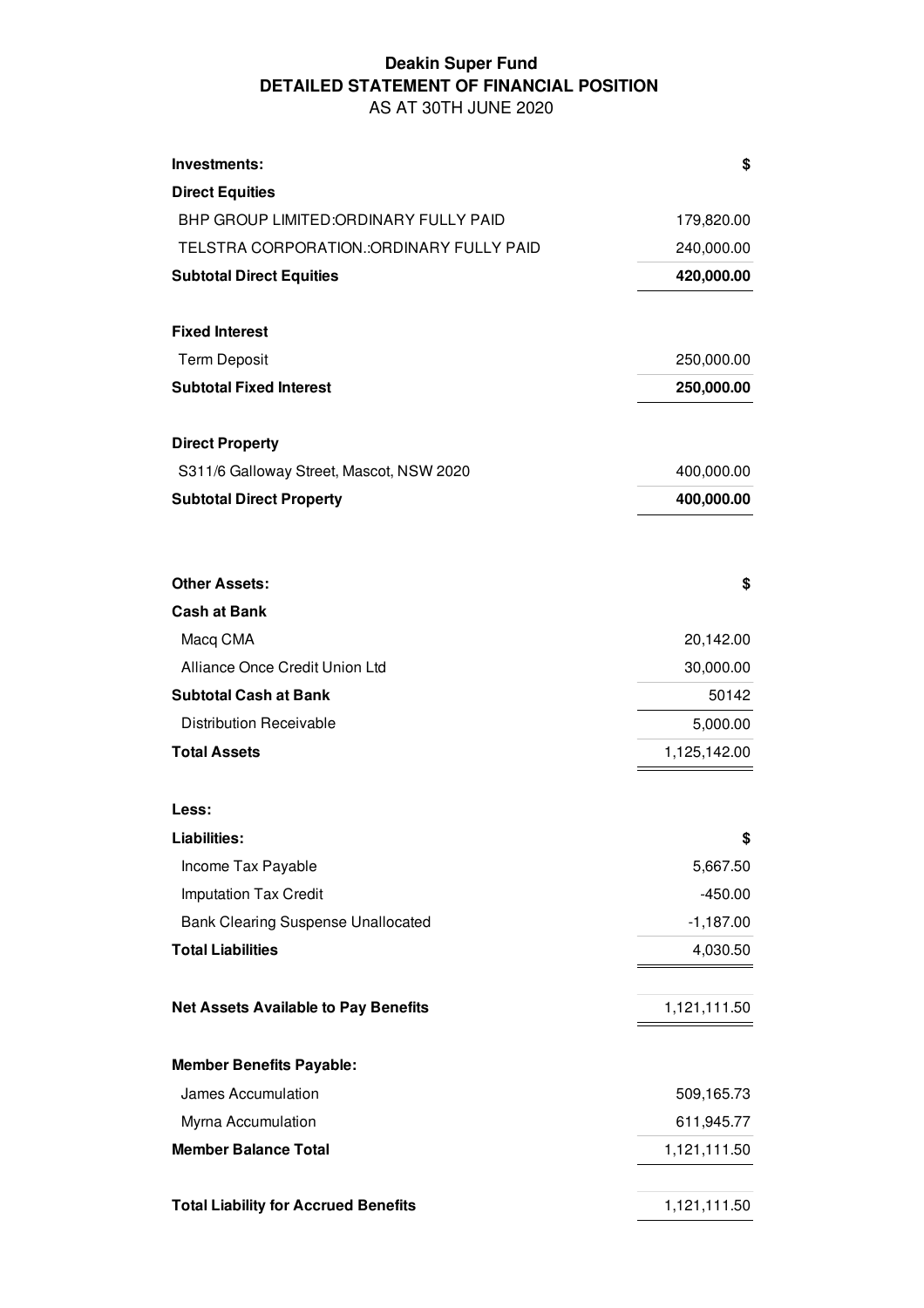=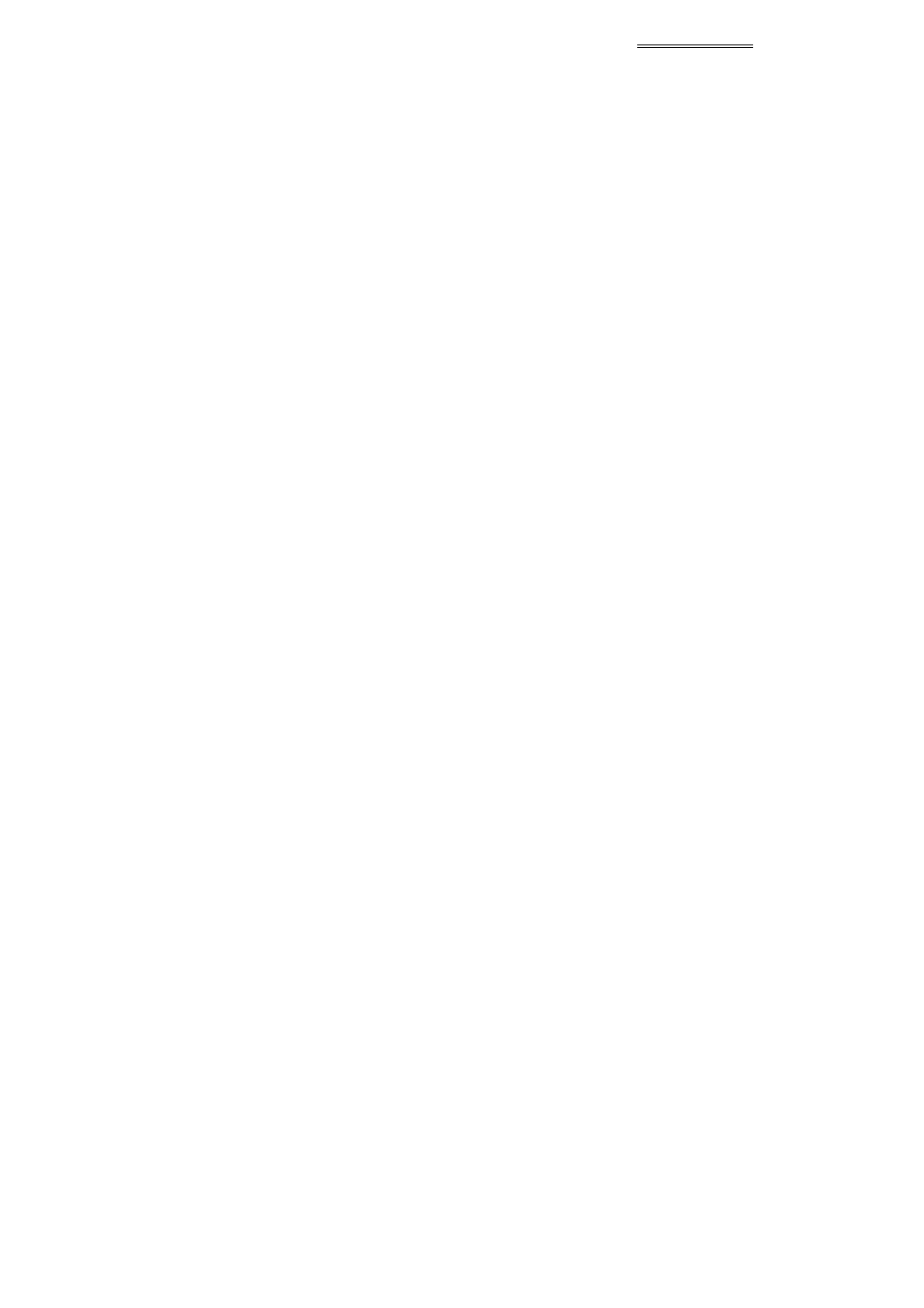## **Deakin Super Fund OPERATING STATEMENT** FOR THE PERIOD ENDED 30 JUNE 2020

| <b>INCOME:</b>                                               |               |
|--------------------------------------------------------------|---------------|
| Income - Cash                                                | 3,500.00      |
| Gain on sale - Other                                         | 5,000.00      |
| Unfranked dividend amount                                    | 4,500.00      |
| Franked dividend amount                                      | 1,050.00      |
| Dividend franking credit                                     | 450.00        |
| <b>Employer Concessional</b>                                 | 5,000.00      |
| Personal - Concessional                                      | 10,000.00     |
| Personal - Non Concessional                                  | 25,000.00     |
| Members ETP Clearing A/C - Preserved/Non Taxable             | 187,007.00    |
| Unrealised Gain on Market Revaluation                        | $-360,000.00$ |
|                                                              | $-118,493.00$ |
| <b>LESS EXPENSES:</b>                                        |               |
| <b>Fund General Expense</b>                                  | 50.00         |
|                                                              | 50.00         |
| Benefits Accrued as a Result of Operations before Income Tax | $-118,543.00$ |
| Income Tax Expense                                           | 3,667.50      |
| <b>Benefits Accrued as a Result of Operations</b>            | $-122,210.50$ |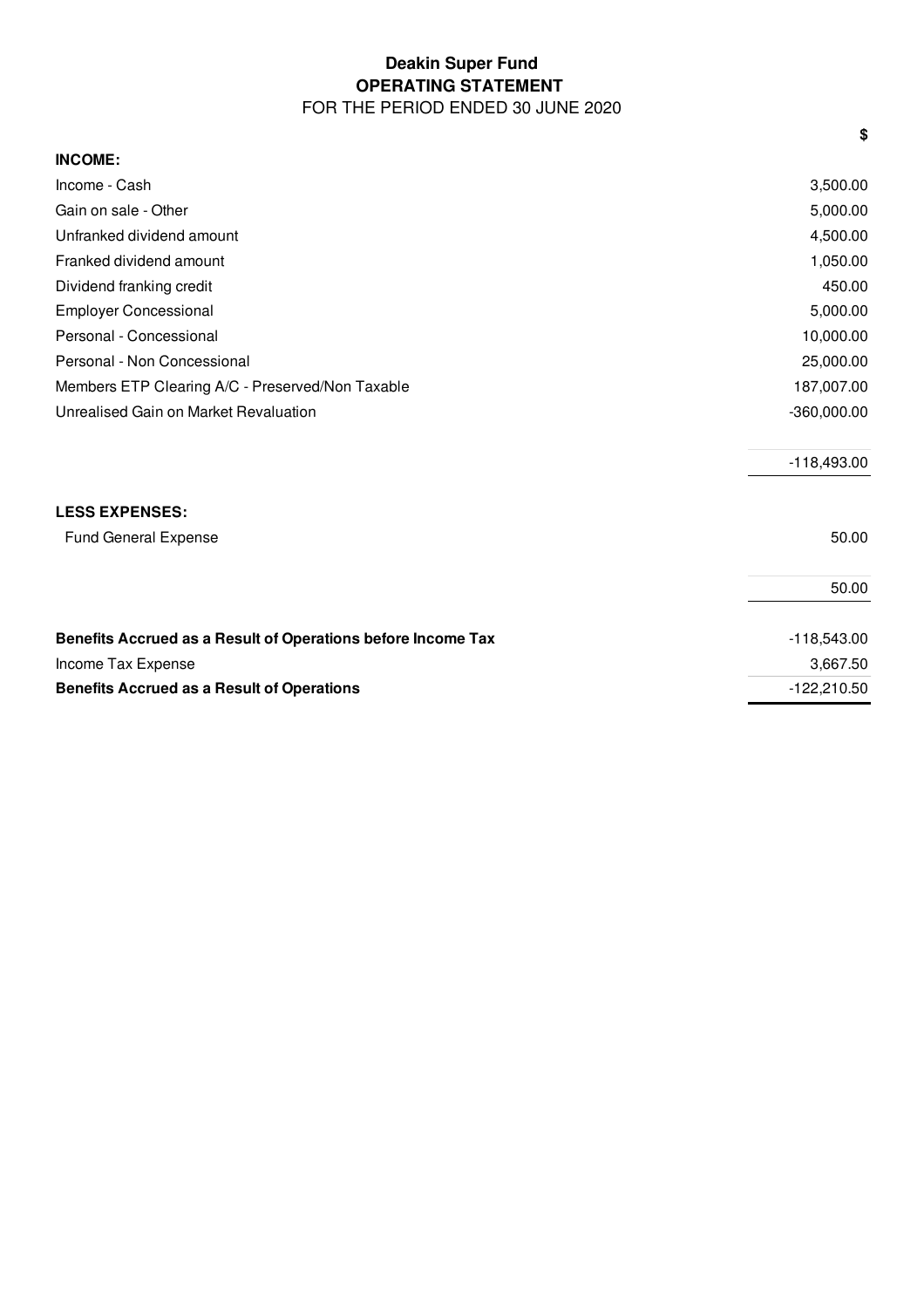# **Deakin Super Fund Operating Statement - Comparative Report**

for the period 01 July 2019 to 30 June 2020

|                                                              | 2020          | 2019       |
|--------------------------------------------------------------|---------------|------------|
|                                                              | S             | S          |
| <b>Income</b>                                                |               |            |
| Income - Cash                                                | 3,500.00      | 0.00       |
| Gain on sale - Other                                         | 5,000.00      | 0.00       |
| Unfranked dividend amount                                    | 4,500.00      | 0.00       |
| Franked dividend amount                                      | 1,050.00      | 0.00       |
| Dividend franking credit                                     | 450.00        | 0.00       |
| <b>Employer Concessional</b>                                 | 5,000.00      | 5,000.00   |
| Personal - Concessional                                      | 10,000.00     | 0.00       |
| Personal - Non Concessional                                  | 25,000.00     | 0.00       |
| Members ETP Clearing A/C - Preserved/Non Taxable             | 187,007.00    | 0.00       |
| Unrealised Gain on Market Revaluation                        |               | 273,000.00 |
|                                                              | 360,000.00    |            |
| Subtotal:                                                    | -118,493.00   | 278,000.00 |
| <b>Less Expenses</b>                                         |               |            |
| <b>Fund General Expense</b>                                  | 50.00         | 0.00       |
| Subtotal:                                                    | 50.00         | 0.00       |
| Benefits Accrued as a Result of Operations before Income Tax | $-118,543.00$ | 278,000.00 |
| <b>Income Tax Expense</b>                                    | 3,667.50      | 0.00       |
| <b>Benefits Accrued as a Result of Operations</b>            | -122,210.50   | 278,000.00 |
|                                                              |               |            |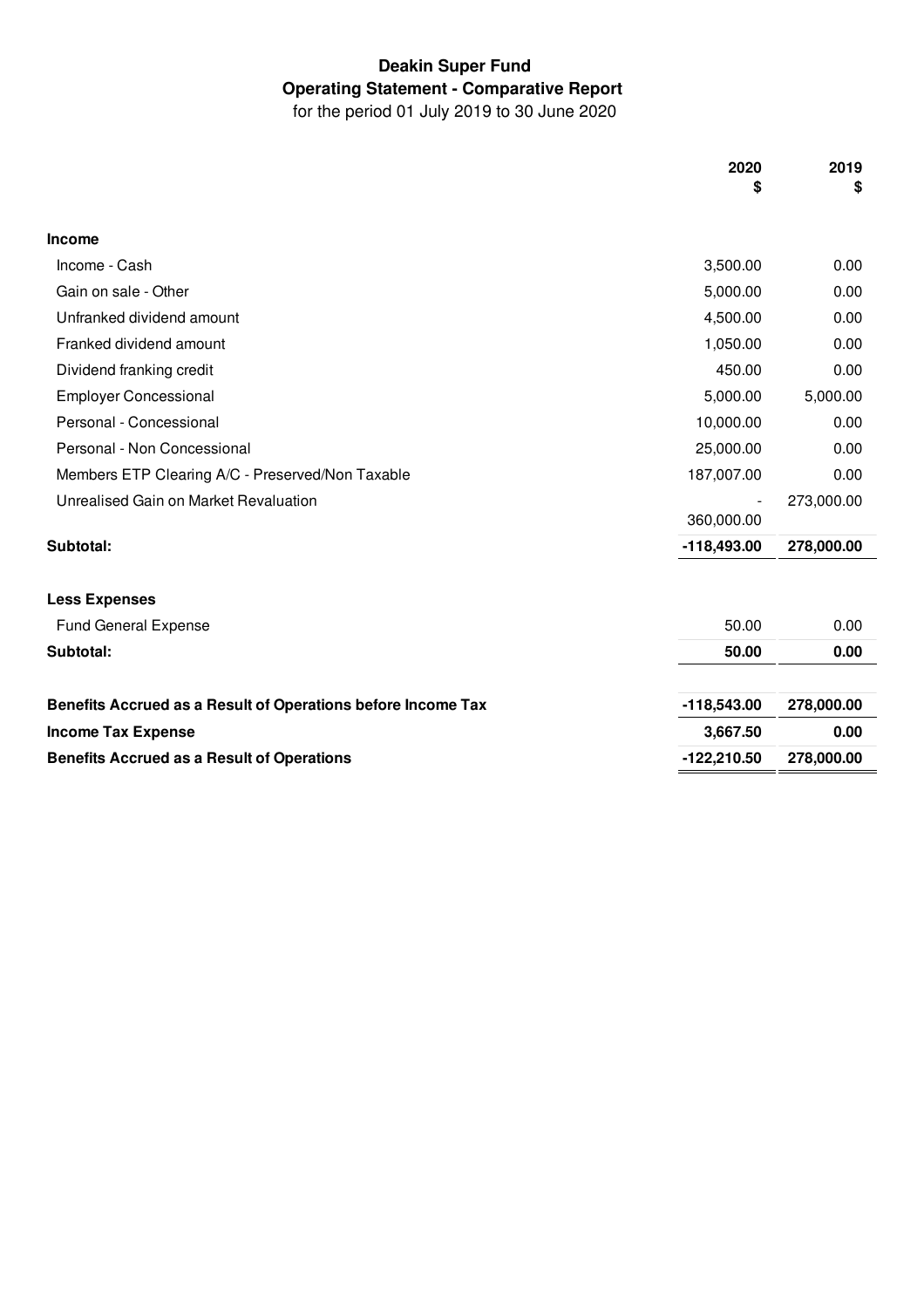## **Deakin Super Fund DETAILED OPERATING STATEMENT** FOR THE PERIOD 01 JULY 2019 TO 30 JUNE 2020

**ACCOUNT NAME/DESCRIPTION REFERENCE \$ Income** Income - Cash Income Macq CMA - 5 Nov 2019 - Interest **IN000003** IN000003 3,500.00 Subtotal Income - Cash 3,500.00 Gain on sale - Other Proceeds of sale APEX - APEX TRUST FUND x 600 - 1 Jul 2019 PS000001 5,000.00 Subtotal Gain on sale - Other 5,000.00 Unfranked dividend amount Dividend TLS TELSTRA CORPORATION.:ORDINARY FULLY PAID - 8 Oct 2019 - TLS Dividend IN000002 3,000.00 Dividend BHP BHP GROUP LIMITED:ORDINARY FULLY PAID - 7 Aug 2019 - BHP - Dividend IN000001 1,500.00 Subtotal Unfranked dividend amount 4,500.00 Franked dividend amount Dividend TLS TELSTRA CORPORATION.:ORDINARY FULLY PAID - 8 Oct 2019 - TLS Dividend IN000002 450.00 Dividend BHP BHP GROUP LIMITED:ORDINARY FULLY PAID - 7 IN000001 600.00 Aug 2019 - BHP - Dividend Subtotal Franked dividend amount 1,050.00 Dividend franking credit Dividend TLS TELSTRA CORPORATION.:ORDINARY FULLY PAID - 8 Oct 2019 - TLS Dividend IN000002 192.86 Dividend BHP BHP GROUP LIMITED:ORDINARY FULLY PAID - 7 Aug 2019 - BHP - Dividend IN000001 257.14 Subtotal Dividend franking credit 450.00 Employer Concessional Employer Contribution CON000002 5,000.00 Subtotal Employer Concessional 5,000.00 Personal - Concessional Personal Concessional Contribution CON000003 10,000.00 Subtotal Personal - Concessional 10,000.00 Personal - Non Concessional Personal NCC CON000004 25,000.00 Reverse: NCC - CON000005 RCON0000002 RCON0000002 -120,000.00 NCC CON000005 120,000.00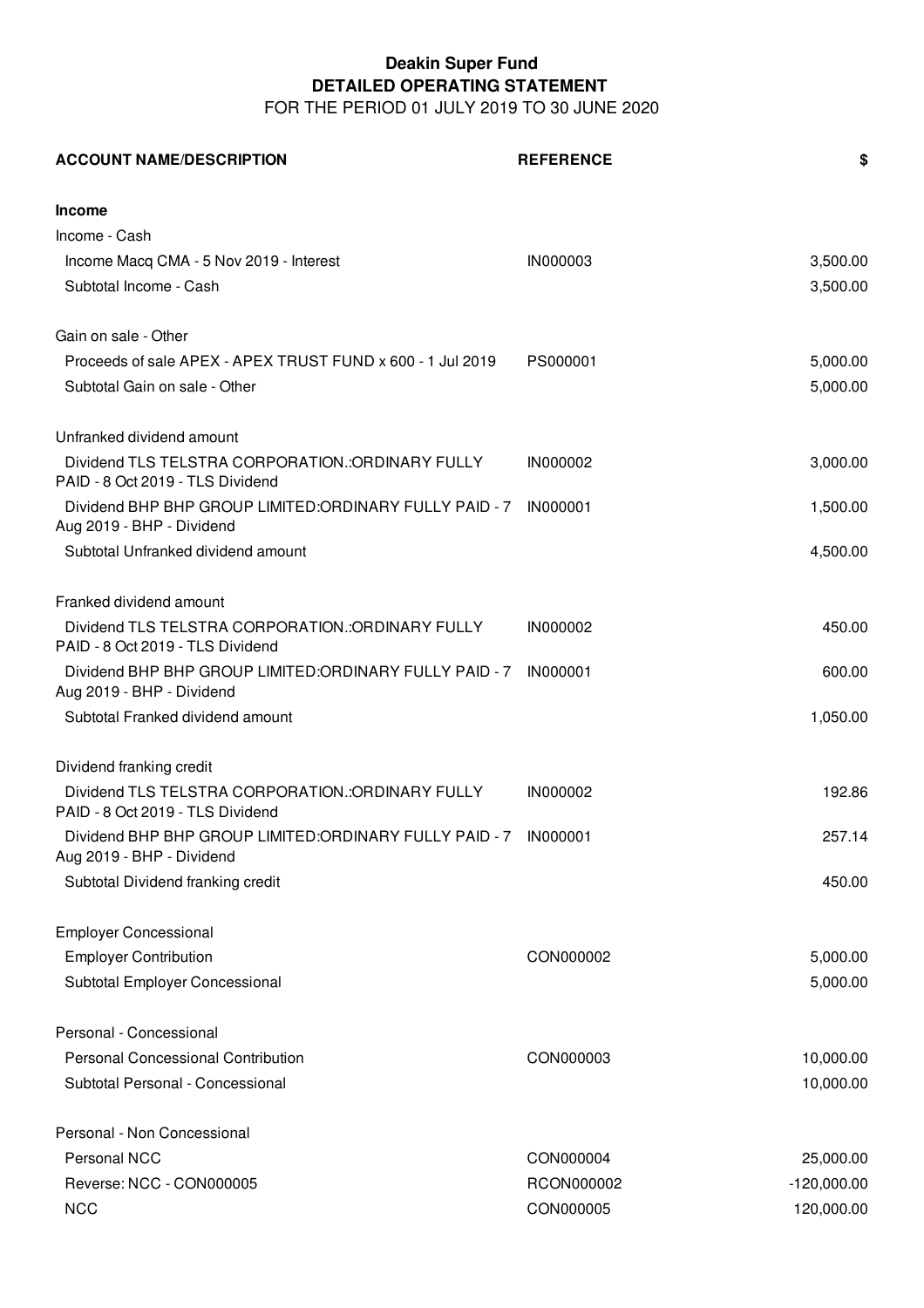| Roll-in - Rollover in - 2019-09-01                                        | ETP000002  | 20,000.00                   |
|---------------------------------------------------------------------------|------------|-----------------------------|
| Roll-in - Roll In - 2019-07-01                                            | ETP000005  | 187,007.00                  |
| Reverse: Roll-in - Rollover In - 2019-07-01 - ETP000001                   | RETP000001 | $-75,000.00$                |
| Roll-in - Rollover In - 2019-07-01                                        | ETP000001  | 75,000.00                   |
| Subtotal Members ETP Clearing A/C - Preserved/Non Taxable                 |            | 187,007.00                  |
| Unrealised Gain on Market Revaluation                                     |            |                             |
| Reval at Year End at 30/06/2020                                           | MR000009   | $-80,000.00$                |
| Reverse: Reval at Year End at 30/06/2019 - MR000008                       | RMR000002  | $-280,000.00$               |
| Subtotal Unrealised Gain on Market Revaluation                            |            | $-360,000.00$               |
| <b>Income Subtotal:</b>                                                   |            | $-118,493.00$               |
| <b>LESS EXPENSES:</b>                                                     |            |                             |
| <b>Fund General Expense</b>                                               |            |                             |
| <b>TEST</b>                                                               | EX000001   | 50.00                       |
| Subtotal Fund General Expense                                             |            | 50.00                       |
| <b>Expenses Subtotal:</b>                                                 |            | 50.00                       |
|                                                                           |            |                             |
|                                                                           |            | \$-118,543.00               |
| Benefits Accrued as a Result of Operations before Income Tax              |            |                             |
| <b>Income Tax</b>                                                         |            | \$3,667.50                  |
| Year End Tax Payment<br><b>Benefits Accrued as a Result of Operations</b> | TAX000042  | \$3,667.50<br>$-122,210.50$ |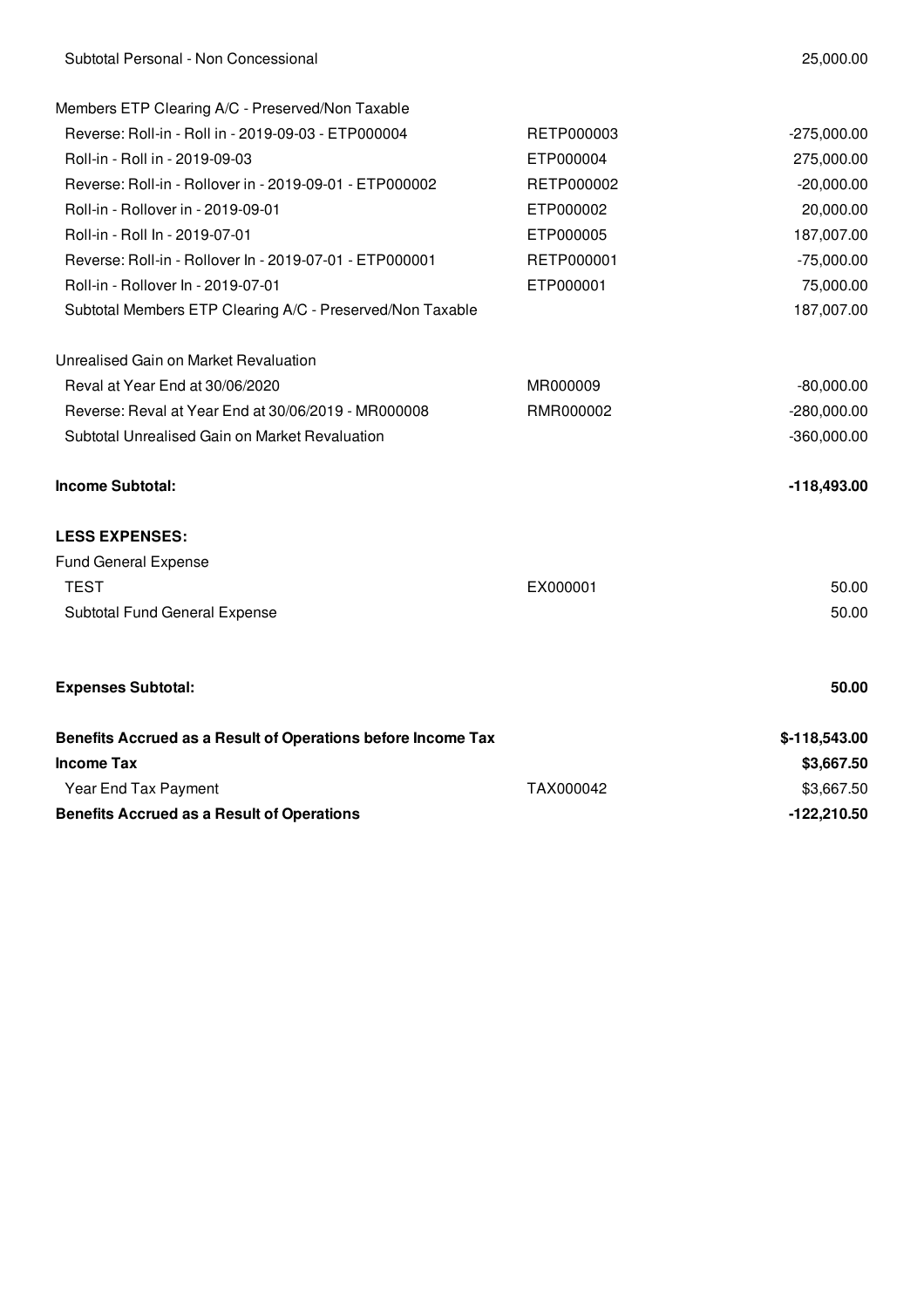# **Deakin Super Fund MEMBER STATEMENT REPORT - JAMES DEAKIN**

FOR THE PERIOD 01 JULY 2019 TO 30 JUNE 2020

## **James Deakin**

*Nominated Beneficiaries*

## **James Accumulation : Accumulation**

| <b>Members Details</b>       |            | <b>Members Balance</b>          |             |
|------------------------------|------------|---------------------------------|-------------|
| Member Date Of Birth         |            | 01/01/1954 Total Benefits       | 509,165.73  |
| Tax File Number              | 123456782  | Preserved                       | 509,165.73  |
| Date Joined                  | 01/06/2008 | <b>Restricted Non Preserved</b> |             |
| Service Period Start Date    | 01/07/1998 | Unrestricted Non Preserved      |             |
| Date Left Fund               |            |                                 |             |
| Member Mode                  |            | Including:                      |             |
| <b>Account Description</b>   |            | Tax Free Component              | 517,329.00  |
| <b>Current Salary</b>        |            | <b>Taxable Component</b>        | $-8,163.27$ |
| <b>Vested Amount</b>         |            |                                 |             |
| <b>Insured Death Benefit</b> |            |                                 |             |
| <b>Total Death Benefit</b>   |            |                                 |             |

| <b>Detailed Account</b>                              | <b>Preserved</b> | <b>Restricted</b><br><b>Non Preserved</b> | <b>Unrestricted</b><br><b>Non Preserved</b> | Total          |
|------------------------------------------------------|------------------|-------------------------------------------|---------------------------------------------|----------------|
| Opening Balance at 30/06/2019                        | 429,043.12       |                                           |                                             | 429,043.12     |
| ADD: INCREASES TO MEMBER'S ACCOUNT DURING THE PERIOD |                  |                                           |                                             |                |
| <b>Fund Setup Balance</b>                            |                  |                                           |                                             |                |
| <b>Employer Contributions</b>                        | 5,000.00         |                                           |                                             | 5,000.00       |
| <b>Member Contributions</b>                          | 10,000.00        |                                           |                                             | 10,000.00      |
| <b>Spouse Contributions</b>                          |                  |                                           |                                             |                |
| <b>Child Contributions</b>                           |                  |                                           |                                             |                |
| Co Contributions Non Taxable                         |                  |                                           |                                             |                |
| <b>Downsizer Contributions</b>                       |                  |                                           |                                             |                |
| <b>Other Contributions Preserved</b>                 |                  |                                           |                                             |                |
| Proceeds of Insurance Policies                       |                  |                                           |                                             |                |
| Share of Net Income/(Loss) for period                | $-119,145.64$    |                                           |                                             | $-119, 145.64$ |
| <b>Transfers In and Transfers From Reserves</b>      | 187,007.00       |                                           |                                             | 187,007.00     |
| <b>Total Increases</b>                               | 82,861.36        |                                           |                                             | 82,861.36      |
| LESS: DECREASES TO MEMBERS ACCOUNT DURING THE PERIOD |                  |                                           |                                             |                |
| <b>Pensions Paid</b>                                 |                  |                                           |                                             |                |
| <b>Benefits Paid</b>                                 |                  |                                           |                                             |                |
| <b>Contributions Tax</b>                             | 2,250.00         |                                           |                                             | 2,250.00       |
| Income Tax                                           | 488.75           |                                           |                                             | 488.75         |
| Division 293 Tax                                     |                  |                                           |                                             |                |
| Insurance Policy Premiums Paid                       |                  |                                           |                                             |                |
| Transfers out and transfers to reserves              |                  |                                           |                                             |                |
| <b>Total Decreases</b>                               | 2,738.75         |                                           |                                             | 2,738.75       |
| Members Balance at 30/06/2020                        | 509,165.73       |                                           |                                             | 509,165.73     |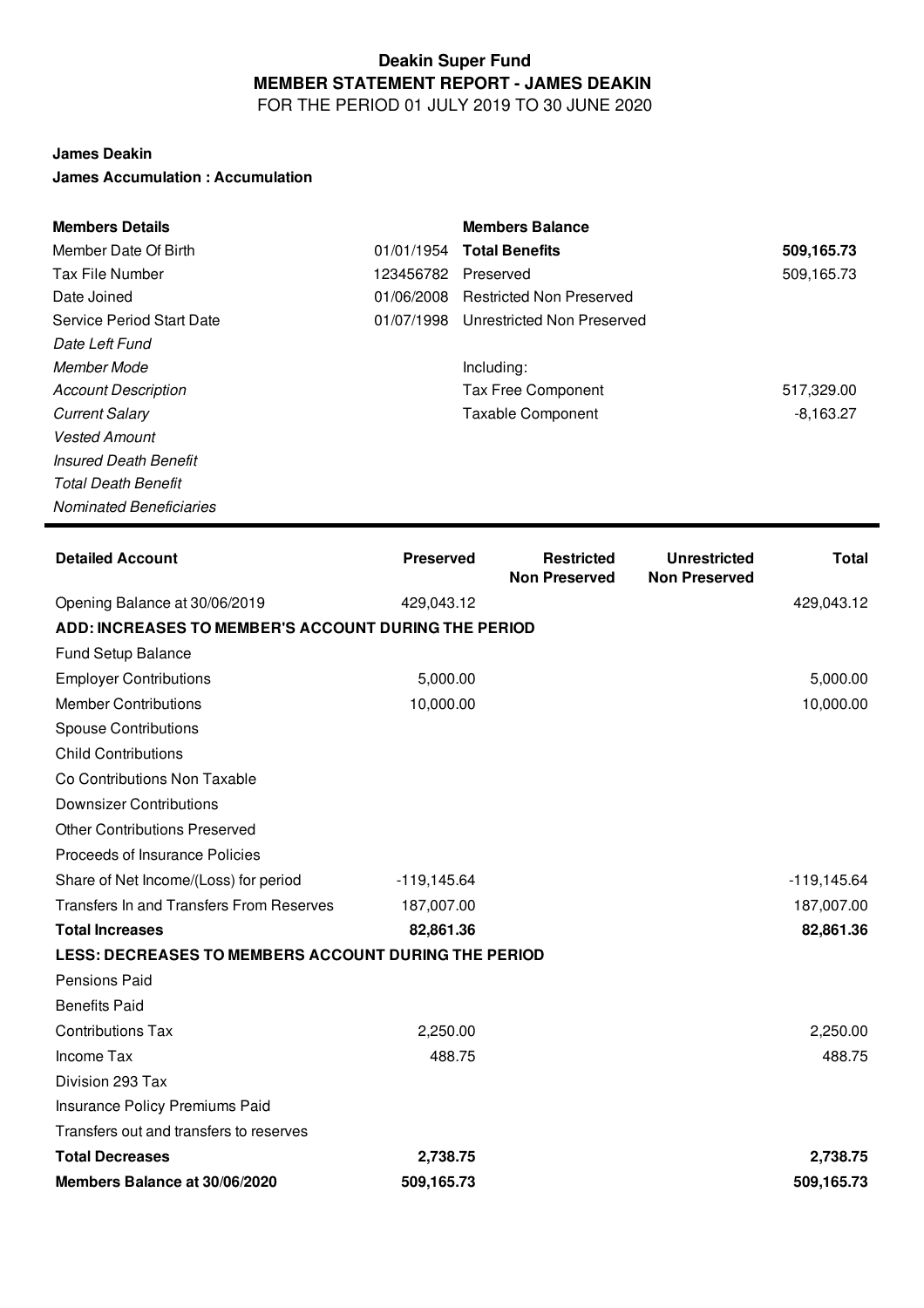# **Deakin Super Fund MEMBER STATEMENT REPORT - MYRNA DEAKIN**

FOR THE PERIOD 01 JULY 2019 TO 30 JUNE 2020

## **Myrna Deakin**

**Myrna Accumulation : Accumulation**

| <b>Members Details</b>         |            | <b>Members Balance</b>          |              |
|--------------------------------|------------|---------------------------------|--------------|
| Member Date Of Birth           | 12/08/1955 | <b>Total Benefits</b>           | 611,945.77   |
| Tax File Number                | 123456782  | Preserved                       | 611,945.77   |
| Date Joined                    | 01/06/2008 | <b>Restricted Non Preserved</b> |              |
| Service Period Start Date      | 01/07/1999 | Unrestricted Non Preserved      |              |
| Date Left Fund                 |            |                                 |              |
| Member Mode                    |            | Including:                      |              |
| <b>Account Description</b>     |            | Tax Free Component              | 660,000.00   |
| <b>Current Salary</b>          |            | Taxable Component               | $-48,054.23$ |
| <b>Vested Amount</b>           |            |                                 |              |
| <b>Insured Death Benefit</b>   |            |                                 |              |
| <b>Total Death Benefit</b>     |            |                                 |              |
| <b>Nominated Beneficiaries</b> |            |                                 |              |

| <b>Detailed Account</b>                                     | <b>Preserved</b> | <b>Restricted</b><br><b>Non Preserved</b> | <b>Unrestricted</b><br><b>Non Preserved</b> | Total         |
|-------------------------------------------------------------|------------------|-------------------------------------------|---------------------------------------------|---------------|
| Opening Balance at 30/06/2019                               | 814,278.88       |                                           |                                             | 814,278.88    |
| ADD: INCREASES TO MEMBER'S ACCOUNT DURING THE PERIOD        |                  |                                           |                                             |               |
| <b>Fund Setup Balance</b>                                   |                  |                                           |                                             |               |
| <b>Employer Contributions</b>                               |                  |                                           |                                             |               |
| <b>Member Contributions</b>                                 | 25,000.00        |                                           |                                             | 25,000.00     |
| <b>Spouse Contributions</b>                                 |                  |                                           |                                             |               |
| <b>Child Contributions</b>                                  |                  |                                           |                                             |               |
| Co Contributions Non Taxable                                |                  |                                           |                                             |               |
| <b>Downsizer Contributions</b>                              |                  |                                           |                                             |               |
| <b>Other Contributions Preserved</b>                        |                  |                                           |                                             |               |
| Proceeds of Insurance Policies                              |                  |                                           |                                             |               |
| Share of Net Income/(Loss) for period                       | $-226,404.36$    |                                           |                                             | $-226,404.36$ |
| <b>Transfers In and Transfers From Reserves</b>             |                  |                                           |                                             |               |
| <b>Total Increases</b>                                      | -201,404.36      |                                           |                                             | $-201,404.36$ |
| <b>LESS: DECREASES TO MEMBERS ACCOUNT DURING THE PERIOD</b> |                  |                                           |                                             |               |
| <b>Pensions Paid</b>                                        |                  |                                           |                                             |               |
| <b>Benefits Paid</b>                                        |                  |                                           |                                             |               |
| <b>Contributions Tax</b>                                    |                  |                                           |                                             |               |
| Income Tax                                                  | 928.75           |                                           |                                             | 928.75        |
| Division 293 Tax                                            |                  |                                           |                                             |               |
| Insurance Policy Premiums Paid                              |                  |                                           |                                             |               |
| Transfers out and transfers to reserves                     |                  |                                           |                                             |               |
| <b>Total Decreases</b>                                      | 928.75           |                                           |                                             | 928.75        |
| Members Balance at 30/06/2020                               | 611,945.77       |                                           |                                             | 611,945.77    |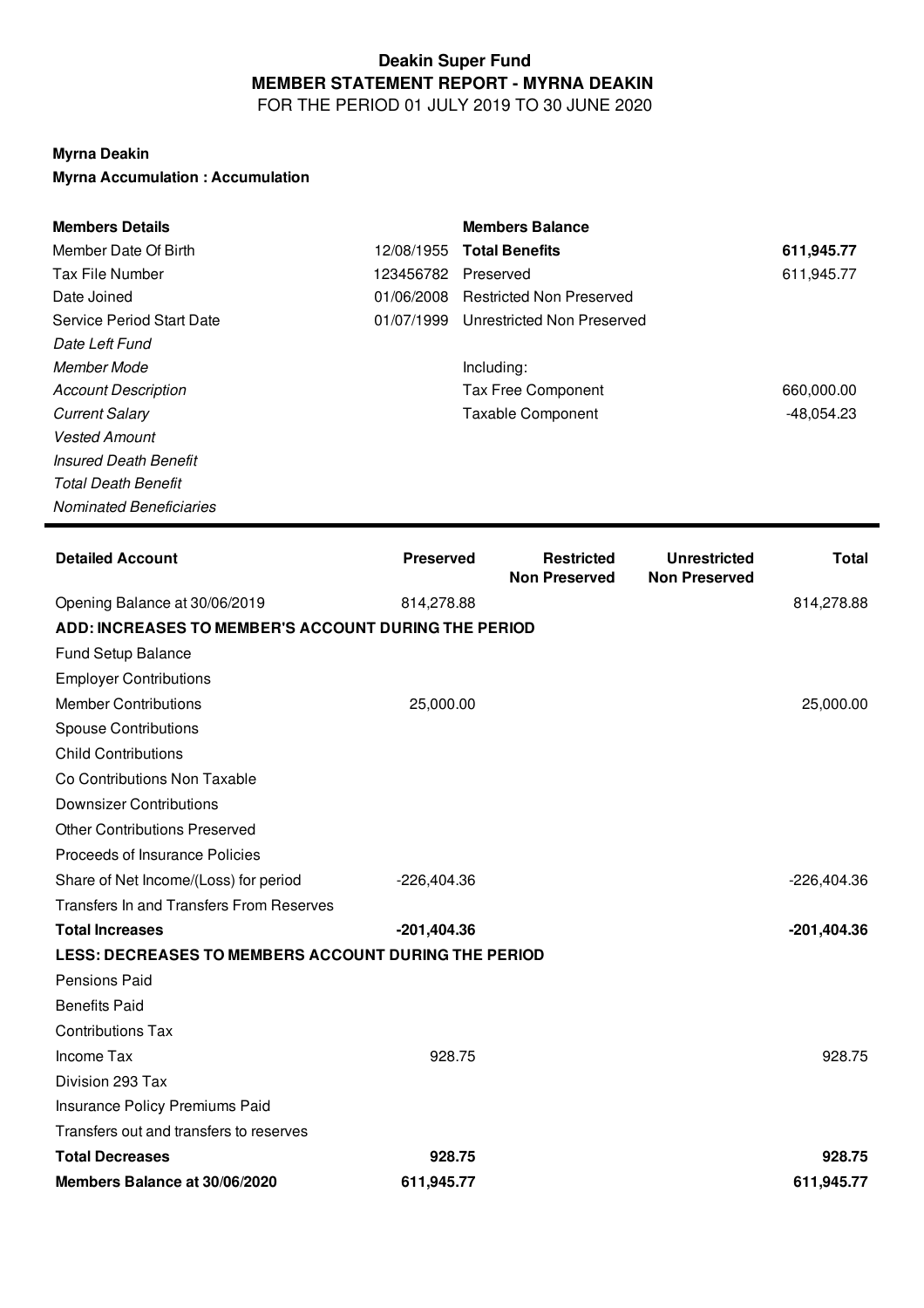## **Deakin Super Fund TRIAL BALANCE REPORT** AS AT 30 JUNE 2020

| <b>ACCOUNT</b><br><b>REFERENCE</b> | <b>ACCOUNT NAME</b>                              | <b>DEBIT \$</b> | <b>CREDIT \$</b> |
|------------------------------------|--------------------------------------------------|-----------------|------------------|
| $1 - 1000$                         | Macq CMA                                         | 20,142.00       | $\mathbf 0$      |
| $1 - 1001$                         | Alliance Once Credit Union Ltd                   | 30,000.00       | 0                |
| 1-1061                             | <b>Distribution Receivable</b>                   | 5,000.00        | 0                |
| $1 - 1100$                         | Investments - Direct Equities                    | 420,000.00      | 0                |
| $1 - 1130$                         | Investments - Fixed Interest                     | 250,000.00      | 0                |
| 1-1170-01                          | Direct Property - Buildings                      | 400,000.00      | 0                |
| 2-1100                             | Income Tax Payable                               | 0               | 5,667.50         |
| 2-1300                             | <b>Imputation Tax Credit</b>                     | 450.00          | 0                |
| 2-9999                             | <b>Bank Clearing Suspense Unallocated</b>        | 1,187.00        | $\Omega$         |
| 4-1060                             | Income - Interest Received - Cash                | 0               | 3,500.00         |
| 4-1080-01                          | Gain on sale - Other                             | 0               | 5,000.00         |
| 4-1170                             | Unfranked dividend amount                        | 0               | 4,500.00         |
| 4-1180                             | Franked dividend amount                          | 0               | 1,050.00         |
| 4-1190                             | Dividend franking credit                         | 0               | 450.00           |
| 4-1230                             | Employer - Concessional                          | 0               | 5,000.00         |
| 4-1236                             | Personal - Concessional                          | 0               | 10,000.00        |
| 4-1241                             | Personal - Non Concessional                      | 0               | 25,000.00        |
| 4-1280-02                          | Members ETP Clearing A/C - Preserved/Non Taxable | 0               | 187,007.00       |
| 4-1400                             | Increase in Market Revaluation                   | 360,000.00      | 0                |
| 4-9999                             | Year End Closing Clearing                        | 0               | 122,210.50       |
| 5-1170                             | <b>Tax Expense</b>                               | 3,667.50        | 0                |
| 5-1600                             | <b>Fund General Expense</b>                      | 50.00           | 0                |
| 7-1011-01                          | Opening Balance - Preserved/Taxable              | 56,217.50       | 0                |
| 7-1011-02                          | Opening Balance - Preserved/Non Taxable          | 0               | 1,177,329.00     |
|                                    |                                                  | \$1,546,714.00  | \$1,546,714.00   |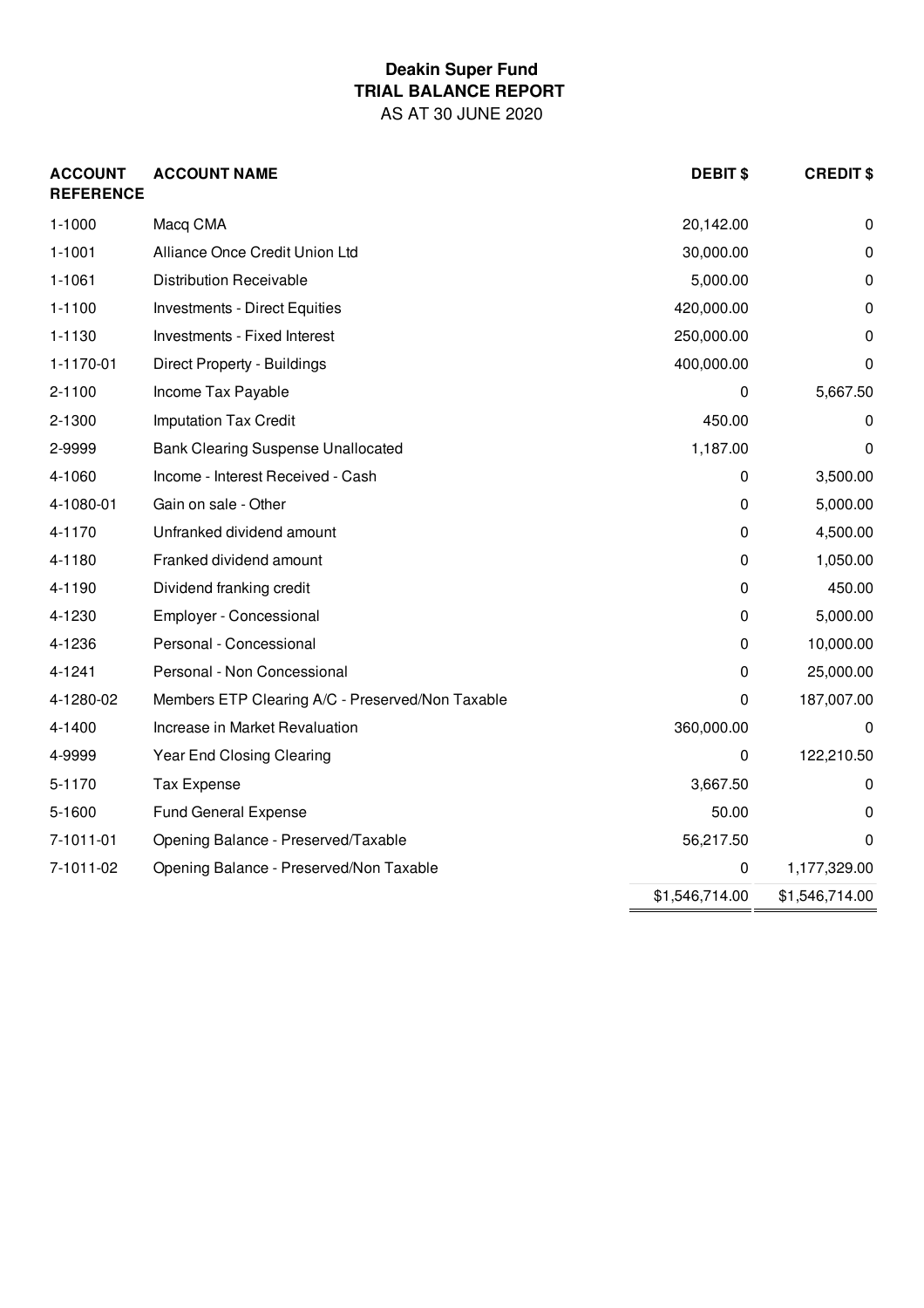## **Deakin Super Fund JOURNAL ENTRY REPORT** FOR THE PERIOD 01 JULY 2019 TO 30 JUNE 2020

| <b>DATE</b> | <b>REFERENCE</b><br><b>NUMBER</b> | <b>DESCRIPTION</b>                                                                                                                                 | <b>MEMBER</b><br><b>ACCOUNT</b> | <b>ACCOUNT</b>                                     | <b>DEBIT \$</b> | <b>CREDIT \$</b> |
|-------------|-----------------------------------|----------------------------------------------------------------------------------------------------------------------------------------------------|---------------------------------|----------------------------------------------------|-----------------|------------------|
| 01/07/2019  | AQ000002                          | Acquisition S311/6 Galloway Street, Mascot, NSW 2020 -<br>Purchase of S311/6 Galloway Street, Mascot, NSW 2020 \$5000 -<br>1 Jul 2019              |                                 |                                                    | \$5,000.00      | \$5,000.00       |
| 01/07/2019  | AQ000002                          | Acquisition S311/6 Galloway<br>Street, Mascot, NSW 2020 -<br>Purchase of S311/6 Galloway<br>Street, Mascot, NSW 2020<br>\$5000 - 1 Jul 2019        | Fund                            | 1-1170-01 Direct<br>Property -<br><b>Buildings</b> | \$5,000.00      | \$0.00           |
| 01/07/2019  | AQ000002                          | Acquisition S311/6 Galloway<br>Street, Mascot, NSW 2020 -<br>Purchase of S311/6 Galloway<br>Street, Mascot, NSW 2020<br>\$5000 - 1 Jul 2019        | Fund                            | 1-1000 Macq CMA                                    | \$0.00          | \$5,000.00       |
| 01/07/2019  | AQ000003                          | Acquisition APEX APEX TRUST FUND x 600 - 1 Jul 2019                                                                                                |                                 |                                                    | \$0.00          | \$0.00           |
| 01/07/2019  | AQ000003                          | <b>Acquisition APEX APEX</b><br>TRUST FUND x 600 - 1 Jul<br>2019                                                                                   | Fund                            | 1-1140<br>Investments - Unit<br>Trusts             | \$0.00          | \$0.00           |
| 01/07/2019  | AQ000003                          | <b>Acquisition APEX APEX</b><br>TRUST FUND x 600 - 1 Jul<br>2019                                                                                   | Fund                            | 1-1000 Macq CMA                                    | \$0.00          | \$0.00           |
| 01/07/2019  | AQ000005                          | Acquisition S311/6 Galloway Street, Mascot, NSW 2020 -<br>Purchase of S311/6 Galloway Street, Mascot, NSW 2020 x 1 @<br>\$5000 - 1 Jul 2019        |                                 |                                                    | \$5,000.00      | \$5,000.00       |
| 01/07/2019  | AQ000005                          | Acquisition S311/6 Galloway<br>Street, Mascot, NSW 2020 -<br>Purchase of S311/6 Galloway<br>Street, Mascot, NSW 2020 x 1<br>@\$5000 - 1 Jul 2019   | Fund                            | 1-1170-01 Direct<br>Property -<br><b>Buildings</b> | \$5,000.00      | \$0.00           |
| 01/07/2019  | AQ000005                          | Acquisition S311/6 Galloway<br>Street, Mascot, NSW 2020 -<br>Purchase of S311/6 Galloway<br>Street, Mascot, NSW 2020 x 1<br>@\$5000 - 1 Jul 2019   | Fund                            | 1-1000 Macq CMA                                    | \$0.00          | \$5,000.00       |
| 01/07/2019  | AQ000006                          | Acquisition S311/6 Galloway Street, Mascot, NSW 2020 -<br>Purchase of S311/6 Galloway Street, Mascot, NSW 2020 x 1 @<br>\$395000 - 1 Jul 2019      |                                 |                                                    | \$395,000.00    | \$395,000.00     |
| 01/07/2019  | AQ000006                          | Acquisition S311/6 Galloway<br>Street, Mascot, NSW 2020 -<br>Purchase of S311/6 Galloway<br>Street, Mascot, NSW 2020 x 1<br>@\$395000 - 1 Jul 2019 | Fund                            | 1-1170-01 Direct<br>Property -<br><b>Buildings</b> | \$395,000.00    | \$0.00           |
| 01/07/2019  | AQ000006                          | Acquisition S311/6 Galloway<br>Street, Mascot, NSW 2020 -<br>Purchase of S311/6 Galloway<br>Street, Mascot, NSW 2020 x 1<br>@\$395000 - 1 Jul 2019 | Fund                            | 1-1000 Macq CMA                                    | \$0.00          | \$395,000.00     |
| 01/07/2019  | ETP000001                         | Roll-in - Rollover In - 2019-07-01                                                                                                                 |                                 |                                                    | \$275,000.00    | \$275,000.00     |
| 01/07/2019  | ETP000001                         | Roll-in - Rollover In - 2019-07-<br>01                                                                                                             | Myrna<br>Accumulation           | 1-1000 Macq CMA                                    | \$275,000.00    | \$0.00           |
| 01/07/2019  | ETP000001                         | Roll-in - Rollover In - 2019-07-                                                                                                                   | Myrna                           | 4-1280-01                                          | \$0.00          | \$200,000.00     |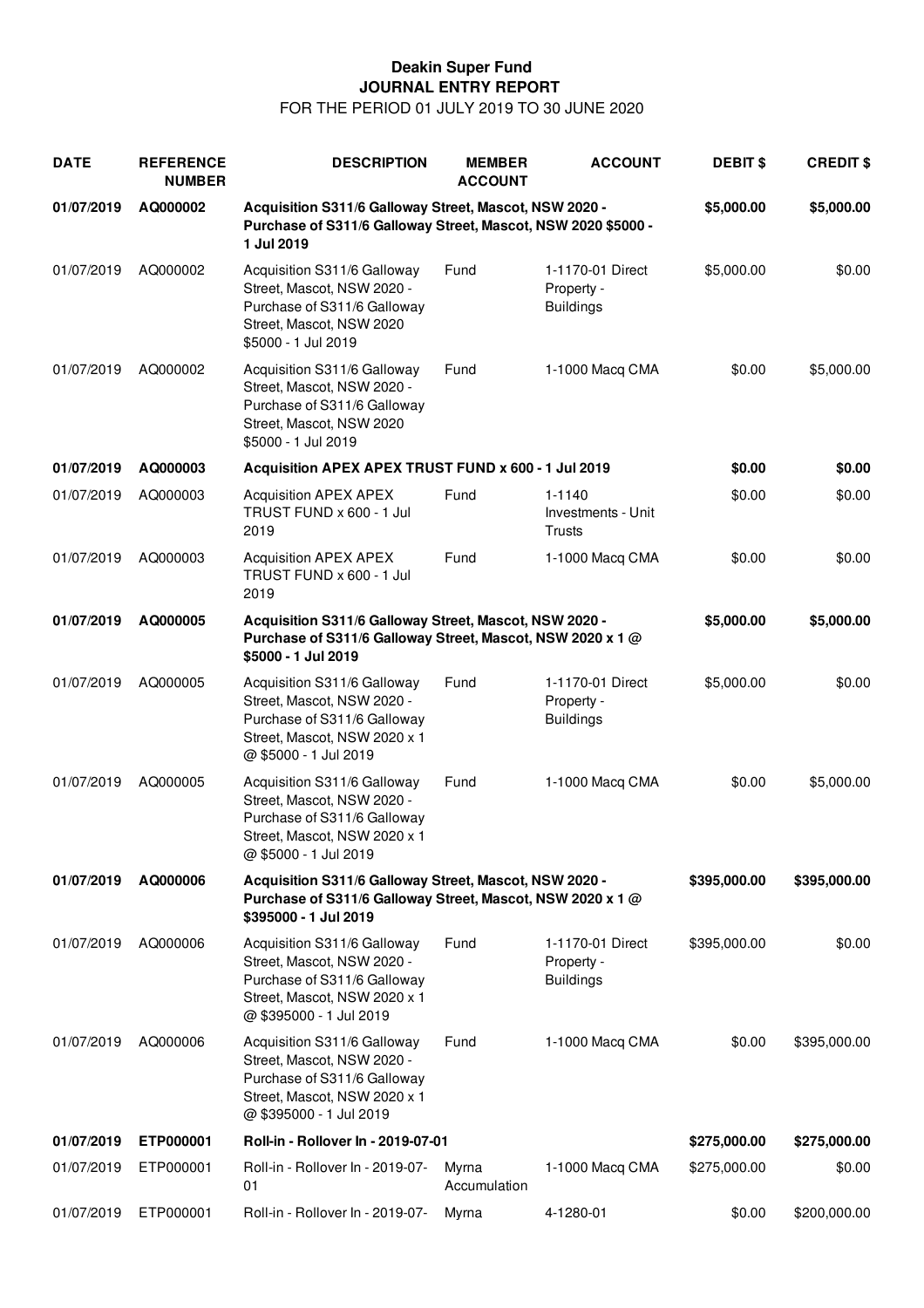|            |                   | 01                                                                                                                                                                 | Accumulation          | Members ETP<br>Clearing A/C -<br>Preserved/Taxable                     |              |              |
|------------|-------------------|--------------------------------------------------------------------------------------------------------------------------------------------------------------------|-----------------------|------------------------------------------------------------------------|--------------|--------------|
| 01/07/2019 | ETP000001         | Roll-in - Rollover In - 2019-07-<br>01                                                                                                                             | Myrna<br>Accumulation | 4-1280-02<br>Members ETP<br>Clearing A/C -<br>Preserved/Non<br>Taxable | \$0.00       | \$75,000.00  |
| 01/07/2019 | ETP000005         | Roll-in - Roll In - 2019-07-01                                                                                                                                     |                       |                                                                        | \$187,007.00 | \$187,007.00 |
| 01/07/2019 | ETP000005         | Roll-in - Roll In - 2019-07-01                                                                                                                                     | James<br>Accumulation | 1-1000 Macq CMA                                                        | \$187,007.00 | \$0.00       |
| 01/07/2019 | ETP000005         | Roll-in - Roll In - 2019-07-01                                                                                                                                     | James<br>Accumulation | 4-1280-02<br>Members ETP<br>Clearing A/C -<br>Preserved/Non<br>Taxable | \$0.00       | \$187,007.00 |
| 01/07/2019 | EX000001          | <b>TEST</b>                                                                                                                                                        |                       |                                                                        | \$50.00      | \$50.00      |
| 01/07/2019 | EX000001          | <b>TEST</b>                                                                                                                                                        | Fund                  | 1-1000 Macq CMA                                                        | \$0.00       | \$50.00      |
| 01/07/2019 | EX000001          | <b>TEST</b>                                                                                                                                                        | Fund                  | 5-1600 Fund<br>General Expense                                         | \$50.00      | \$0.00       |
| 01/07/2019 | PS000001          | Proceeds of sale APEX - APEX TRUST FUND x 600 - 1 Jul 2019                                                                                                         |                       |                                                                        | \$5,000.00   | \$5,000.00   |
| 01/07/2019 | PS000001          | Proceeds of sale APEX -<br>APEX TRUST FUND x 600 -<br>1 Jul 2019                                                                                                   | Fund                  | 1-1000 Macq CMA                                                        | \$5,000.00   | \$0.00       |
| 01/07/2019 | PS000001          | Proceeds of sale APEX -<br>APEX TRUST FUND x 600 -<br>1 Jul 2019                                                                                                   | Fund                  | 1-1140<br>Investments - Unit<br>Trusts                                 | \$0.00       | \$0.00       |
| 01/07/2019 | PS000001          | Proceeds of sale APEX -<br>APEX TRUST FUND x 600 -<br>1 Jul 2019                                                                                                   | Fund                  | 4-1080-01 Gain on<br>sale - Other                                      | \$0.00       | \$5,000.00   |
| 01/07/2019 | RAQ000002         | Reverse: AQ000002 - Acquisition S311/6 Galloway Street,<br>Mascot, NSW 2020 - Purchase of S311/6 Galloway Street,<br>Mascot, NSW 2020 \$5000 - 1 Jul 2019          |                       |                                                                        | \$5,000.00   | \$5,000.00   |
| 01/07/2019 | RAQ000002         | Reverse: AQ000002 -<br>Acquisition S311/6 Galloway<br>Street, Mascot, NSW 2020 -<br>Purchase of S311/6 Galloway<br>Street, Mascot, NSW 2020<br>\$5000 - 1 Jul 2019 | Fund                  | 1-1000 Macq CMA                                                        | \$5,000.00   | \$0.00       |
| 01/07/2019 | RAQ000002         | Reverse: AQ000002 -<br>Acquisition S311/6 Galloway<br>Street, Mascot, NSW 2020 -<br>Purchase of S311/6 Galloway<br>Street, Mascot, NSW 2020<br>\$5000 - 1 Jul 2019 | Fund                  | 1-1170-01 Direct<br>Property -<br><b>Buildings</b>                     | \$0.00       | \$5,000.00   |
| 01/07/2019 | <b>RETP000001</b> | Reverse: Roll-in - Rollover In - 2019-07-01 - ETP000001                                                                                                            |                       |                                                                        | \$275,000.00 | \$275,000.00 |
| 01/07/2019 | RETP000001        | Reverse: Roll-in - Rollover In -<br>2019-07-01 - ETP000001                                                                                                         | Myrna<br>Accumulation | 1-1000 Macq CMA                                                        | \$0.00       | \$275,000.00 |
| 01/07/2019 | RETP000001        | Reverse: Roll-in - Rollover In -<br>2019-07-01 - ETP000001                                                                                                         | Myrna<br>Accumulation | 4-1280-01<br>Members ETP<br>Clearing A/C -<br>Preserved/Taxable        | \$200,000.00 | \$0.00       |
| 01/07/2019 | RETP000001        | Reverse: Roll-in - Rollover In -<br>2019-07-01 - ETP000001                                                                                                         | Myrna<br>Accumulation | 4-1280-02<br>Members ETP<br>Clearing A/C -<br>Preserved/Non            | \$75,000.00  | \$0.00       |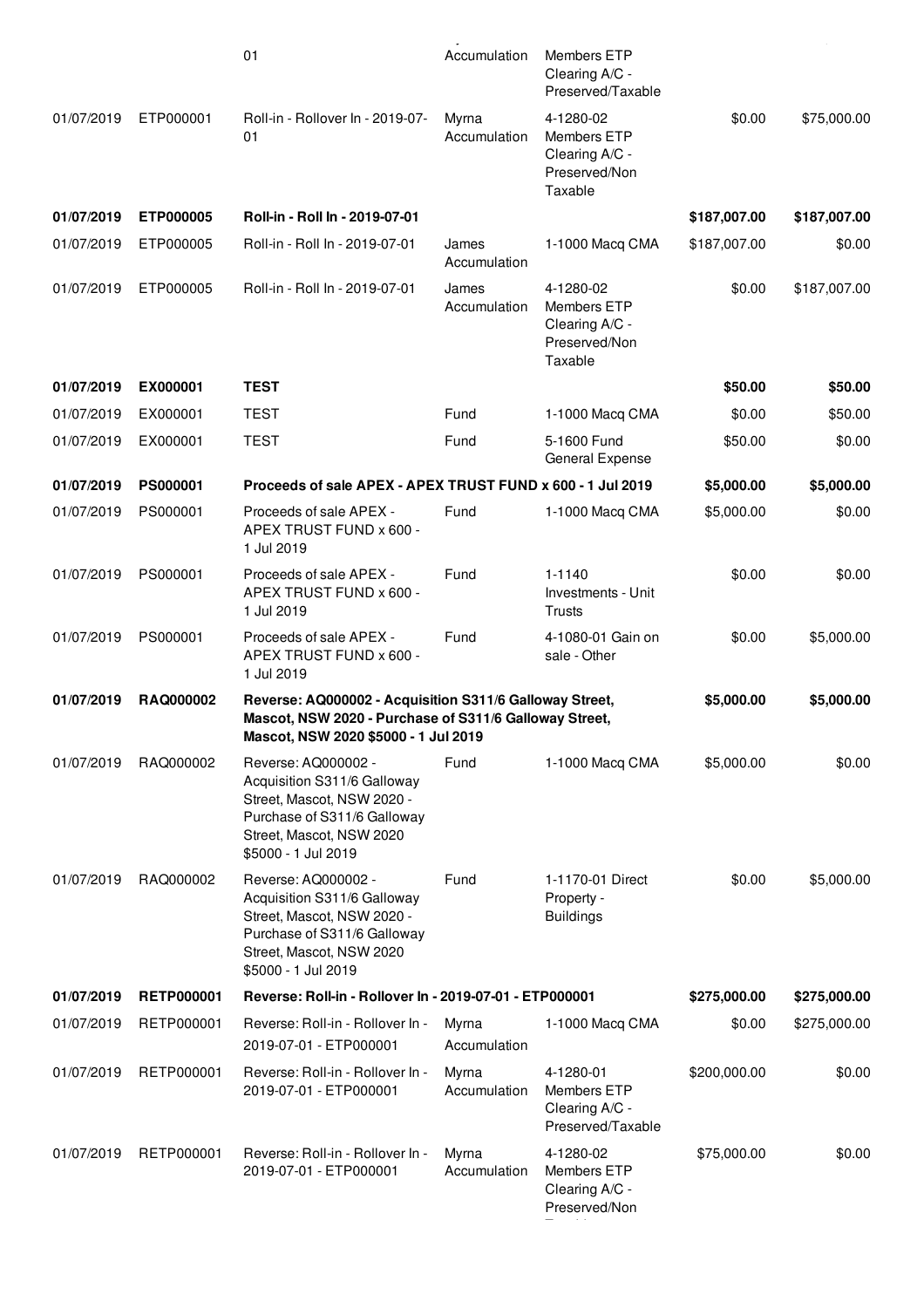Taxable

| 01/07/2019 | <b>RMR000002</b> | Reverse: Reval BHP - BHP GROUP LIMITED:ORDINARY FULLY<br>PAID at 30/06/2019 - MR000008                     |             |                                                   | \$420,000.00 | \$420,000.00 |
|------------|------------------|------------------------------------------------------------------------------------------------------------|-------------|---------------------------------------------------|--------------|--------------|
| 01/07/2019 | RMR000002        | Reverse: Reval BHP - BHP<br><b>GROUP</b><br>LIMITED:ORDINARY FULLY<br>PAID at 30/06/2019 -<br>MR000008     | Fund        | 1-1100<br>Investments -<br><b>Direct Equities</b> | \$140,000.00 | \$0.00       |
| 01/07/2019 | RMR000002        | Reverse: Reval TLS -<br><b>TELSTRA</b><br>CORPORATION.: ORDINARY<br>FULLY PAID at 30/06/2019 -<br>MR000008 | Fund        | 1-1100<br>Investments -<br><b>Direct Equities</b> | \$0.00       | \$420,000.00 |
| 01/07/2019 | RMR000002        | Reverse: Reval at Year End<br>at 30/06/2019 - MR000008                                                     | Fund        | 4-1400 Increase in<br>Market<br>Revaluation       | \$280,000.00 | \$0.00       |
| 03/07/2019 | <b>IN000004</b>  | Income APEX APEX TRUST FUND - 3 Jul 2019 - APEX<br><b>Distribution</b>                                     |             |                                                   | \$25,000.00  | \$25,000.00  |
| 03/07/2019 | <b>IN000004</b>  | Income APEX APEX TRUST<br>FUND - 3 Jul 2019 - APEX<br>Distribution                                         | Fund        | 1-1000 Macq CMA                                   | \$25,000.00  | \$0.00       |
| 03/07/2019 | <b>IN000004</b>  | Income APEX APEX TRUST<br>FUND - 3 Jul 2019 - APEX<br>Distribution                                         | Fund        | 4-1050 Trust<br><b>Distributions</b>              | \$0.00       | \$25,000.00  |
| 03/07/2019 | <b>RIN000001</b> | Reverse: Income APEX APEX TRUST FUND - 3 Jul 2019 - APEX<br>Distribution - IN000004                        | \$25,000.00 | \$25,000.00                                       |              |              |
| 03/07/2019 | RIN000001        | Reverse: Income APEX<br>APEX TRUST FUND - 3 Jul<br>2019 - APEX Distribution -<br><b>IN000004</b>           | Fund        | 1-1000 Macq CMA                                   | \$0.00       | \$25,000.00  |
| 03/07/2019 | RIN000001        | Reverse: Income APEX<br>APEX TRUST FUND - 3 Jul<br>2019 - APEX Distribution -<br><b>IN000004</b>           | Fund        | 4-1050 Trust<br><b>Distributions</b>              | \$25,000.00  | \$0.00       |
| 07/08/2019 | <b>IN000001</b>  | Dividend BHP BHP GROUP LIMITED: ORDINARY FULLY PAID -<br>7 Aug 2019 - BHP - Dividend                       |             |                                                   | \$2,357.14   | \$2,357.14   |
| 07/08/2019 | <b>IN000001</b>  | Dividend BHP BHP GROUP<br>LIMITED:ORDINARY FULLY<br>PAID - 7 Aug 2019 - BHP -<br>Dividend                  | Fund        | 1-1000 Macq CMA                                   | \$2,100.00   | \$0.00       |
| 07/08/2019 | <b>IN000001</b>  | Dividend BHP BHP GROUP<br>LIMITED:ORDINARY FULLY<br>PAID - 7 Aug 2019 - BHP -                              | Fund        | 2-1300 Imputation<br><b>Tax Credit</b>            | \$257.14     | \$0.00       |
| 07/08/2019 | <b>IN000001</b>  | Dividend<br>Dividend BHP BHP GROUP<br>LIMITED:ORDINARY FULLY<br>PAID - 7 Aug 2019 - BHP -<br>Dividend      | Fund        | 4-1180 Franked<br>dividend amount                 | \$0.00       | \$600.00     |
| 07/08/2019 | <b>IN000001</b>  | Dividend BHP BHP GROUP<br>LIMITED:ORDINARY FULLY<br>PAID - 7 Aug 2019 - BHP -<br>Dividend                  | Fund        | 4-1170 Unfranked<br>dividend amount               | \$0.00       | \$1,500.00   |
| 07/08/2019 | <b>IN000001</b>  | Dividend BHP BHP GROUP<br>LIMITED:ORDINARY FULLY<br>PAID - 7 Aug 2019 - BHP -<br>Dividend                  | Fund        | 4-1190 Dividend<br>franking credit                | \$0.00       | \$257.14     |
| 01/09/2019 | ETP000002        | Roll-in - Rollover in - 2019-09-01                                                                         |             |                                                   | \$75,000.00  | \$75,000.00  |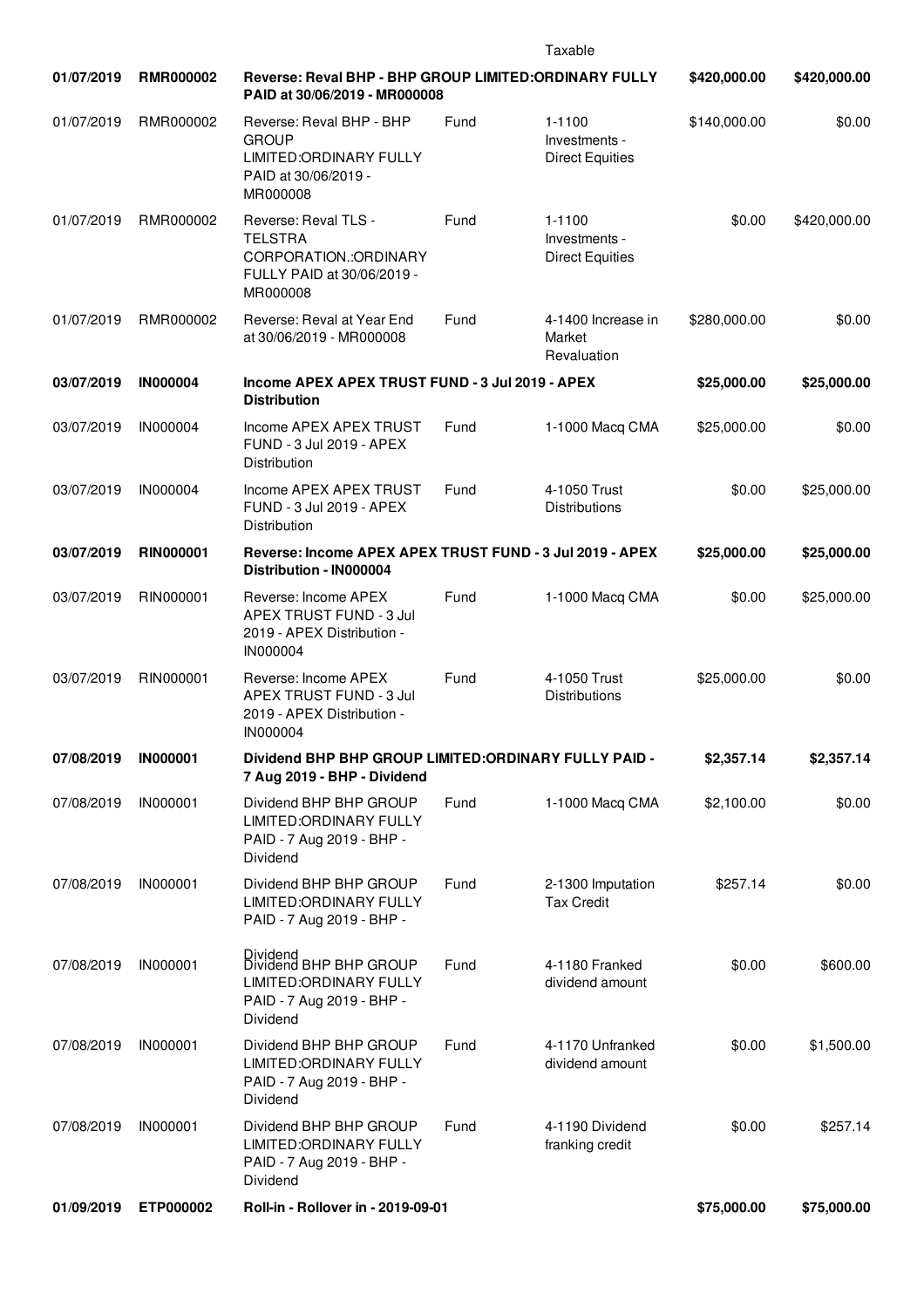| 17/09/2019<br>08/10/2019 | CON000002<br><b>IN000002</b> | Dividend TLS TELSTRA CORPORATION.: ORDINARY FULLY<br>PAID - 8 Oct 2019 - TLS Dividend | Accumulation          | Concessional                                                           | \$3,642.86   | \$3,642.86   |
|--------------------------|------------------------------|---------------------------------------------------------------------------------------|-----------------------|------------------------------------------------------------------------|--------------|--------------|
|                          |                              |                                                                                       |                       |                                                                        |              |              |
|                          |                              |                                                                                       |                       |                                                                        |              |              |
|                          |                              | <b>Employer Contribution</b>                                                          | James                 | 4-1230 Employer -                                                      | \$0.00       | \$5,000.00   |
| 17/09/2019               | CON000002                    | <b>Employer Contribution</b>                                                          | Fund                  | 1-1000 Macq CMA                                                        | \$5,000.00   | \$0.00       |
| 17/09/2019               | CON000002                    | <b>Employer Contribution</b>                                                          | Accumulation          | Non Concessional                                                       | \$5,000.00   | \$5,000.00   |
| 09/09/2019               | RCON000002                   | Reverse: NCC - CON000005                                                              | James                 | 4-1241 Personal -                                                      | \$120,000.00 | \$0.00       |
| 09/09/2019               | RCON000002                   | Reverse: NCC - CON000005                                                              | Fund                  | 1-1000 Macq CMA                                                        | \$0.00       | \$120,000.00 |
| 09/09/2019               | <b>RCON000002</b>            | <b>Reverse: NCC - CON000005</b>                                                       |                       |                                                                        | \$120,000.00 | \$120,000.00 |
| 09/09/2019               | CON000005                    | <b>NCC</b>                                                                            | James<br>Accumulation | 4-1241 Personal -<br>Non Concessional                                  | \$0.00       | \$120,000.00 |
| 09/09/2019               | CON000005                    | <b>NCC</b>                                                                            | Fund                  | 1-1000 Macq CMA                                                        | \$120,000.00 | \$0.00       |
| 09/09/2019               | <b>CON000005</b>             | <b>NCC</b>                                                                            |                       |                                                                        | \$120,000.00 | \$120,000.00 |
|                          |                              |                                                                                       |                       | Preserved/Non<br>Taxable                                               |              |              |
| 03/09/2019               | RETP000003                   | Reverse: Roll-in - Roll in -<br>2019-09-03 - ETP000004                                | James<br>Accumulation | 4-1280-02<br>Members ETP<br>Clearing A/C -                             | \$275,000.00 | \$0.00       |
| 03/09/2019               | RETP000003                   | Reverse: Roll-in - Roll in -<br>2019-09-03 - ETP000004                                | James<br>Accumulation | 1-1000 Macq CMA                                                        | \$0.00       | \$275,000.00 |
| 03/09/2019               | <b>RETP000003</b>            | Reverse: Roll-in - Roll in - 2019-09-03 - ETP000004                                   |                       |                                                                        | \$275,000.00 | \$275,000.00 |
|                          |                              |                                                                                       |                       | Taxable                                                                |              |              |
| 03/09/2019               | ETP000004                    | Roll-in - Roll in - 2019-09-03                                                        | James<br>Accumulation | 4-1280-02<br>Members ETP<br>Clearing A/C -<br>Preserved/Non            | \$0.00       | \$275,000.00 |
| 03/09/2019               | ETP000004                    | Roll-in - Roll in - 2019-09-03                                                        | James<br>Accumulation | 1-1000 Macq CMA                                                        | \$275,000.00 | \$0.00       |
| 03/09/2019               | ETP000004                    | Roll-in - Roll in - 2019-09-03                                                        |                       |                                                                        | \$275,000.00 | \$275,000.00 |
| 01/09/2019               | RETP000002                   | Reverse: Roll-in - Rollover in -<br>2019-09-01 - ETP000002                            | James<br>Accumulation | 4-1280-02<br>Members ETP<br>Clearing A/C -<br>Preserved/Non<br>Taxable | \$20,000.00  | \$0.00       |
| 01/09/2019               | RETP000002                   | Reverse: Roll-in - Rollover in -<br>2019-09-01 - ETP000002                            | James<br>Accumulation | 4-1280-01<br>Members ETP<br>Clearing A/C -<br>Preserved/Taxable        | \$55,000.00  | \$0.00       |
|                          |                              | 2019-09-01 - ETP000002                                                                | Accumulation          |                                                                        |              |              |
| 01/09/2019               | RETP000002                   | Reverse: Roll-in - Rollover in -                                                      | James                 | 1-1000 Macq CMA                                                        | \$0.00       | \$75,000.00  |
| 01/09/2019               | <b>RETP000002</b>            | Reverse: Roll-in - Rollover in - 2019-09-01 - ETP000002                               |                       | Clearing A/C -<br>Preserved/Non<br>Taxable                             | \$75,000.00  | \$75,000.00  |
| 01/09/2019               | ETP000002                    | Roll-in - Rollover in - 2019-09-<br>01                                                | James<br>Accumulation | 4-1280-02<br>Members ETP                                               | \$0.00       | \$20,000.00  |
| 01/09/2019               | ETP000002                    | Roll-in - Rollover in - 2019-09-<br>01                                                | James<br>Accumulation | 4-1280-01<br>Members ETP<br>Clearing A/C -<br>Preserved/Taxable        | \$0.00       | \$55,000.00  |
|                          |                              | 01                                                                                    | Accumulation          |                                                                        |              |              |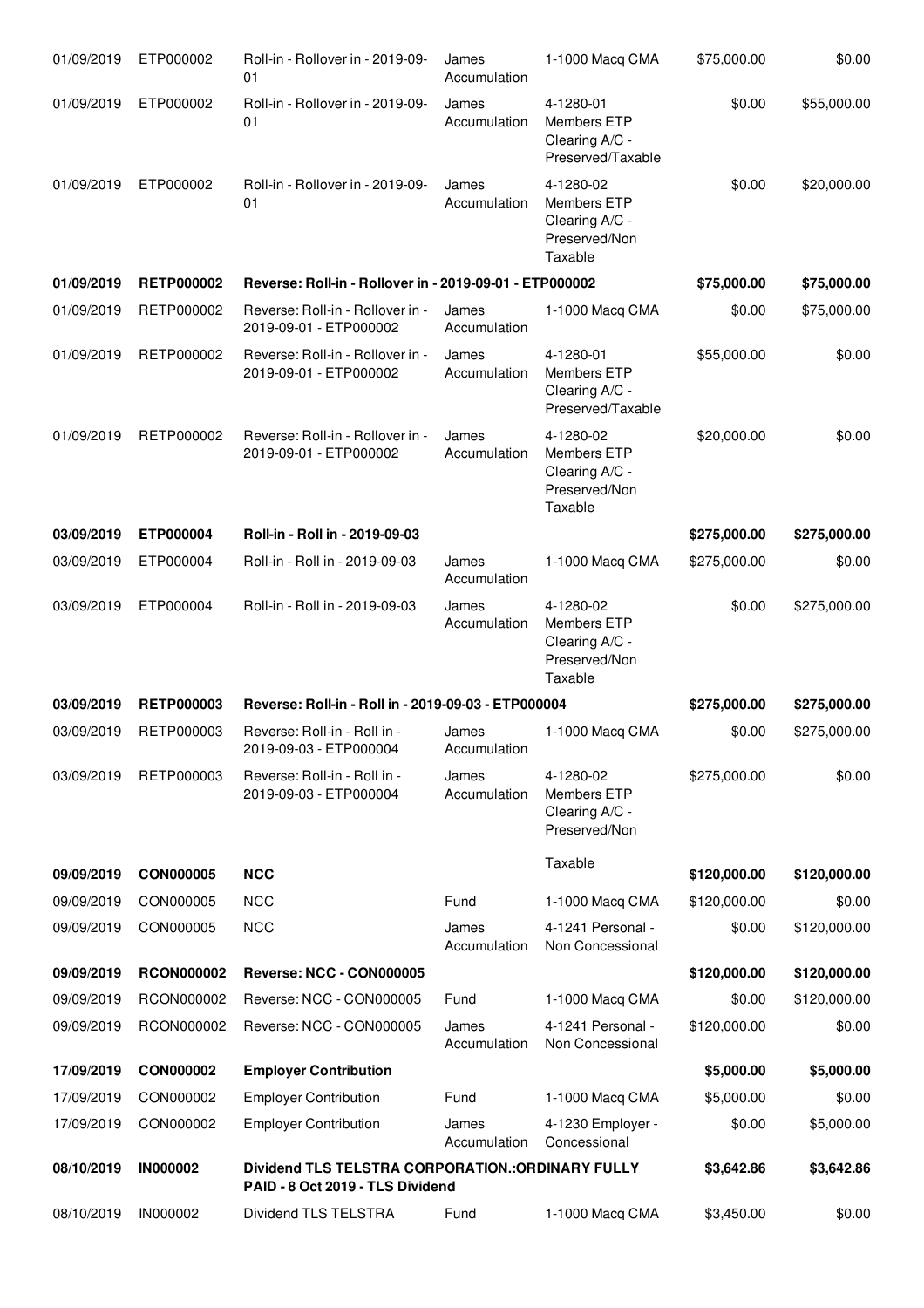|            |                  | CORPORATION.: ORDINARY<br>FULLY PAID - 8 Oct 2019 -                                                |                       |                                                       |              |              |
|------------|------------------|----------------------------------------------------------------------------------------------------|-----------------------|-------------------------------------------------------|--------------|--------------|
| 08/10/2019 | <b>IN000002</b>  | <b>TLS Dividend</b><br>Dividend TLS TELSTRA                                                        | Fund                  | 2-1300 Imputation                                     | \$192.86     | \$0.00       |
|            |                  | CORPORATION.: ORDINARY<br>FULLY PAID - 8 Oct 2019 -<br><b>TLS Dividend</b>                         |                       | <b>Tax Credit</b>                                     |              |              |
| 08/10/2019 | <b>IN000002</b>  | Dividend TLS TELSTRA<br>CORPORATION.: ORDINARY<br>FULLY PAID - 8 Oct 2019 -<br><b>TLS Dividend</b> | Fund                  | 4-1180 Franked<br>dividend amount                     | \$0.00       | \$450.00     |
| 08/10/2019 | <b>IN000002</b>  | Dividend TLS TELSTRA<br>CORPORATION.: ORDINARY<br>FULLY PAID - 8 Oct 2019 -<br><b>TLS Dividend</b> | Fund                  | 4-1170 Unfranked<br>dividend amount                   | \$0.00       | \$3,000.00   |
| 08/10/2019 | <b>IN000002</b>  | Dividend TLS TELSTRA<br>CORPORATION.: ORDINARY<br>FULLY PAID - 8 Oct 2019 -<br><b>TLS Dividend</b> | Fund                  | 4-1190 Dividend<br>franking credit                    | \$0.00       | \$192.86     |
| 05/11/2019 | <b>IN000003</b>  | Income Macq CMA - 5 Nov 2019 - Interest                                                            |                       |                                                       | \$3,500.00   | \$3,500.00   |
| 05/11/2019 | <b>IN000003</b>  | Income Macq CMA - 5 Nov<br>2019 - Interest                                                         | Fund                  | 1-1000 Macq CMA                                       | \$3,500.00   | \$0.00       |
| 05/11/2019 | <b>IN000003</b>  | Income Macq CMA - 5 Nov<br>2019 - Interest                                                         | Fund                  | 4-1060 Income -<br>Interest Received -<br>Cash        | \$0.00       | \$3,500.00   |
| 11/11/2019 | <b>CON000004</b> | <b>Personal NCC</b>                                                                                | \$25,000.00           | \$25,000.00                                           |              |              |
| 11/11/2019 | CON000004        | Personal NCC                                                                                       | Fund                  | 1-1000 Macq CMA                                       | \$25,000.00  | \$0.00       |
| 11/11/2019 | CON000004        | Personal NCC                                                                                       | Myrna<br>Accumulation | 4-1241 Personal -<br>Non Concessional                 | \$0.00       | \$25,000.00  |
| 24/12/2019 | CON000003        | <b>Personal Concessional Contribution</b>                                                          | \$10,000.00           | \$10,000.00                                           |              |              |
| 24/12/2019 | CON000003        | Personal Concessional<br>Contribution                                                              | Fund                  | 1-1000 Macq CMA                                       | \$10,000.00  | \$0.00       |
| 24/12/2019 | CON000003        | Personal Concessional                                                                              | James                 | 4-1236 Personal -                                     | \$0.00       | \$10,000.00  |
|            |                  | Contribution                                                                                       | Accumulation          | Concessional                                          |              |              |
| 30/06/2020 | <b>MR000009</b>  | Reval BHP - BHP GROUP LIMITED: ORDINARY FULLY PAID at<br>30/06/2020                                |                       |                                                       | \$110,000.00 | \$110,000.00 |
| 30/06/2020 | MR000009         | Reval BHP - BHP GROUP<br>LIMITED:ORDINARY FULLY<br>PAID at 30/06/2020                              | Fund                  | $1 - 1100$<br>Investments -<br><b>Direct Equities</b> | \$30,000.00  | \$0.00       |
| 30/06/2020 | MR000009         | Reval TLS - TELSTRA<br>CORPORATION.: ORDINARY<br>FULLY PAID at 30/06/2020                          | Fund                  | $1 - 1100$<br>Investments -<br><b>Direct Equities</b> | \$0.00       | \$110,000.00 |
| 30/06/2020 | MR000009         | Reval at Year End at<br>30/06/2020                                                                 | Fund                  | 4-1400 Increase in<br>Market<br>Revaluation           | \$80,000.00  | \$0.00       |
| 30/06/2020 | TAX000042        | <b>Year End Tax Payment</b>                                                                        |                       |                                                       | \$3,667.50   | \$3,667.50   |
| 30/06/2020 | TAX000042        | Year End Tax Payment                                                                               | Fund                  | 5-1170 Tax<br>Expense                                 | \$3,667.50   | \$0.00       |
| 30/06/2020 | TAX000042        | Year End Tax Payable<br>30/06/2020                                                                 | Fund                  | 2-1100 Income<br>Tax Payable                          | \$0.00       | \$3,667.50   |
| 30/06/2020 | TAX000043        | <b>Allocate Contributions Tax 2019/2020</b>                                                        |                       |                                                       | \$2,250.00   | \$2,250.00   |
| 30/06/2020 | TAX000043        | Allocate Contributions Tax<br>2019/2020                                                            | Fund                  | 4-9999 Year End<br><b>Closing Clearing</b>            | \$0.00       | \$2,250.00   |
|            |                  |                                                                                                    |                       | - 11 - 11 - 11                                        |              | $\bullet$    |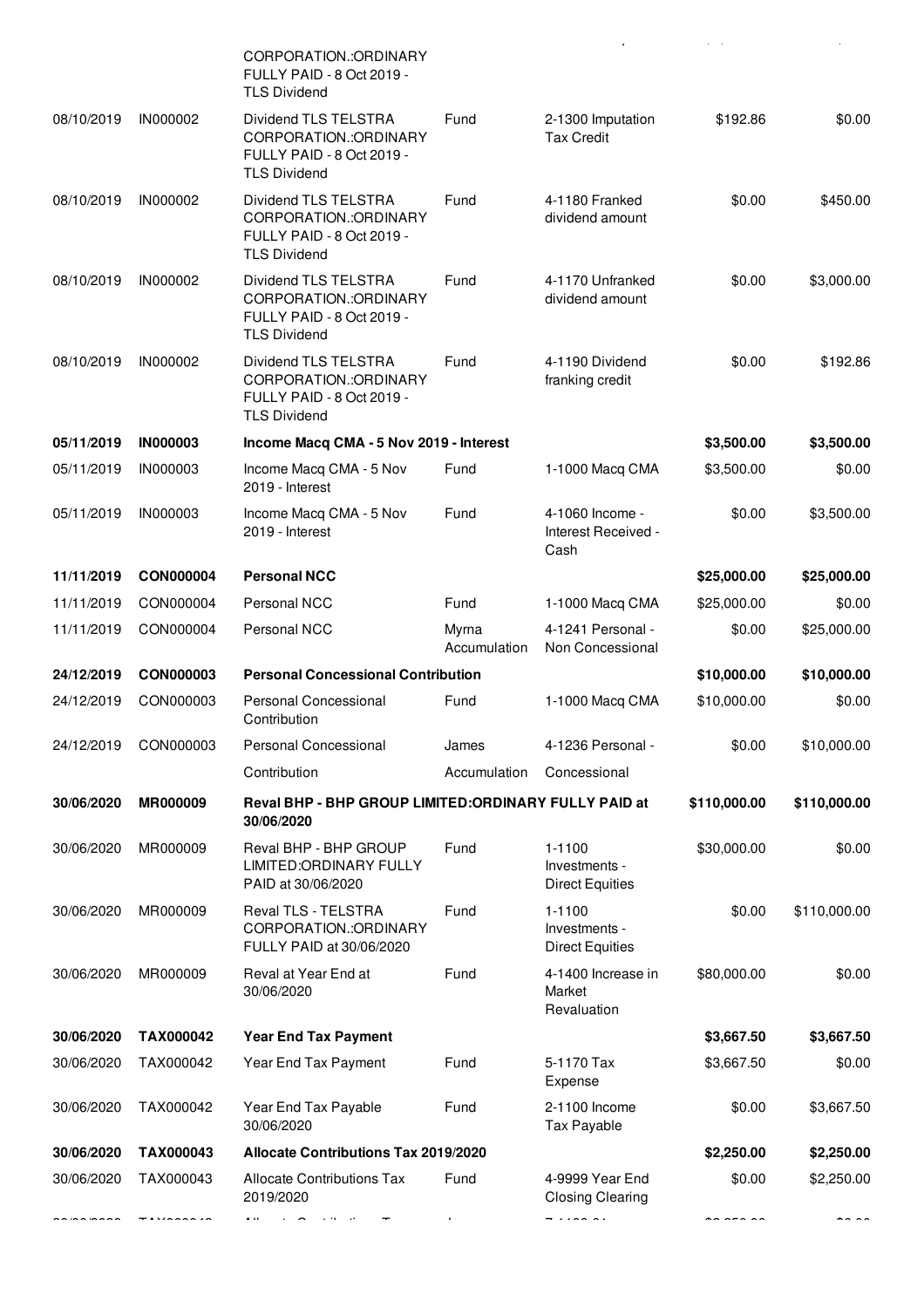| 30/06/2020 | TAX000043 | Allocate Contributions Tax<br>2019/2020            | James<br>Accumulation | 7-1100-01<br>Contributions Tax -<br>Preserved                        | \$2,250.00     | \$0.00         |
|------------|-----------|----------------------------------------------------|-----------------------|----------------------------------------------------------------------|----------------|----------------|
| 30/06/2020 | TAX000043 | <b>Allocate Contributions Tax</b><br>2019/2020     | Fund                  | 4-9999 Year End<br><b>Closing Clearing</b>                           | \$0.00         | \$0.00         |
| 30/06/2020 | TAX000043 | <b>Allocate Contributions Tax</b><br>2019/2020     | Myrna<br>Accumulation | 7-1100-01<br>Contributions Tax -<br>Preserved                        | \$0.00         | \$0.00         |
| 30/06/2020 | TAX000044 | Allocate Income Tax 2019/2020                      |                       |                                                                      | \$1,417.50     | \$1,417.50     |
| 30/06/2020 | TAX000044 | Allocate Income Tax<br>2019/2020                   | Fund                  | 4-9999 Year End<br><b>Closing Clearing</b>                           | \$0.00         | \$1,417.50     |
| 30/06/2020 | TAX000044 | Allocate Income Tax<br>2019/2020                   | James<br>Accumulation | 7-1120-01 Income<br>Tax -<br>Preserved/Taxable                       | \$488.75       | \$0.00         |
| 30/06/2020 | TAX000044 | Allocate Income Tax<br>2019/2020                   | Myrna<br>Accumulation | 7-1120-01 Income<br>Tax -<br>Preserved/Taxable                       | \$928.75       | \$0.00         |
| 30/06/2020 | YE000002  | Year End Closing 7-1020-01                         |                       |                                                                      | \$1,151,949.00 | \$1,151,949.00 |
| 30/06/2020 | YE000002  | Year End Closing 7-1020-01                         | James<br>Accumulation | 7-1020-01<br>Employer<br>Contributions -<br>Preserved/Taxable        | \$5,000.00     | \$0.00         |
| 30/06/2020 | YE000002  | Year End Closing 7-1020-08                         | James<br>Accumulation | 7-1020-08<br>Personal<br>Contributions -<br>Preserved/Taxable        | \$10,000.00    | \$0.00         |
| 30/06/2020 | YE000002  | Year End Closing 7-1030-02                         | James<br>Accumulation | 7-1030-02<br>Transfer In -<br>Preserved/Non<br>Taxable               | \$187,007.00   | \$0.00         |
| 30/06/2020 | YE000002  | Year End Closing 7-1080-01                         | James<br>Accumulation | 7-1080-01 Share<br>of Profit/Loss -<br>Preserved/Taxable             | \$0.00         | \$119,145.64   |
| 30/06/2020 | YE000002  | Year End Closing 7-1100-01                         | James<br>Accumulation | 7-1100-01<br>Contributions Tax -<br>Preserved                        | \$0.00         | \$2,250.00     |
| 30/06/2020 | YE000002  | Year End Closing 7-1120-01                         | James<br>Accumulation | 7-1120-01 Income<br>Tax -<br>Preserved/Taxable                       | \$0.00         | \$488.75       |
| 30/06/2020 | YE000002  | Year End Closing 7-1020-02                         | Myrna<br>Accumulation | 7-1020-02<br>Personal<br>Contributions -<br>Preserved/Non<br>Taxable | \$25,000.00    | \$0.00         |
| 30/06/2020 | YE000002  | Year End Closing 7-1080-01                         | Myrna<br>Accumulation | 7-1080-01 Share<br>of Profit/Loss -<br>Preserved/Taxable             | \$0.00         | \$226,404.36   |
| 30/06/2020 | YE000002  | Year End Closing 7-1120-01                         | Myrna<br>Accumulation | 7-1120-01 Income<br>Tax -<br>Preserved/Taxable                       | \$0.00         | \$928.75       |
| 30/06/2020 | YE000002  | Opening Balance 7-1011-01<br>Preserved/Taxable     | James<br>Accumulation | 7-1011-01<br>Opening Balance -<br>Preserved/Taxable                  | \$106,884.39   | \$0.00         |
| 30/06/2020 | YE000002  | Opening Balance 7-1011-02<br>Preserved/Non Taxable | James<br>Accumulation | 7-1011-02<br>Opening Balance -<br>Preserved/Non                      | \$0.00         | \$187,007.00   |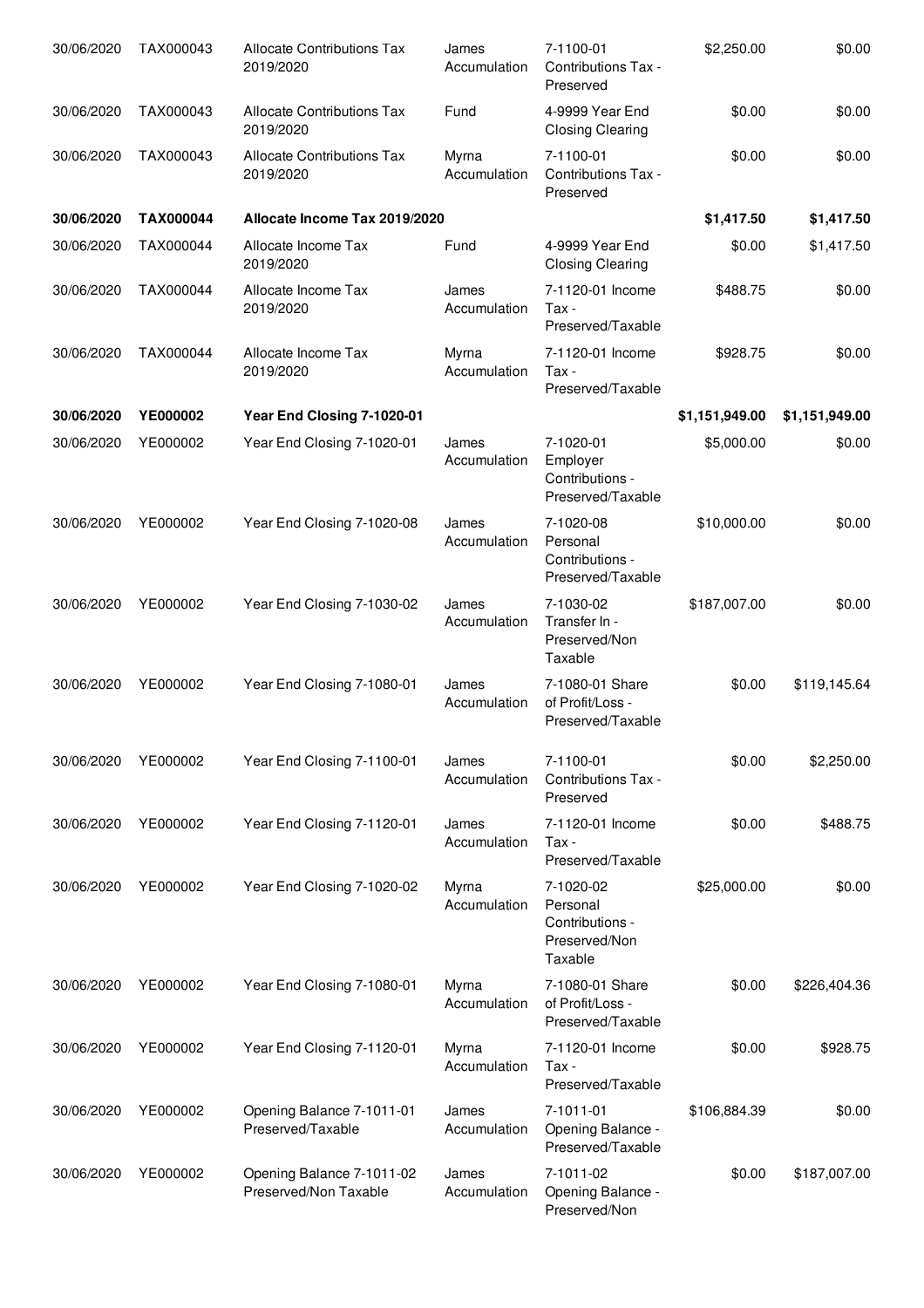|              |                                         |                                                    |                       | Taxable                                                                |              |              |
|--------------|-----------------------------------------|----------------------------------------------------|-----------------------|------------------------------------------------------------------------|--------------|--------------|
| 30/06/2020   | YE000002                                | Opening Balance 7-1011-01<br>Preserved/Taxable     | Myrna<br>Accumulation | 7-1011-01<br>Opening Balance -<br>Preserved/Taxable                    | \$227,333.11 | \$0.00       |
| 30/06/2020   | YE000002                                | Opening Balance 7-1011-02<br>Preserved/Non Taxable | Myrna<br>Accumulation | 7-1011-02<br>Opening Balance -<br>Preserved/Non<br>Taxable             | \$0.00       | \$25,000.00  |
| 30/06/2020   | YE000002                                | Year End Closing 7-1900-07                         | Fund                  | 7-1900-07 Capital<br><b>Works Expenditure</b><br>Clearing              | \$0.00       | \$0.00       |
| 30/06/2020   | YE000002                                | Year End Closing 4-1230                            | James<br>Accumulation | 4-1230 Employer -<br>Concessional                                      | \$5,000.00   | \$0.00       |
| 30/06/2020   | YE000002                                | Year End Closing 4-1236                            | James<br>Accumulation | 4-1236 Personal -<br>Concessional                                      | \$10,000.00  | \$0.00       |
| 30/06/2020   | YE000002                                | Year End Closing 4-1241                            | James<br>Accumulation | 4-1241 Personal -<br>Non Concessional                                  | \$0.00       | \$0.00       |
| 30/06/2020   | YE000002                                | Year End Closing 4-1280-01                         | James<br>Accumulation | 4-1280-01<br>Members ETP<br>Clearing A/C -<br>Preserved/Taxable        | \$0.00       | \$0.00       |
| 30/06/2020   | YE000002                                | Year End Closing 4-1280-02                         | James<br>Accumulation | 4-1280-02<br>Members ETP<br>Clearing A/C -<br>Preserved/Non            | \$187,007.00 | \$0.00       |
| 30/06/2020   | YE000002                                | Year End Closing 4-1241                            | Myrna<br>Accumulation | Taxable<br>4-1241 Personal -<br>Non Concessional                       | \$25,000.00  | \$0.00       |
| 30/06/2020   | YE000002                                | Year End Closing 4-1280-01                         | Myrna<br>Accumulation | 4-1280-01<br>Members ETP<br>Clearing A/C -<br>Preserved/Taxable        | \$0.00       | \$0.00       |
| 30/06/2020   | YE000002                                | Year End Closing 4-1280-02                         | Myrna<br>Accumulation | 4-1280-02<br>Members ETP<br>Clearing A/C -<br>Preserved/Non<br>Taxable | \$0.00       | \$0.00       |
| 30/06/2020   | YE000002                                | Year End Closing 4-1050                            | Fund                  | 4-1050 Trust<br>Distributions                                          | \$0.00       | \$0.00       |
| 30/06/2020   | YE000002                                | Year End Closing 4-1060                            | Fund                  | 4-1060 Income -<br>Interest Received -<br>Cash                         | \$3,500.00   | \$0.00       |
| 30/06/2020   | YE000002                                | Year End Closing 4-1080-01                         | Fund                  | 4-1080-01 Gain on<br>sale - Other                                      | \$5,000.00   | \$0.00       |
| 30/06/2020   | YE000002                                | Year End Closing 4-1170                            | Fund                  | 4-1170 Unfranked<br>dividend amount                                    | \$4,500.00   | \$0.00       |
| 30/06/2020   | YE000002                                | Year End Closing 4-1180                            | Fund                  | 4-1180 Franked<br>dividend amount                                      | \$1,050.00   | \$0.00       |
| 30/06/2020   | YE000002                                | Year End Closing 4-1190                            | Fund                  | 4-1190 Dividend<br>franking credit                                     | \$450.00     | \$0.00       |
| 30/06/2020   | YE000002                                | Year End Closing 4-1400                            | Fund                  | 4-1400 Increase in<br>Market<br>Revaluation                            | \$0.00       | \$360,000.00 |
| 30/06/2020   | YE000002                                | Year End Closing 5-1170                            | Fund                  | 5-1170 Tax<br>Expense                                                  | \$0.00       | \$3,667.50   |
| na ing innan | $V$ $\Gamma$ $\Omega$ $\Omega$ $\Omega$ | Vescrisa Alesbar 1000                              |                       | $F$ $A$ $P$ $O$ $O$ $F$ $H$ $H$ $H$                                    | ሐስ ስስ        | ATA          |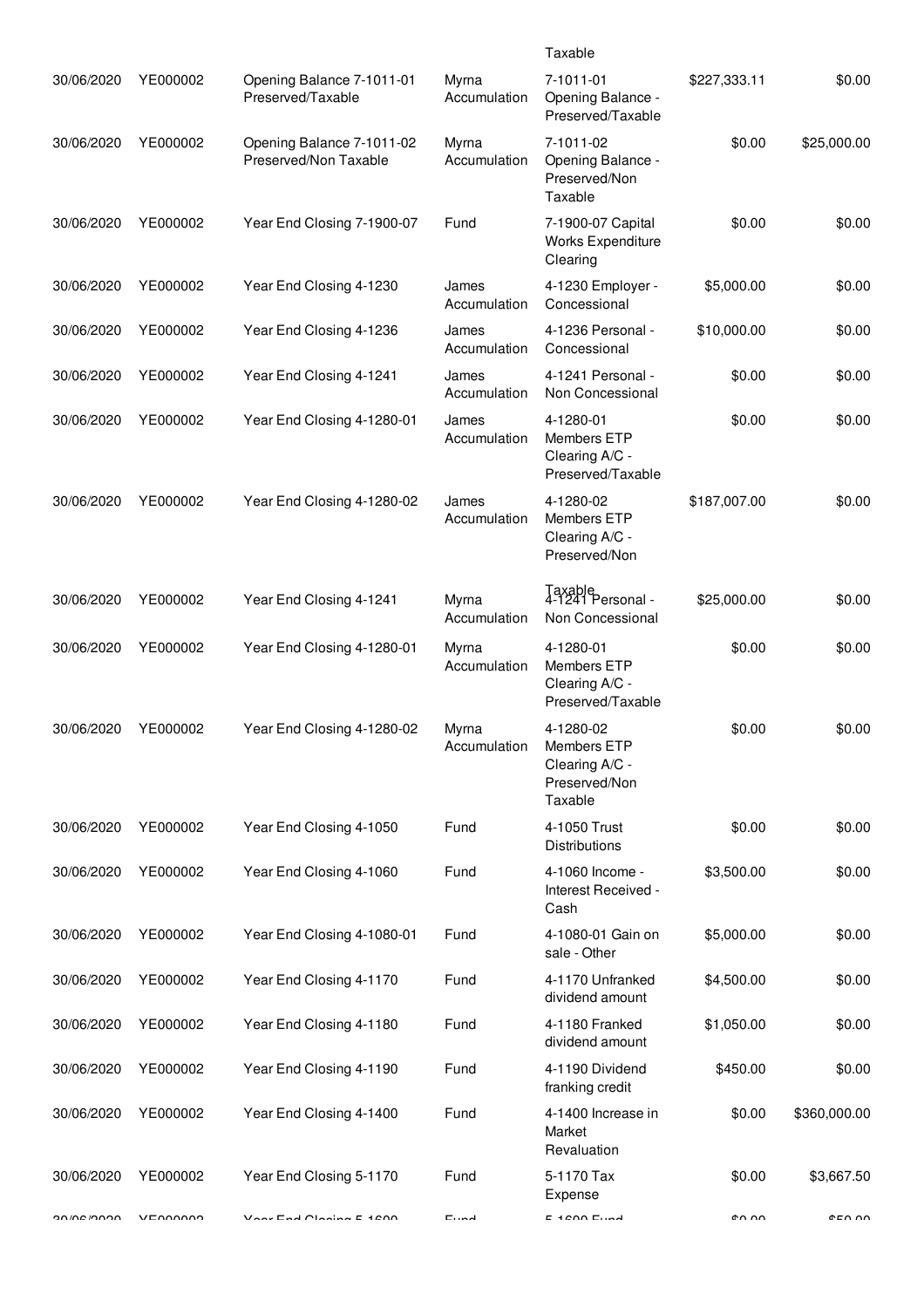| 30/06/2020 | Y LUUUUUZ         | Year End Glosing 5-1600                                      | runa                  | 5-1600 runa<br>General Expense                                       | <b>DU.UG</b> | <b>UU.UC¢</b> |
|------------|-------------------|--------------------------------------------------------------|-----------------------|----------------------------------------------------------------------|--------------|---------------|
| 30/06/2020 | YE000002          | Year End Closing 4-9999                                      | James<br>Accumulation | 4-9999 Year End<br><b>Closing Clearing</b>                           | \$0.00       | \$202,007.00  |
| 30/06/2020 | YE000002          | Year End Closing 4-9999                                      | Fund                  | 4-9999 Year End<br><b>Closing Clearing</b>                           | \$349,217.50 | \$0.00        |
| 30/06/2020 | YE000002          | Year End Closing 4-9999                                      | Myrna<br>Accumulation | 4-9999 Year End<br><b>Closing Clearing</b>                           | \$0.00       | \$25,000.00   |
| 30/06/2020 | <b>YEMS000014</b> | Members P&L Distribution Phase 1 - 30 Jun 2020               |                       |                                                                      | \$227,007.00 | \$227,007.00  |
| 30/06/2020 | YEMS000014        | Members P&L Distribution<br>Phase 1 - 30 Jun 2020            | James<br>Accumulation | 7-1020-01<br>Employer<br>Contributions -<br>Preserved/Taxable        | \$0.00       | \$5,000.00    |
| 30/06/2020 | YEMS000014        | <b>Members P&amp;L Distribution</b><br>Phase 1 - 30 Jun 2020 | James<br>Accumulation | 7-1030-02<br>Transfer In -<br>Preserved/Non<br>Taxable               | \$0.00       | \$187,007.00  |
| 30/06/2020 | <b>YEMS000014</b> | <b>Members P&amp;L Distribution</b><br>Phase 1 - 30 Jun 2020 | James<br>Accumulation | 7-1020-08<br>Personal<br>Contributions -<br>Preserved/Taxable        | \$0.00       | \$10,000.00   |
| 30/06/2020 | YEMS000014        | Members P&L Distribution<br>Phase 1 - 30 Jun 2020            | James<br>Accumulation | 4-9999 Year End<br><b>Closing Clearing</b>                           | \$202,007.00 | \$0.00        |
| 30/06/2020 | YEMS000014        | Members P&L Distribution<br>Phase 1 - 30 Jun 2020            | Myrna<br>Accumulation | 7-1020-02<br>Personal<br>Contributions -<br>Preserved/Non<br>Taxable | \$0.00       | \$25,000.00   |
| 30/06/2020 | YEMS000014        | Members P&L Distribution<br>Phase 1 - 30 Jun 2020            | Myrna<br>Accumulation | 4-9999 Year End<br><b>Closing Clearing</b>                           | \$25,000.00  | \$0.00        |
| 30/06/2020 | YEPL000018        | P&L Allocation to Members - 30 Jun 2020                      |                       |                                                                      | \$345,550.00 | \$345,550.00  |
| 30/06/2020 | YEPL000018        | P&L Allocation to Members -<br>30 Jun 2020                   | Fund                  | 4-9999 Year End<br><b>Closing Clearing</b>                           | \$0.00       | \$345,550.00  |
| 30/06/2020 | YEPL000018        | P&L Allocation to Members -<br>30 Jun 2020                   | James<br>Accumulation | 7-1080-01 Share<br>of Profit/Loss -<br>Preserved/Taxable             | \$119,145.64 | \$0.00        |
| 30/06/2020 | YEPL000018        | <b>P&amp;L Allocation to Members -</b><br>30 Jun 2020        | Myrna<br>Accumulation | 7-1080-01 Share<br>of Profit/Loss -<br>Preserved/Taxable             | \$226,404.36 | \$0.00        |
| 30/06/2020 | YEPL000018        | P&L Allocation to Members -<br>30 Jun 2020                   | James<br>Accumulation | 7-1080-01 Share<br>of Profit/Loss -<br>Preserved/Taxable             | \$0.00       | \$0.00        |
| 30/06/2020 | YEPL000018        | <b>P&amp;L Allocation to Members -</b><br>30 Jun 2020        | Myrna<br>Accumulation | 7-1080-01 Share<br>of Profit/Loss -<br>Preserved/Taxable             | \$0.00       | \$0.00        |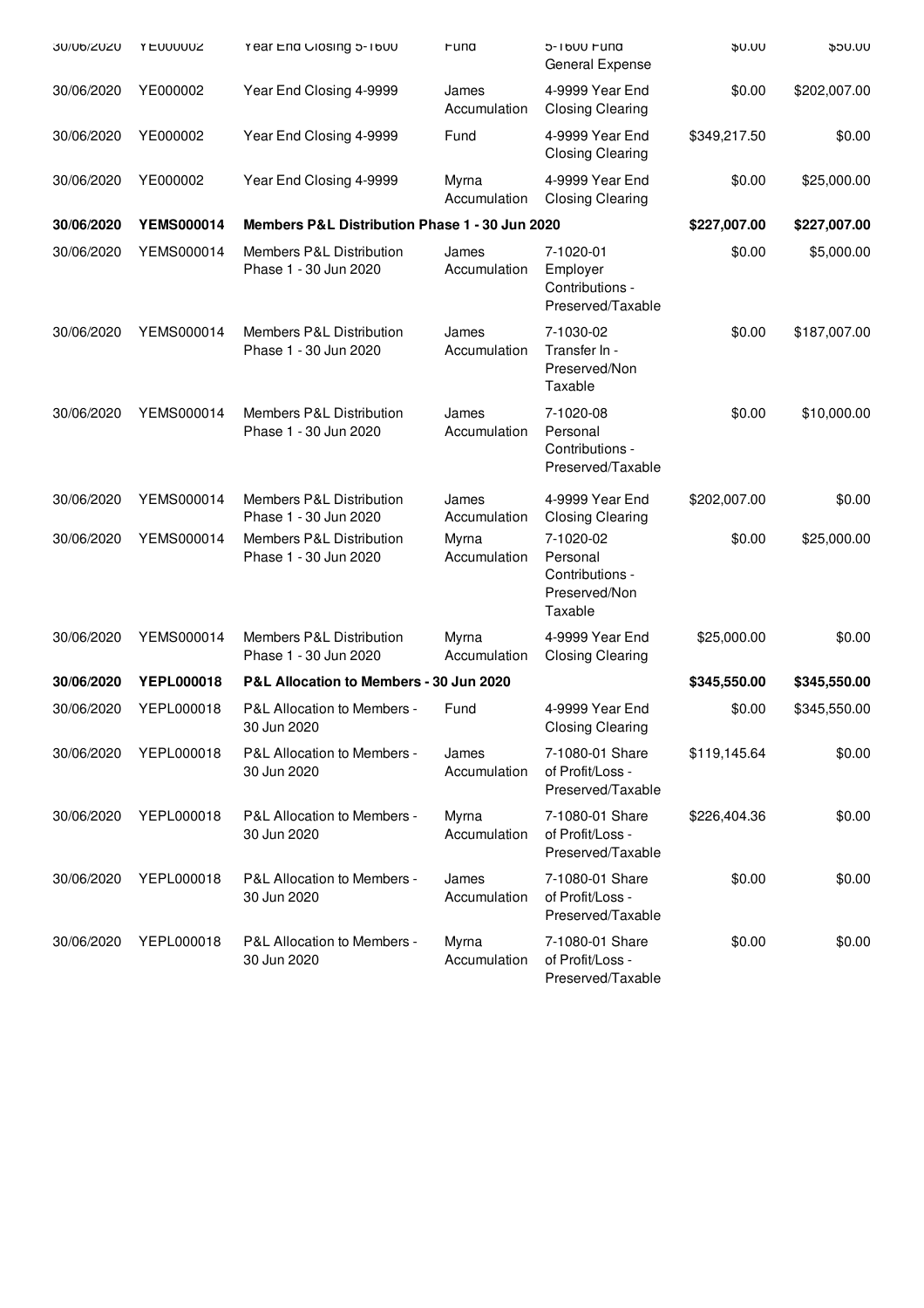# **Deakin Super Fund BANKING TRANSACTIONS REPORT**

FOR THE PERIOD 01 JULY 2019 TO 30 JUNE 2020

| REF. NO.           | <b>TYPE</b>            | <b>DATE</b>     | <b>ASSET NAME/DESCRIPTION</b>                                                                                                                                           | \$         | <b>DEPOSIT WITHDRAWAL BALANCE</b><br>\$ |                      |
|--------------------|------------------------|-----------------|-------------------------------------------------------------------------------------------------------------------------------------------------------------------------|------------|-----------------------------------------|----------------------|
| 1-1000 - Macq CMA  |                        |                 |                                                                                                                                                                         |            |                                         |                      |
|                    |                        |                 | 01/07/2019 Opening Balance                                                                                                                                              |            |                                         | 179,135.00           |
| AQ000002           |                        |                 | Acquisition 01/07/2019 Acquisition S311/6 Galloway Street,<br>Mascot, NSW 2020 - Purchase of S311/6<br>Galloway Street, Mascot, NSW 2020<br>\$5000 - 1 Jul 2019         |            |                                         | 5,000.00 174,135.00  |
| AQ000003           |                        |                 | Acquisition 01/07/2019 Acquisition APEX APEX TRUST FUND x<br>600 - 1 Jul 2019                                                                                           |            |                                         | 0.00 174,135.00      |
| AQ000005           |                        |                 | Acquisition 01/07/2019 Acquisition S311/6 Galloway Street,<br>Mascot, NSW 2020 - Purchase of S311/6<br>Galloway Street, Mascot, NSW 2020 x 1<br>@\$5000 - 1 Jul 2019    |            |                                         | 5,000.00 169,135.00  |
| AQ000006           |                        |                 | Acquisition 01/07/2019 Acquisition S311/6 Galloway Street,<br>Mascot, NSW 2020 - Purchase of S311/6<br>Galloway Street, Mascot, NSW 2020 x 1<br>@ \$395000 - 1 Jul 2019 |            | 395,000.00                              | 225,865.00           |
| ETP000001          | <b>ETP</b><br>Income   |                 | 01/07/2019 Roll-in - Rollover In - 2019-07-01                                                                                                                           | 275,000.00 |                                         | 49,135.00            |
| ETP000005          | <b>ETP</b><br>Income   |                 | 01/07/2019 Roll-in - Roll In - 2019-07-01                                                                                                                               | 187,007.00 |                                         | 236,142.00           |
| EX000001           | Expense                | 01/07/2019 TEST |                                                                                                                                                                         |            |                                         | 50.00 236,092.00     |
| PS000001           | Proceeds<br>Of Sale    |                 | 01/07/2019 Proceeds of sale APEX - APEX TRUST<br>FUND x 600 - 1 Jul 2019                                                                                                | 5,000.00   |                                         | 241,092.00           |
| RAQ000002          | Reverse<br>Acquisition |                 | 01/07/2019 Reverse: AQ000002 - Acquisition S311/6<br>Galloway Street, Mascot, NSW 2020 -<br>Purchase of S311/6 Galloway Street,<br>Mascot, NSW 2020 \$5000 - 1 Jul 2019 | 5,000.00   |                                         | 246,092.00           |
| RETP000001 Reverse | <b>ETP</b><br>Income   |                 | 01/07/2019 Reverse: Roll-in - Rollover In - 2019-07-<br>01 - ETP000001                                                                                                  |            | 275,000.00 -28,908.00                   |                      |
| <b>IN000004</b>    | Income                 |                 | 03/07/2019 Income APEX APEX TRUST FUND - 3<br>Jul 2019 - APEX Distribution                                                                                              | 25,000.00  |                                         | $-3,908.00$          |
| RIN000001          | Reverse<br>Income      |                 | 03/07/2019 Reverse: Income APEX APEX TRUST<br>FUND - 3 Jul 2019 - APEX Distribution -<br><b>IN000004</b>                                                                |            |                                         | 25,000.00 -28,908.00 |
| <b>IN000001</b>    | Income                 |                 | 07/08/2019 Dividend BHP BHP GROUP<br>LIMITED:ORDINARY FULLY PAID - 7<br>Aug 2019 - BHP - Dividend                                                                       | 2,100.00   |                                         | $-26,808.00$         |
| ETP000002          | ETP<br>Income          |                 | 01/09/2019 Roll-in - Rollover in - 2019-09-01                                                                                                                           | 75,000.00  |                                         | 48,192.00            |
| RETP000002 Reverse | <b>ETP</b><br>Income   |                 | 01/09/2019 Reverse: Roll-in - Rollover in - 2019-09-<br>01 - ETP000002                                                                                                  |            |                                         | 75,000.00 -26,808.00 |
| ETP000004          | <b>ETP</b><br>Income   |                 | 03/09/2019 Roll-in - Roll in - 2019-09-03                                                                                                                               | 275,000.00 |                                         | 248,192.00           |
| RETP000003 Reverse | <b>ETP</b>             |                 | 03/09/2019 Reverse: Roll-in - Roll in - 2019-09-03 -<br>ETP000004                                                                                                       |            | 275,000.00 -26,808.00                   |                      |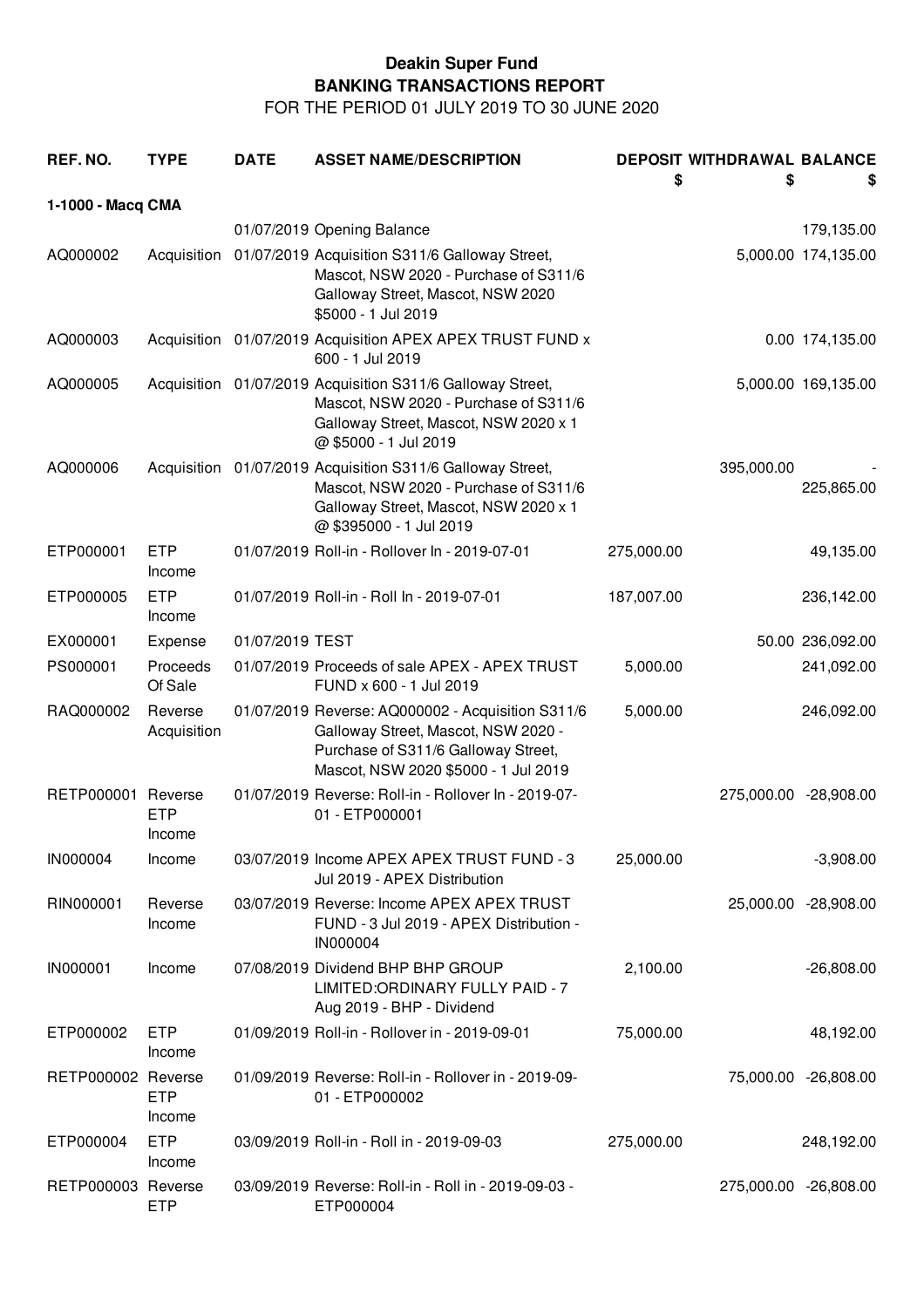|                                            | Income                      |                                                                                                                                                                        |                         |                         |                               |
|--------------------------------------------|-----------------------------|------------------------------------------------------------------------------------------------------------------------------------------------------------------------|-------------------------|-------------------------|-------------------------------|
| CON000005                                  | Contribution 09/09/2019 NCC |                                                                                                                                                                        | 120,000.00              |                         | 93,192.00                     |
| RCON000002 Reverse                         | Contribution                | 09/09/2019 Reverse: NCC - CON000005                                                                                                                                    |                         | 120,000.00 -26,808.00   |                               |
| CON000002                                  |                             | Contribution 17/09/2019 Employer Contribution                                                                                                                          | 5,000.00                |                         | $-21,808.00$                  |
| IN000002                                   | Income                      | 08/10/2019 Dividend TLS TELSTRA<br><b>CORPORATION.: ORDINARY FULLY</b><br>PAID - 8 Oct 2019 - TLS Dividend                                                             | 3,450.00                |                         | $-18,358.00$                  |
| <b>IN000003</b>                            | Income                      | 05/11/2019 Income Macq CMA - 5 Nov 2019 - Interest                                                                                                                     | 3,500.00                |                         | $-14,858.00$                  |
| CON000004                                  |                             | Contribution 11/11/2019 Personal NCC                                                                                                                                   | 25,000.00               |                         | 10,142.00                     |
| CON000003                                  |                             | Contribution 24/12/2019 Personal Concessional Contribution                                                                                                             | 10,000.00               |                         | 20,142.00                     |
| Total:                                     |                             |                                                                                                                                                                        | 1,016,057.00            | 1,175,050.00            | 20,142.00                     |
| 1-1000 - Macq CMA                          |                             | <b>Opening Balance</b>                                                                                                                                                 | <b>Debits</b>           | - Total + Total Credits | $=$ Closing<br><b>Balance</b> |
|                                            |                             |                                                                                                                                                                        | 179,135.00 1,016,057.00 | 1,175,050.00            | 20,142.00                     |
| 1-1001 - Alliance Once Credit Union Ltd    |                             |                                                                                                                                                                        |                         |                         |                               |
|                                            |                             | 01/07/2019 Opening Balance                                                                                                                                             |                         |                         | 30,000.00                     |
| Total:                                     |                             |                                                                                                                                                                        | 0.00                    | 0.00                    | 30,000.00                     |
| 1-1001 - Alliance Once Credit Union<br>Ltd |                             | <b>Opening Balance</b>                                                                                                                                                 | <b>Debits</b>           | - Total + Total Credits | $=$ Closing<br><b>Balance</b> |
|                                            |                             | 30,000.00                                                                                                                                                              | 0.00                    | 0.00                    | 30,000.00                     |
| - Deakin Super Fund                        |                             |                                                                                                                                                                        |                         |                         |                               |
|                                            |                             | 01/07/2019 Opening Balance                                                                                                                                             |                         |                         | 0.00                          |
| AQ000002                                   | Acquisition                 | 01/07/2019 Acquisition S311/6 Galloway Street,<br>Mascot, NSW 2020 - Purchase of S311/6<br>Galloway Street, Mascot, NSW 2020<br>\$5000 - 1 Jul 2019                    | 5,000.00                |                         | 5,000.00                      |
| AQ000002                                   |                             | Acquisition 01/07/2019 Acquisition S311/6 Galloway Street,<br>Mascot, NSW 2020 - Purchase of S311/6<br>Galloway Street, Mascot, NSW 2020<br>\$5000 - 1 Jul 2019        |                         | 5,000.00                | 0.00                          |
| AQ000003                                   |                             | Acquisition 01/07/2019 Acquisition APEX APEX TRUST FUND x<br>600 - 1 Jul 2019                                                                                          | 0.00                    |                         | 0.00                          |
| AQ000003                                   |                             | Acquisition 01/07/2019 Acquisition APEX APEX TRUST FUND x<br>600 - 1 Jul 2019                                                                                          |                         | 0.00                    | 0.00                          |
| AQ000005                                   |                             | Acquisition 01/07/2019 Acquisition S311/6 Galloway Street,<br>Mascot, NSW 2020 - Purchase of S311/6<br>Galloway Street, Mascot, NSW 2020 x 1<br>@\$5000 - 1 Jul 2019   | 5,000.00                |                         | 5,000.00                      |
| AQ000005                                   |                             | Acquisition 01/07/2019 Acquisition S311/6 Galloway Street,<br>Mascot, NSW 2020 - Purchase of S311/6<br>Galloway Street, Mascot, NSW 2020 x 1<br>@\$5000 - 1 Jul 2019   |                         | 5,000.00                | 0.00                          |
| AQ000006                                   |                             | Acquisition 01/07/2019 Acquisition S311/6 Galloway Street,<br>Mascot, NSW 2020 - Purchase of S311/6<br>Galloway Street, Mascot, NSW 2020 x 1<br>@\$395000 - 1 Jul 2019 | 395,000.00              |                         | 395,000.00                    |
| AQ000006                                   |                             | Acquisition 01/07/2019 Acquisition S311/6 Galloway Street,<br>Mascot, NSW 2020 - Purchase of S311/6<br>Galloway Street, Mascot, NSW 2020 x 1<br>@\$395000 - 1 Jul 2019 |                         | 395,000.00              | 0.00                          |
| ETP000001                                  | <b>ETP</b>                  | 01/07/2019 Roll-in - Rollover In - 2019-07-01                                                                                                                          | 275,000.00              |                         | 275,000.00                    |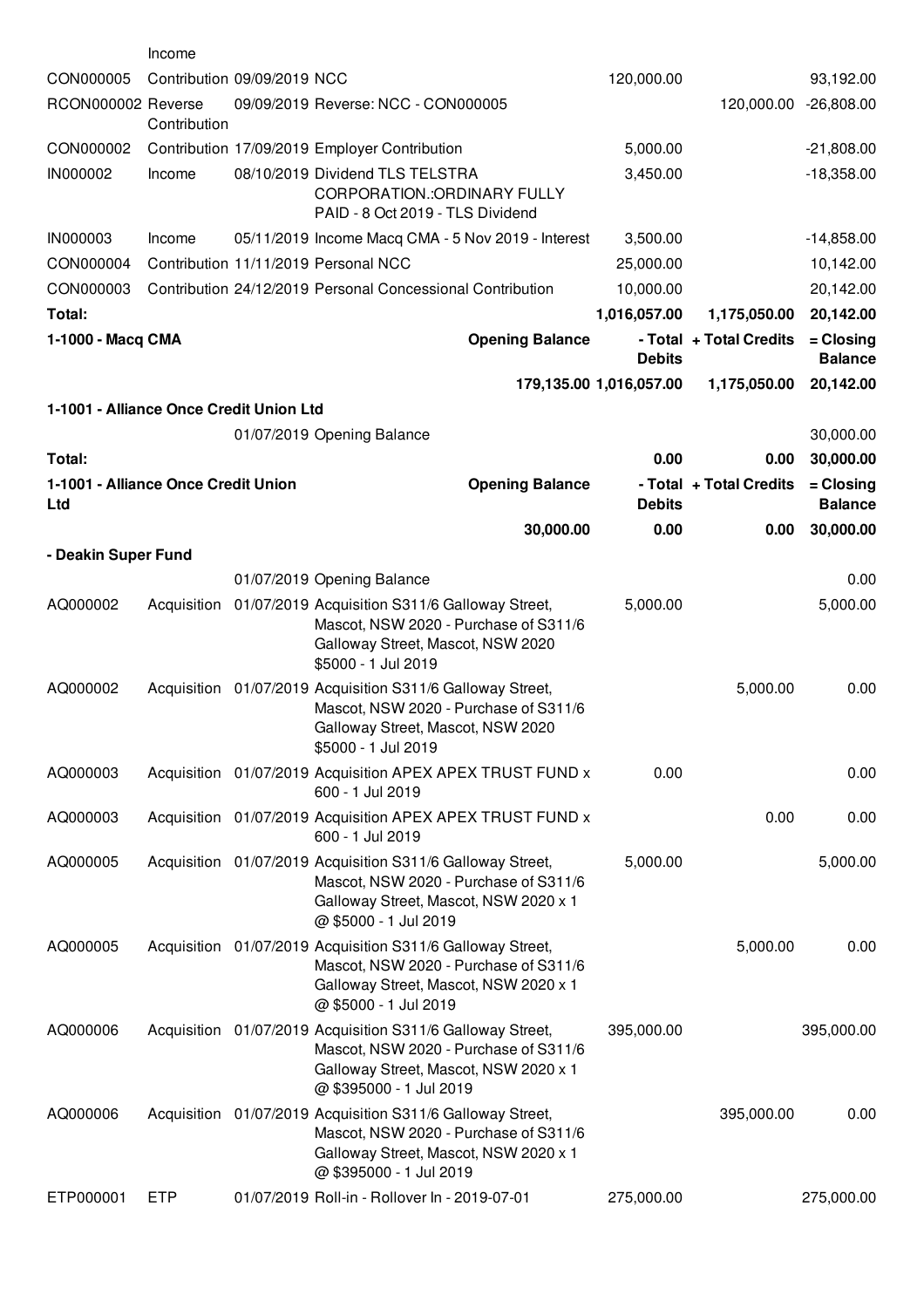|                    | Income                           |                 |                                                                                                                                                                         |            |            |                      |
|--------------------|----------------------------------|-----------------|-------------------------------------------------------------------------------------------------------------------------------------------------------------------------|------------|------------|----------------------|
| ETP000001          | <b>ETP</b><br>Income             |                 | 01/07/2019 Roll-in - Rollover In - 2019-07-01                                                                                                                           |            | 200,000.00 | 75,000.00            |
| ETP000001          | <b>ETP</b><br>Income             |                 | 01/07/2019 Roll-in - Rollover In - 2019-07-01                                                                                                                           |            | 75,000.00  | 0.00                 |
| ETP000005          | <b>ETP</b><br>Income             |                 | 01/07/2019 Roll-in - Roll In - 2019-07-01                                                                                                                               | 187,007.00 |            | 187,007.00           |
| ETP000005          | <b>ETP</b><br>Income             |                 | 01/07/2019 Roll-in - Roll In - 2019-07-01                                                                                                                               |            | 187,007.00 | 0.00                 |
| EX000001           | Expense                          | 01/07/2019 TEST |                                                                                                                                                                         |            | 50.00      | $-50.00$             |
| EX000001           | Expense                          | 01/07/2019 TEST |                                                                                                                                                                         | 50.00      |            | 0.00                 |
| PS000001           | Proceeds<br>Of Sale              |                 | 01/07/2019 Proceeds of sale APEX - APEX TRUST<br>FUND x 600 - 1 Jul 2019                                                                                                | 5,000.00   |            | 5,000.00             |
| PS000001           | Proceeds<br>Of Sale              |                 | 01/07/2019 Proceeds of sale APEX - APEX TRUST<br>FUND x 600 - 1 Jul 2019                                                                                                |            | 0.00       | 5,000.00             |
| PS000001           | Proceeds<br>Of Sale              |                 | 01/07/2019 Proceeds of sale APEX - APEX TRUST<br>FUND x 600 - 1 Jul 2019                                                                                                |            | 5,000.00   | 0.00                 |
| RAQ000002          | Reverse<br>Acquisition           |                 | 01/07/2019 Reverse: AQ000002 - Acquisition S311/6<br>Galloway Street, Mascot, NSW 2020 -<br>Purchase of S311/6 Galloway Street,<br>Mascot, NSW 2020 \$5000 - 1 Jul 2019 | 5,000.00   |            | 5,000.00             |
| RAQ000002          | Reverse<br>Acquisition           |                 | 01/07/2019 Reverse: AQ000002 - Acquisition S311/6<br>Galloway Street, Mascot, NSW 2020 -<br>Purchase of S311/6 Galloway Street,<br>Mascot, NSW 2020 \$5000 - 1 Jul 2019 |            | 5,000.00   | 0.00                 |
| RETP000001 Reverse | <b>ETP</b><br>Income             |                 | 01/07/2019 Reverse: Roll-in - Rollover In - 2019-07-<br>01 - ETP000001                                                                                                  |            | 275,000.00 | 275,000.00           |
| RETP000001 Reverse | <b>ETP</b><br>Income             |                 | 01/07/2019 Reverse: Roll-in - Rollover In - 2019-07-<br>01 - ETP000001                                                                                                  | 200,000.00 |            | $-75,000.00$         |
| RETP000001 Reverse | <b>ETP</b><br>Income             |                 | 01/07/2019 Reverse: Roll-in - Rollover In - 2019-07-<br>01 - ETP000001                                                                                                  | 75,000.00  |            | 0.00                 |
| RMR000002          | Reverse<br>Market<br>Revaluation |                 | 01/07/2019 Reverse: Reval BHP - BHP GROUP<br>LIMITED:ORDINARY FULLY PAID at<br>30/06/2019 - MR000008                                                                    | 140,000.00 |            | 140,000.00           |
| RMR000002          | Reverse<br>Market<br>Revaluation |                 | 01/07/2019 Reverse: Reval TLS - TELSTRA<br><b>CORPORATION.: ORDINARY FULLY</b><br>PAID at 30/06/2019 - MR000008                                                         |            | 420,000.00 | 280,000.00           |
| RMR000002          | Reverse<br>Market<br>Revaluation |                 | 01/07/2019 Reverse: Reval at Year End at<br>30/06/2019 - MR000008                                                                                                       | 280,000.00 |            | 0.00                 |
| <b>IN000004</b>    | Income                           |                 | 03/07/2019 Income APEX APEX TRUST FUND - 3<br>Jul 2019 - APEX Distribution                                                                                              | 25,000.00  |            | 25,000.00            |
| IN000004           | Income                           |                 | 03/07/2019 Income APEX APEX TRUST FUND - 3<br>Jul 2019 - APEX Distribution                                                                                              |            | 25,000.00  | 0.00                 |
| RIN000001          | Reverse<br>Income                |                 | 03/07/2019 Reverse: Income APEX APEX TRUST<br>FUND - 3 Jul 2019 - APEX Distribution -<br><b>IN000004</b>                                                                |            |            | 25,000.00 -25,000.00 |
| RIN000001          | Reverse<br>Income                |                 | 03/07/2019 Reverse: Income APEX APEX TRUST<br>FUND - 3 Jul 2019 - APEX Distribution -<br><b>IN000004</b>                                                                | 25,000.00  |            | 0.00                 |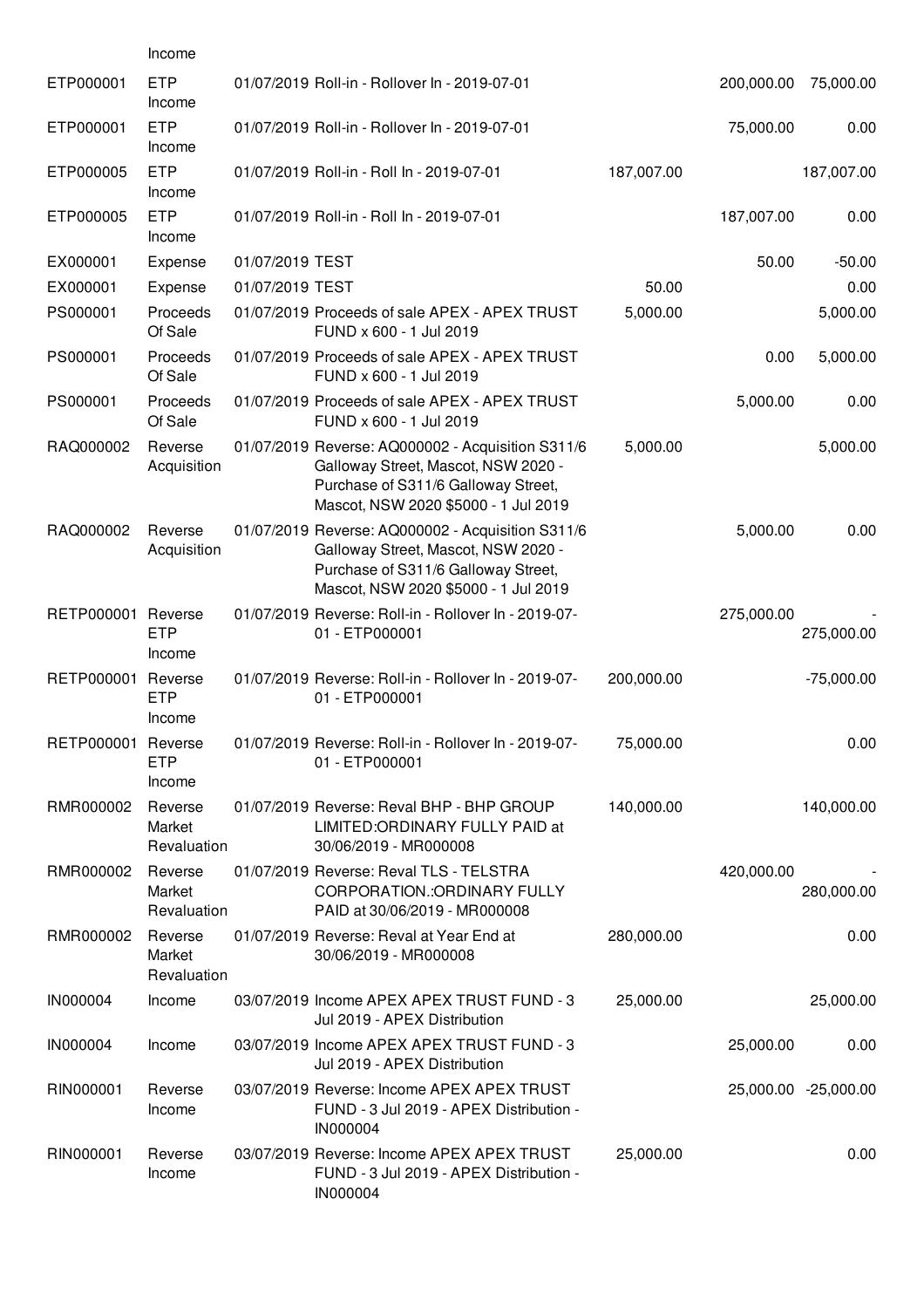| <b>IN000001</b>    | Income                      | 07/08/2019 Dividend BHP BHP GROUP<br>LIMITED:ORDINARY FULLY PAID - 7<br>Aug 2019 - BHP - Dividend          | 2,100.00   |            | 2,100.00             |
|--------------------|-----------------------------|------------------------------------------------------------------------------------------------------------|------------|------------|----------------------|
| <b>IN000001</b>    | Income                      | 07/08/2019 Dividend BHP BHP GROUP<br>LIMITED:ORDINARY FULLY PAID - 7<br>Aug 2019 - BHP - Dividend          | 257.14     |            | 2,357.14             |
| <b>IN000001</b>    | Income                      | 07/08/2019 Dividend BHP BHP GROUP<br>LIMITED:ORDINARY FULLY PAID - 7<br>Aug 2019 - BHP - Dividend          |            | 600.00     | 1,757.14             |
| <b>IN000001</b>    | Income                      | 07/08/2019 Dividend BHP BHP GROUP<br>LIMITED:ORDINARY FULLY PAID - 7<br>Aug 2019 - BHP - Dividend          |            | 1,500.00   | 257.14               |
| IN000001           | Income                      | 07/08/2019 Dividend BHP BHP GROUP<br>LIMITED:ORDINARY FULLY PAID - 7<br>Aug 2019 - BHP - Dividend          |            | 257.14     | 0.00                 |
| ETP000002          | ETP<br>Income               | 01/09/2019 Roll-in - Rollover in - 2019-09-01                                                              | 75,000.00  |            | 75,000.00            |
| ETP000002          | <b>ETP</b><br>Income        | 01/09/2019 Roll-in - Rollover in - 2019-09-01                                                              |            | 55,000.00  | 20,000.00            |
| ETP000002          | <b>ETP</b><br>Income        | 01/09/2019 Roll-in - Rollover in - 2019-09-01                                                              |            | 20,000.00  | 0.00                 |
| RETP000002 Reverse | <b>ETP</b><br>Income        | 01/09/2019 Reverse: Roll-in - Rollover in - 2019-09-<br>01 - ETP000002                                     |            |            | 75,000.00 -75,000.00 |
| RETP000002 Reverse | <b>ETP</b><br>Income        | 01/09/2019 Reverse: Roll-in - Rollover in - 2019-09-<br>01 - ETP000002                                     | 55,000.00  |            | $-20,000.00$         |
| RETP000002 Reverse | <b>ETP</b><br>Income        | 01/09/2019 Reverse: Roll-in - Rollover in - 2019-09-<br>01 - ETP000002                                     | 20,000.00  |            | 0.00                 |
| ETP000004          | <b>ETP</b><br>Income        | 03/09/2019 Roll-in - Roll in - 2019-09-03                                                                  | 275,000.00 |            | 275,000.00           |
| ETP000004          | ETP<br>Income               | 03/09/2019 Roll-in - Roll in - 2019-09-03                                                                  |            | 275,000.00 | 0.00                 |
| RETP000003 Reverse | <b>ETP</b><br>Income        | 03/09/2019 Reverse: Roll-in - Roll in - 2019-09-03 -<br>ETP000004                                          |            | 275,000.00 | 275,000.00           |
| RETP000003 Reverse | <b>ETP</b><br>Income        | 03/09/2019 Reverse: Roll-in - Roll in - 2019-09-03 -<br>ETP000004                                          | 275,000.00 |            | 0.00                 |
| CON000005          | Contribution 09/09/2019 NCC |                                                                                                            | 120,000.00 |            | 120,000.00           |
| CON000005          | Contribution 09/09/2019 NCC |                                                                                                            |            | 120,000.00 | 0.00                 |
| RCON000002 Reverse | Contribution                | 09/09/2019 Reverse: NCC - CON000005                                                                        |            | 120,000.00 | 120,000.00           |
| RCON000002 Reverse | Contribution                | 09/09/2019 Reverse: NCC - CON000005                                                                        | 120,000.00 |            | 0.00                 |
| CON000002          |                             | Contribution 17/09/2019 Employer Contribution                                                              | 5,000.00   |            | 5,000.00             |
| CON000002          |                             | Contribution 17/09/2019 Employer Contribution                                                              |            | 5,000.00   | 0.00                 |
| IN000002           | Income                      | 08/10/2019 Dividend TLS TELSTRA<br><b>CORPORATION.: ORDINARY FULLY</b><br>PAID - 8 Oct 2019 - TLS Dividend | 3,450.00   |            | 3,450.00             |
| IN000002           | Income                      | 08/10/2019 Dividend TLS TELSTRA<br>CORPORATION.: ORDINARY FULLY                                            | 192.86     |            | 3,642.86             |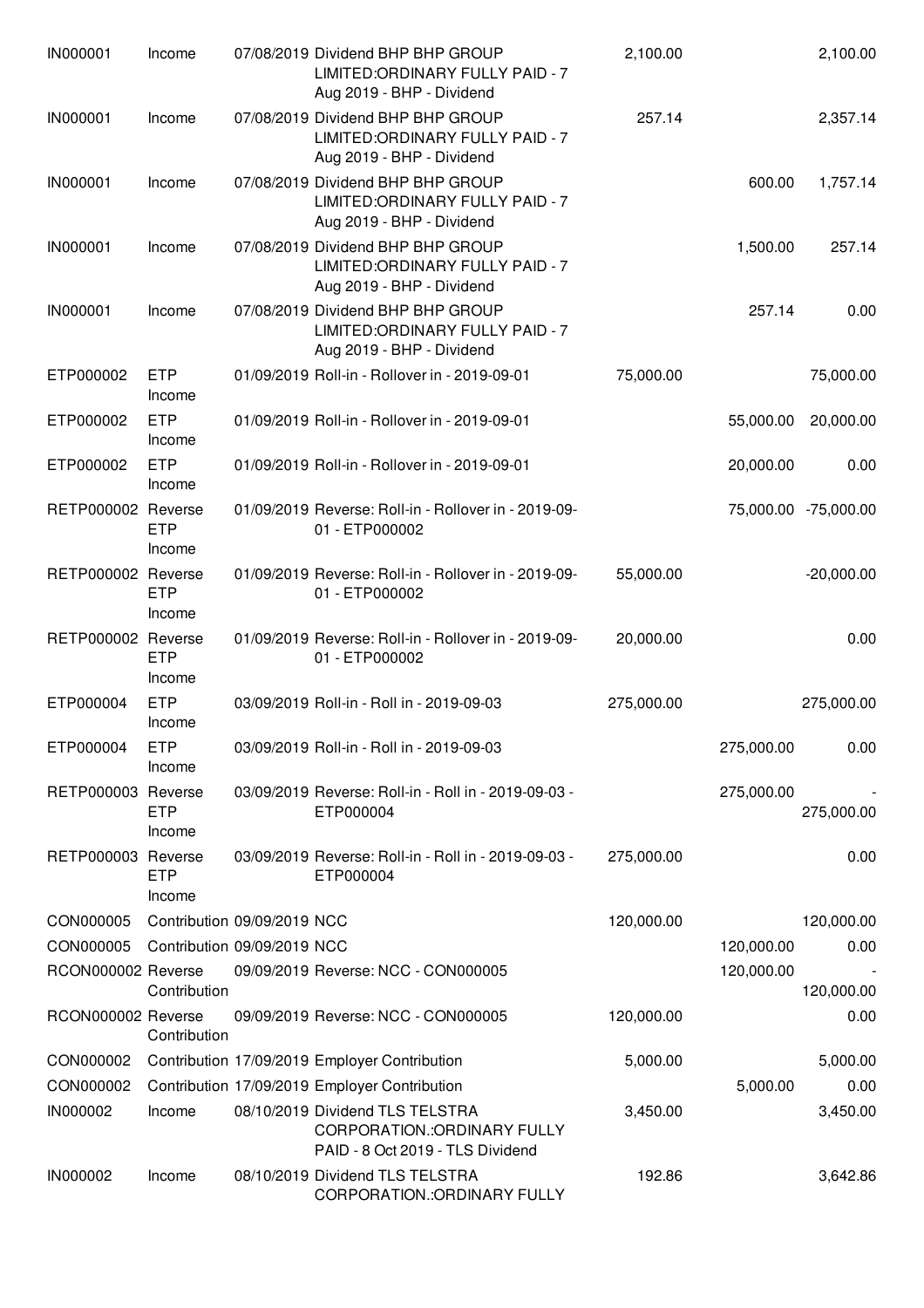| <b>IN000002</b> | Income                     | 08/10/2019 PAID - 8 Oct 2019 - TLS Dividend<br>CORPORATION.: ORDINARY FULLY<br>PAID - 8 Oct 2019 - TLS Dividend |           | 450.00                | 3,192.86    |
|-----------------|----------------------------|-----------------------------------------------------------------------------------------------------------------|-----------|-----------------------|-------------|
| IN000002        | Income                     | 08/10/2019 Dividend TLS TELSTRA<br><b>CORPORATION.: ORDINARY FULLY</b><br>PAID - 8 Oct 2019 - TLS Dividend      |           | 3,000.00              | 192.86      |
| <b>IN000002</b> | Income                     | 08/10/2019 Dividend TLS TELSTRA<br><b>CORPORATION.: ORDINARY FULLY</b><br>PAID - 8 Oct 2019 - TLS Dividend      |           | 192.86                | 0.00        |
| <b>IN000003</b> | Income                     | 05/11/2019 Income Macq CMA - 5 Nov 2019 - Interest                                                              | 3,500.00  |                       | 3,500.00    |
| <b>IN000003</b> | Income                     | 05/11/2019 Income Macq CMA - 5 Nov 2019 - Interest                                                              |           | 3,500.00              | 0.00        |
| CON000004       |                            | Contribution 11/11/2019 Personal NCC                                                                            | 25,000.00 |                       | 25,000.00   |
| CON000004       |                            | Contribution 11/11/2019 Personal NCC                                                                            |           | 25,000.00             | 0.00        |
| CON000003       |                            | Contribution 24/12/2019 Personal Concessional Contribution                                                      | 10,000.00 |                       | 10,000.00   |
| CON000003       |                            | Contribution 24/12/2019 Personal Concessional Contribution                                                      |           | 10,000.00             | 0.00        |
| MR000009        | Market<br>Revaluation      | 30/06/2020 Reval BHP - BHP GROUP<br>LIMITED:ORDINARY FULLY PAID at<br>30/06/2020                                | 30,000.00 |                       | 30,000.00   |
| MR000009        | Market<br>Revaluation      | 30/06/2020 Reval TLS - TELSTRA<br><b>CORPORATION.: ORDINARY FULLY</b><br>PAID at 30/06/2020                     |           | 110,000.00 -80,000.00 |             |
| MR000009        | Market<br>Revaluation      | 30/06/2020 Reval at Year End at 30/06/2020                                                                      | 80,000.00 |                       | 0.00        |
| TAX000042       | Year End<br>Tax<br>Payable | 30/06/2020 Year End Tax Payment                                                                                 | 3,667.50  |                       | 3,667.50    |
| TAX000042       | Year End<br>Tax<br>Payable | 30/06/2020 Year End Tax Payable 30/06/2020                                                                      |           | 3,667.50              | 0.00        |
| TAX000043       | Year End<br>Tax<br>Payable | 30/06/2020 Allocate Contributions Tax 2019/2020                                                                 |           | 2,250.00              | $-2,250.00$ |
| TAX000043       | Year End<br>Tax<br>Payable | 30/06/2020 Allocate Contributions Tax 2019/2020                                                                 | 2,250.00  |                       | 0.00        |
| TAX000043       | Year End<br>Tax<br>Payable | 30/06/2020 Allocate Contributions Tax 2019/2020                                                                 |           | 0.00                  | 0.00        |
| TAX000043       | Year End<br>Tax<br>Payable | 30/06/2020 Allocate Contributions Tax 2019/2020                                                                 | 0.00      |                       | 0.00        |
| TAX000044       | Year End<br>Tax<br>Payable | 30/06/2020 Allocate Income Tax 2019/2020                                                                        |           | 1,417.50              | $-1,417.50$ |
| TAX000044       | Year End<br>Tax<br>Payable | 30/06/2020 Allocate Income Tax 2019/2020                                                                        | 488.75    |                       | $-928.75$   |
| TAX000044       | Year End<br>Tax<br>Payable | 30/06/2020 Allocate Income Tax 2019/2020                                                                        | 928.75    |                       | 0.00        |
| YE000002        | Year End                   | 30/06/2020 Year End Closing 7-1020-01                                                                           | 5,000.00  |                       | 5,000.00    |
| YE000002        | Year End                   | 30/06/2020 Year End Closing 7-1020-08                                                                           | 10,000.00 |                       | 15,000.00   |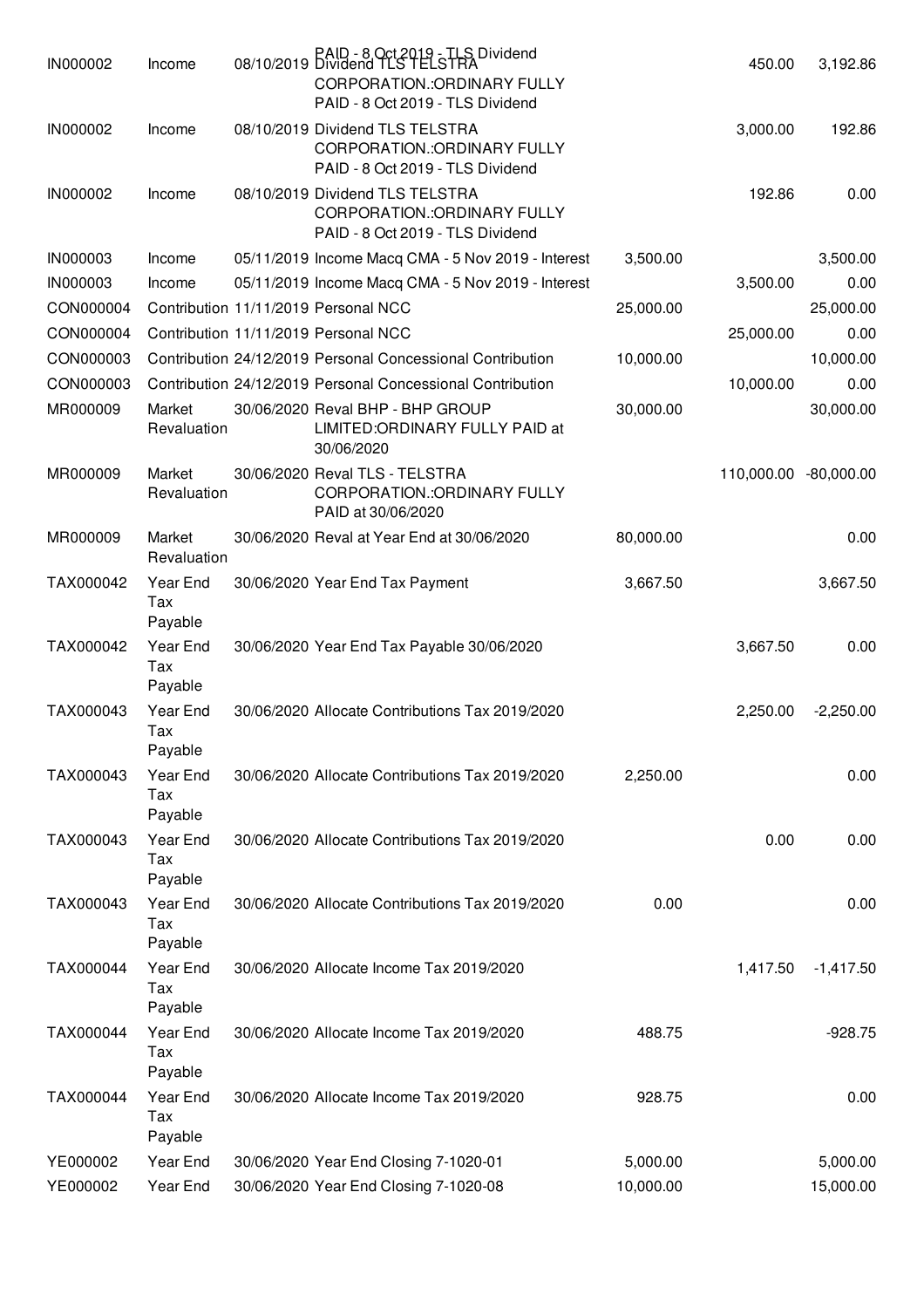|                 | 119,145.64 <sup>2</sup> 82,881.98 | 187,007.00 | $30/06/2020$ Year End Elosing 7-1030-07                       | A§§t EH8           | YE000002            |
|-----------------|-----------------------------------|------------|---------------------------------------------------------------|--------------------|---------------------|
| 80,611.36       | 2,250.00                          |            | 30/06/2020 Year End Closing 7-1100-01                         | Year End           | YE000002            |
| 80,122.61       | 488.75                            |            | 30/06/2020 Year End Closing 7-1120-01                         | Year End           | YE000002            |
| 105,122.61      |                                   | 25,000.00  | 30/06/2020 Year End Closing 7-1020-02                         | Year End           | YE000002            |
| 121,281.75      | 226,404.36                        |            | 30/06/2020 Year End Closing 7-1080-01                         | Year End           | YE000002            |
| 122,210.50      | 928.75                            |            | 30/06/2020 Year End Closing 7-1120-01                         | Year End           | YE000002            |
| $-15,326.11$    |                                   | 106,884.39 | 30/06/2020 Opening Balance 7-1011-01<br>Preserved/Taxable     | Year End           | YE000002            |
| 202,333.11      | 187,007.00                        |            | 30/06/2020 Opening Balance 7-1011-02<br>Preserved/Non Taxable | Year End           | YE000002            |
| 25,000.00       |                                   | 227,333.11 | 30/06/2020 Opening Balance 7-1011-01<br>Preserved/Taxable     | Year End           | YE000002            |
| 0.00            | 25,000.00                         |            | 30/06/2020 Opening Balance 7-1011-02<br>Preserved/Non Taxable | Year End           | YE000002            |
| 0.00            | 0.00                              |            | 30/06/2020 Year End Closing 7-1900-07                         | Year End           | YE000002            |
| 5,000.00        |                                   | 5,000.00   | 30/06/2020 Year End Closing 4-1230                            | Year End           | YE000002            |
| 15,000.00       |                                   | 10,000.00  | 30/06/2020 Year End Closing 4-1236                            | Year End           | YE000002            |
| 15,000.00       | 0.00                              |            | 30/06/2020 Year End Closing 4-1241                            | Year End           | YE000002            |
| 15,000.00       | 0.00                              |            | 30/06/2020 Year End Closing 4-1280-01                         | Year End           | YE000002            |
| 202,007.00      |                                   | 187,007.00 | 30/06/2020 Year End Closing 4-1280-02                         | Year End           | YE000002            |
| 227,007.00      |                                   | 25,000.00  | 30/06/2020 Year End Closing 4-1241                            | Year End           | YE000002            |
| 0.00 227,007.00 |                                   |            | 30/06/2020 Year End Closing 4-1280-01                         | Year End           | YE000002            |
| 0.00 227,007.00 |                                   |            | 30/06/2020 Year End Closing 4-1280-02                         | Year End           | YE000002            |
| 0.00 227,007.00 |                                   |            | 30/06/2020 Year End Closing 4-1050                            | Year End           | YE000002            |
| 230,507.00      |                                   | 3,500.00   | 30/06/2020 Year End Closing 4-1060                            | Year End           | YE000002            |
| 235,507.00      |                                   | 5,000.00   | 30/06/2020 Year End Closing 4-1080-01                         | Year End           | YE000002            |
| 240,007.00      |                                   | 4,500.00   | 30/06/2020 Year End Closing 4-1170                            | Year End           | YE000002            |
| 241,057.00      |                                   | 1,050.00   | 30/06/2020 Year End Closing 4-1180                            | Year End           | YE000002            |
| 241,507.00      |                                   | 450.00     | 30/06/2020 Year End Closing 4-1190                            | Year End           | YE000002            |
| 118,493.00      | 360,000.00                        |            | 30/06/2020 Year End Closing 4-1400                            | Year End           | YE000002            |
| 122,160.50      | 3,667.50                          |            | 30/06/2020 Year End Closing 5-1170                            | Year End           | YE000002            |
| 122,210.50      | 50.00                             |            | 30/06/2020 Year End Closing 5-1600                            | Year End           | YE000002            |
| 324,217.50      | 202,007.00                        |            | 30/06/2020 Year End Closing 4-9999                            | Year End           | YE000002            |
| 25,000.00       |                                   | 349,217.50 | 30/06/2020 Year End Closing 4-9999                            | Year End           | YE000002            |
| 0.00            | 25,000.00                         |            | 30/06/2020 Year End Closing 4-9999                            | Year End           | YE000002            |
| $-5,000.00$     | 5,000.00                          |            | 30/06/2020 Members P&L Distribution Phase 1 - 30<br>Jun 2020  | Member<br>Specific | YEMS000014 Year End |
| 192,007.00      | 187,007.00                        |            | 30/06/2020 Members P&L Distribution Phase 1 - 30<br>Jun 2020  | Member<br>Specific | YEMS000014 Year End |
| 202,007.00      | 10,000.00                         |            | 30/06/2020 Members P&L Distribution Phase 1 - 30<br>Jun 2020  | Member<br>Specific | YEMS000014 Year End |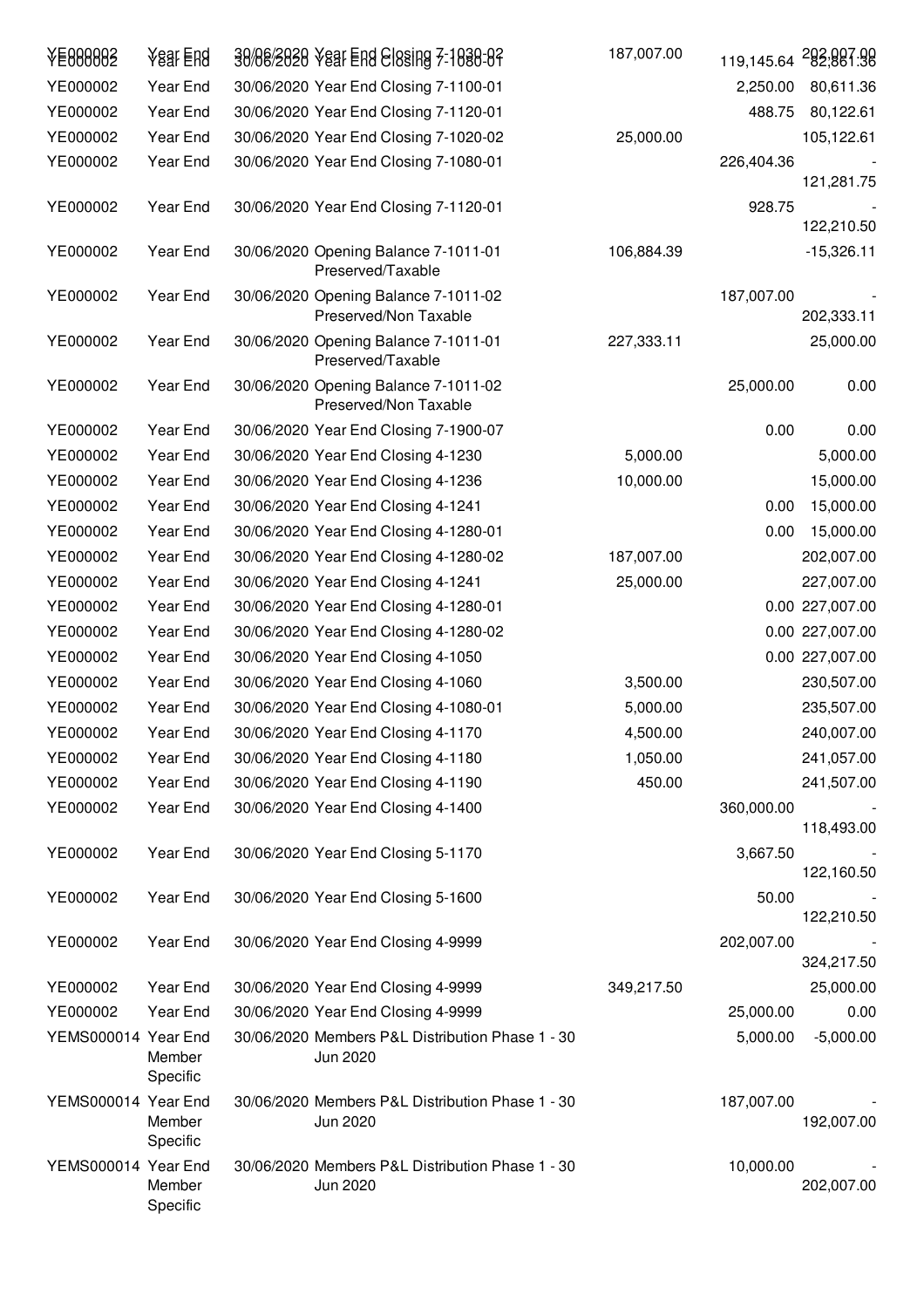| YEMS000014 Year End | Member<br>Specific | 30/06/2020 Members P&L Distribution Phase 1 - 30<br>Jun 2020 | 202,007.00               |                                   | 0.00                                     |
|---------------------|--------------------|--------------------------------------------------------------|--------------------------|-----------------------------------|------------------------------------------|
| YEMS000014 Year End | Member<br>Specific | 30/06/2020 Members P&L Distribution Phase 1 - 30<br>Jun 2020 |                          |                                   | 25,000.00 -25,000.00                     |
| YEMS000014 Year End | Member<br>Specific | 30/06/2020 Members P&L Distribution Phase 1 - 30<br>Jun 2020 | 25,000.00                |                                   | 0.00                                     |
| YEPL000018 Year End | Profit And<br>Loss | 30/06/2020 P&L Allocation to Members - 30 Jun 2020           |                          | 345,550.00                        | 345,550.00                               |
| YEPL000018 Year End | Profit And<br>Loss | 30/06/2020 P&L Allocation to Members - 30 Jun 2020           | 119,145.64               |                                   | 226,404.36                               |
| YEPL000018 Year End | Profit And<br>Loss | 30/06/2020 P&L Allocation to Members - 30 Jun 2020           | 226,404.36               |                                   | 0.00                                     |
| YEPL000018 Year End | Profit And<br>Loss | 30/06/2020 P&L Allocation to Members - 30 Jun 2020           |                          | 0.00                              | 0.00                                     |
| YEPL000018 Year End | Profit And<br>Loss | 30/06/2020 P&L Allocation to Members - 30 Jun 2020           |                          | 0.00                              | 0.00                                     |
| Total:              |                    |                                                              | 4,453,398.00             | 4,453,398.00                      | 0.00                                     |
| - Deakin Super Fund |                    | <b>Opening Balance</b>                                       | <b>Debits</b>            | - Total + Total Credits = Closing | <b>Balance</b>                           |
|                     |                    |                                                              | 0.00 4,453,398.00        | 4,453,398.00                      | 0.00                                     |
| <b>ALL ACCOUNTS</b> |                    | <b>OPENING BALANCE</b>                                       | - TOTAL<br><b>DEBITS</b> | + TOTAL                           | <b>CREDITS CLOSING</b><br><b>BALANCE</b> |
|                     |                    |                                                              | 209,135.00 5,469,455.00  | 5,628,448.00                      | 50,142.00                                |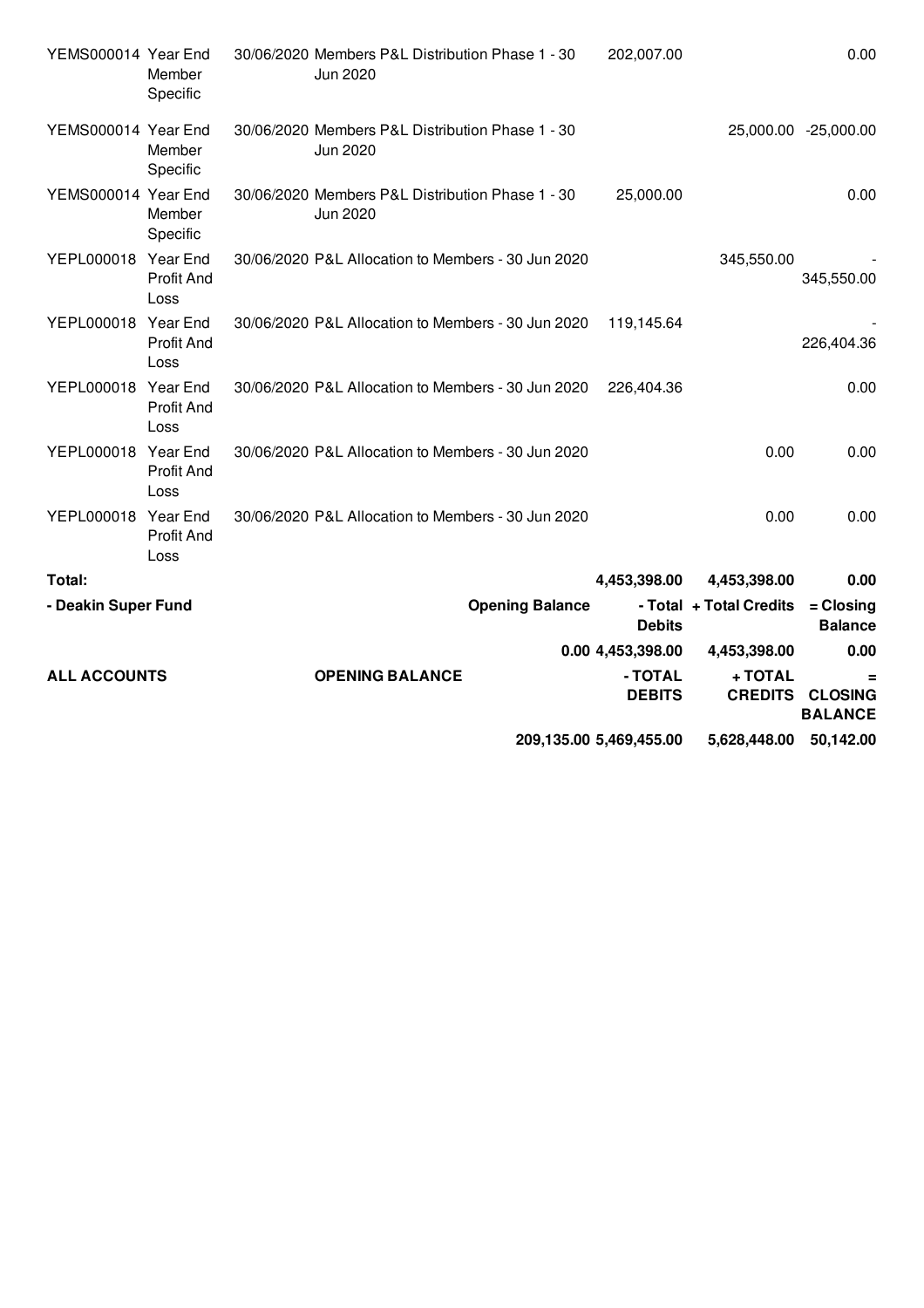## **Deakin Super Fund GENERAL LEDGER REPORT** FOR THE PERIOD 01 JULY 2019 TO 30 JUNE 2020

**DATE JOURNAL REFERENCE ASSET NAME/DESCRIPTION DEBIT \$ CREDIT \$ BALANCE \$ 1-1000 - Macq CMA** 01/07/2019 Opening Balance 179,135.00 01/07/2019 AQ000002 Acquisition S311/6 Galloway Street, Mascot, NSW 2020 - Purchase of S311/6 Galloway Street, Mascot, NSW 2020 \$5000 - 1 Jul 2019 5,000.00 174,135.00 01/07/2019 AQ000003 Acquisition APEX APEX TRUST FUND x 600 - 1 Jul 2019 0.00 174,135.00 01/07/2019 AQ000005 Acquisition S311/6 Galloway Street, Mascot, NSW 2020 - Purchase of S311/6 Galloway Street, Mascot, NSW 2020 x 1 @ \$5000 - 1 Jul 2019 5,000.00 169,135.00 01/07/2019 AQ000006 Acquisition S311/6 Galloway Street, Mascot, NSW 2020 - Purchase of S311/6 Galloway Street, Mascot, NSW 2020 x 1 @ \$395000 - 1 Jul 2019 395,000.00 225,865.00 01/07/2019 ETP000001 Roll-in - Rollover In - 2019-07-01 275,000.00 49,135.00 01/07/2019 ETP000005 Roll-in - Roll In - 2019-07-01 187,007.00 236,142.00 01/07/2019 EX000001 TEST 50.00 236,092.00 01/07/2019 PS000001 Proceeds of sale APEX - APEX TRUST FUND x 600 - 1 Jul 2019 5,000.00 241,092.00 01/07/2019 RAQ000002 Reverse: AQ000002 - Acquisition S311/6 Galloway Street, Mascot, NSW 2020 - Purchase of S311/6 Galloway Street, Mascot, NSW 2020 \$5000 - 1 Jul 2019 5,000.00 246,092.00 01/07/2019 RETP000001 Reverse: Roll-in - Rollover In - 2019-07-01 - ETP000001 275,000.00 -28,908.00 03/07/2019 IN000004 Income APEX APEX TRUST FUND - 3 Jul 2019 - APEX Distribution 25,000.00 -3,908.00 03/07/2019 RIN000001 Reverse: Income APEX APEX TRUST FUND - 3 Jul 2019 - APEX Distribution - IN000004 25,000.00 -28,908.00 07/08/2019 IN000001 Dividend BHP BHP GROUP LIMITED:ORDINARY FULLY PAID - 7 Aug 2019 - BHP - Dividend 2,100.00 -26,808.00 01/09/2019 ETP000002 Roll-in - Rollover in - 2019-09-01 75,000.00 48,192.00 01/09/2019 RETP000002 Reverse: Roll-in - Rollover in - 2019-09-01 - ETP000002 75,000.00 -26,808.00 03/09/2019 ETP000004 Roll-in - Roll in - 2019-09-03 275,000.00 248,192.00 03/09/2019 RETP000003 Reverse: Roll-in - Roll in - 2019-09-03 - ETP000004 275,000.00 -26,808.00 09/09/2019 CON000005 NCC 09/09/2019 120,000.00 93,192.00 09/09/2019 RCON000002 Reverse: NCC - CON000005 120,000.00 -26,808.00 17/09/2019 CON000002 Employer Contribution 5,000.00 -21,808.00 08/10/2019 IN000002 Dividend TLS TELSTRA CORPORATION.:ORDINARY FULLY PAID - 8 Oct 2019 - TLS Dividend 3,450.00 -18,358.00 05/11/2019 IN000003 Income Macq CMA - 5 Nov 2019 - Interest 3,500.00 -14,858.00 11/11/2019 CON000004 Personal NCC 25,000.00 10,142.00 24/12/2019 CON000003 Personal Concessional Contribution 10,000.00 20,142.00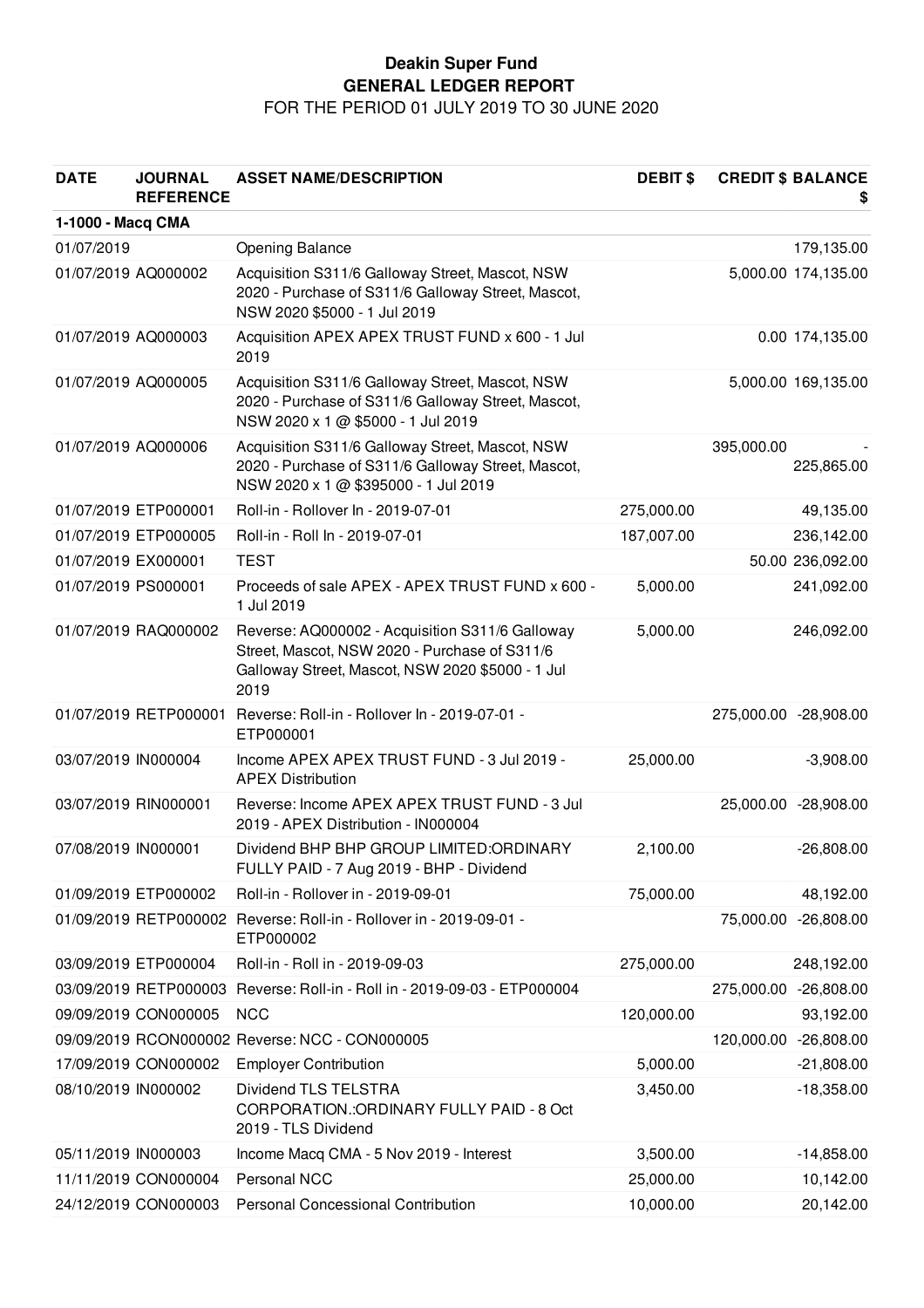**Total: 1,016,057.00 1,175,050.00 20,142.00**

**Balance**

**1-1000 - Macq CMA Opening Balance - Total Debits + Total = Closing Credits**

**179,135.00 1,016,057.00 1,175,050.00 20,142.00**

| <b>DATE</b>            | <b>JOURNAL</b><br><b>REFERENCE</b>     | <b>ASSET NAME/DESCRIPTION</b>                                                                     |                                  | <b>DEBIT \$ CREDIT \$ BALANCE</b> | \$                             |
|------------------------|----------------------------------------|---------------------------------------------------------------------------------------------------|----------------------------------|-----------------------------------|--------------------------------|
|                        | 1-1100 - Investments - Direct Equities |                                                                                                   |                                  |                                   |                                |
| 01/07/2019             |                                        | <b>Opening Balance</b>                                                                            |                                  |                                   | 780,000.00                     |
|                        | 01/07/2019 RMR000002                   | Reverse: Reval BHP - BHP GROUP LIMITED:ORDINARY 140,000.00<br>FULLY PAID at 30/06/2019 - MR000008 |                                  |                                   | 920,000.00                     |
|                        | 01/07/2019 RMR000002                   | Reverse: Reval TLS - TELSTRA<br>CORPORATION.:ORDINARY FULLY PAID at 30/06/2019<br>- MR000008      |                                  |                                   | 420,000.00 500,000.00          |
|                        | 30/06/2020 MR000009                    | Reval BHP - BHP GROUP LIMITED:ORDINARY FULLY<br>PAID at 30/06/2020                                | 30,000.00                        |                                   | 530,000.00                     |
|                        | 30/06/2020 MR000009                    | Reval TLS - TELSTRA CORPORATION.:ORDINARY<br>FULLY PAID at 30/06/2020                             |                                  | 110,000.00 420,000.00             |                                |
| Total:                 |                                        |                                                                                                   | 170,000.00 530,000.00 420,000.00 |                                   |                                |
| <b>Direct Equities</b> | 1-1100 - Investments -                 | <b>Opening Balance</b>                                                                            | - Total<br><b>Debits</b>         | + Total<br><b>Credits</b>         | $= C losing$<br><b>Balance</b> |

**780,000.00 170,000.00 530,000.00 420,000.00**

| <b>DATE</b>                                       | <b>JOURNAL</b><br><b>REFERENCE</b>      | <b>ASSET NAME/DESCRIPTION</b>                                                                                                                             |            | <b>DEBIT \$ CREDIT BALANCE</b><br>S<br>æ.                          |
|---------------------------------------------------|-----------------------------------------|-----------------------------------------------------------------------------------------------------------------------------------------------------------|------------|--------------------------------------------------------------------|
|                                                   | 1-1170-01 - Direct Property - Buildings |                                                                                                                                                           |            |                                                                    |
| 01/07/2019                                        |                                         | <b>Opening Balance</b>                                                                                                                                    |            | 0.00                                                               |
|                                                   | 01/07/2019 AQ000002                     | Acquisition S311/6 Galloway Street, Mascot, NSW 2020 -<br>Purchase of S311/6 Galloway Street, Mascot, NSW 2020<br>\$5000 - 1 Jul 2019                     | 5,000.00   | 5,000.00                                                           |
|                                                   | 01/07/2019 AQ000005                     | Acquisition S311/6 Galloway Street, Mascot, NSW 2020 -<br>Purchase of S311/6 Galloway Street, Mascot, NSW 2020 x 1<br>@ \$5000 - 1 Jul 2019               | 5,000.00   | 10,000.00                                                          |
|                                                   | 01/07/2019 AQ000006                     | Acquisition S311/6 Galloway Street, Mascot, NSW 2020 -<br>Purchase of S311/6 Galloway Street, Mascot, NSW 2020 x 1<br>@\$395000 - 1 Jul 2019              | 395,000.00 | 405,000.00                                                         |
|                                                   | 01/07/2019 RAQ000002                    | Reverse: AQ000002 - Acquisition S311/6 Galloway Street,<br>Mascot, NSW 2020 - Purchase of S311/6 Galloway Street,<br>Mascot, NSW 2020 \$5000 - 1 Jul 2019 |            | 5,000.00 400,000.00                                                |
| Total:                                            |                                         |                                                                                                                                                           |            | 405,000.00 5,000.00 400,000.00                                     |
| 1-1170-01 - Direct<br><b>Property - Buildings</b> |                                         | <b>Opening Balance</b>                                                                                                                                    | - Total    | $= C$ losing<br>+ Total<br><b>Debits Credits</b><br><b>Balance</b> |
|                                                   |                                         |                                                                                                                                                           |            | 0.00 405,000.00 5,000.00 400,000.00                                |

| <b>DATE</b>                    | <b>JOURNAL</b><br><b>REFERENCE</b> | <b>ASSET NAME/DESCRIPTION</b>   | <b>DEBIT \$</b> | <b>CREDIT \$</b>               | <b>BALANCE \$</b> |
|--------------------------------|------------------------------------|---------------------------------|-----------------|--------------------------------|-------------------|
|                                | 2-1100 - Income Tax Payable        |                                 |                 |                                |                   |
| 01/07/2019                     |                                    | <b>Opening Balance</b>          |                 |                                | 2,000.00          |
| 30/06/2020                     | TAX000042                          | Year End Tax Payable 30/06/2020 |                 | 3,667.50                       | 5,667.50          |
| Total:                         |                                    |                                 | 0.00            | 3,667.50                       | 5,667.50          |
| 2-1100 - Income Tax<br>Payable |                                    | <b>Opening Balance</b>          |                 | - Total Debits + Total Credits | = Closing Balance |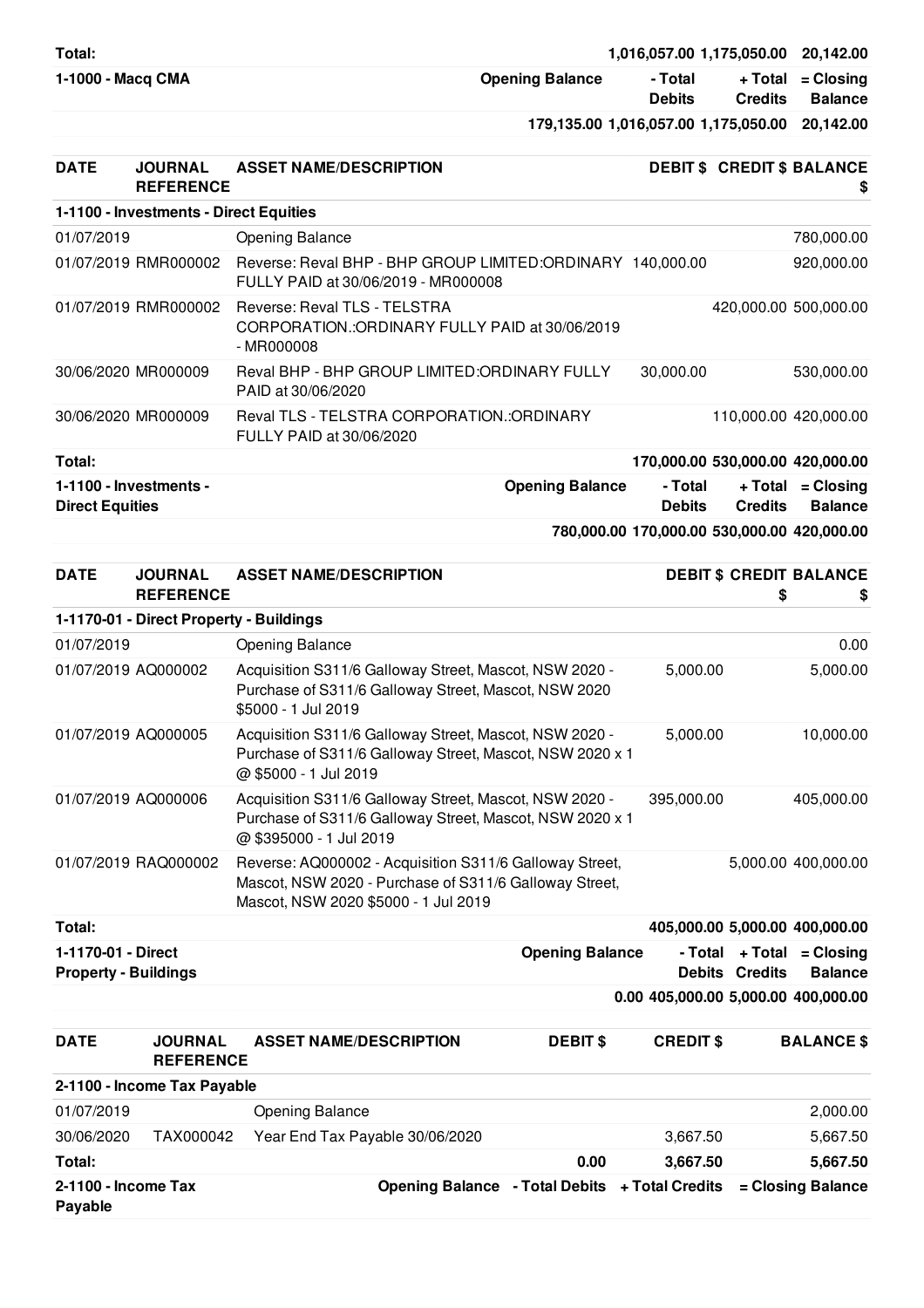| <b>DATE</b>         | <b>JOURNAL</b><br><b>REFERENCE</b> | <b>ASSET NAME/DESCRIPTION</b>                                                        |                          | <b>DEBIT'S CREDIT</b><br>\$ | <b>BALANCE</b><br>\$           |
|---------------------|------------------------------------|--------------------------------------------------------------------------------------|--------------------------|-----------------------------|--------------------------------|
|                     | 2-1300 - Imputation Tax Credit     |                                                                                      |                          |                             |                                |
| 01/07/2019          |                                    | <b>Opening Balance</b>                                                               |                          |                             | 0.00                           |
| 07/08/2019 IN000001 |                                    | Dividend BHP BHP GROUP LIMITED:ORDINARY FULLY<br>PAID - 7 Aug 2019 - BHP - Dividend  | 257.14                   |                             | $-257.14$                      |
| 08/10/2019 IN000002 |                                    | Dividend TLS TELSTRA CORPORATION: ORDINARY<br>FULLY PAID - 8 Oct 2019 - TLS Dividend | 192.86                   |                             | $-450.00$                      |
| Total:              |                                    |                                                                                      | 450.00                   | 0.00                        | -450.00                        |
| <b>Credit</b>       | 2-1300 - Imputation Tax            | <b>Opening Balance</b>                                                               | - Total<br><b>Debits</b> | + Total<br><b>Credits</b>   | $= C losing$<br><b>Balance</b> |
|                     |                                    | 0.00                                                                                 | 450.00                   | 0.00                        | $-450.00$                      |
| <b>DATE</b>         | <b>JOURNAL</b><br><b>REFERENCE</b> | <b>ASSET NAME/DESCRIPTION</b>                                                        | <b>DEBIT \$</b>          | <b>CREDIT</b><br>S          | <b>BALANCE</b><br>\$           |
|                     | 4-1050 - Trust Distributions       |                                                                                      |                          |                             |                                |
| 01/07/2019          |                                    | <b>Opening Balance</b>                                                               |                          |                             | 0.00                           |
| 03/07/2019 IN000004 |                                    | Income APEX APEX TRUST FUND - 3 Jul 2019 - APEX<br>Distribution                      |                          | 25,000.00                   | 25,000.00                      |

|                                        |                                                                                               | 0.00 25,000.00 25,000.00 |                           | 0.00                          |
|----------------------------------------|-----------------------------------------------------------------------------------------------|--------------------------|---------------------------|-------------------------------|
| 4-1050 - Trust<br><b>Distributions</b> | <b>Opening Balance</b>                                                                        | - Total<br><b>Debits</b> | + Total<br><b>Credits</b> | $=$ Closing<br><b>Balance</b> |
| Total:                                 |                                                                                               |                          | 25,000.00 25,000.00       | 0.00                          |
| 30/06/2020 YE000002                    | Year End Closing 4-1050                                                                       |                          | 0.00                      | 0.00                          |
| 03/07/2019 RIN000001                   | Reverse: Income APEX APEX TRUST FUND - 3 Jul 2019 - 25,000.00<br>APEX Distribution - IN000004 |                          |                           | 0.00                          |
| 03/07/2019 IN000004                    | Income APEX APEX TRUST FUND - 3 Jul 2019 - APEX<br><b>Distribution</b>                        |                          | 25,000.00                 | 25,000.00                     |
|                                        |                                                                                               |                          |                           |                               |

| <b>DATE</b>                                          | <b>JOURNAL</b><br><b>REFERENCE</b> | <b>ASSET NAME/DESCRIPTION</b>              | <b>DEBIT \$</b>          | <b>CREDIT \$</b>          | <b>BALANCE \$</b>           |
|------------------------------------------------------|------------------------------------|--------------------------------------------|--------------------------|---------------------------|-----------------------------|
| 4-1060 - Income - Interest Received - Cash           |                                    |                                            |                          |                           |                             |
| 01/07/2019                                           |                                    | <b>Opening Balance</b>                     |                          |                           | 0.00                        |
| 05/11/2019                                           | <b>IN000003</b>                    | Income Macq CMA - 5 Nov 2019 -<br>Interest |                          | 3,500.00                  | 3,500.00                    |
| 30/06/2020                                           | YE000002                           | Year End Closing 4-1060                    | 3,500.00                 |                           | 0.00                        |
| Total:                                               |                                    |                                            | 3,500.00                 | 3,500.00                  | 0.00                        |
| 4-1060 - Income - Interest<br><b>Received - Cash</b> |                                    | <b>Opening Balance</b>                     | - Total<br><b>Debits</b> | + Total<br><b>Credits</b> | $= C log$<br><b>Balance</b> |
|                                                      |                                    | 0.00                                       | 3,500.00                 | 3,500.00                  | 0.00                        |

#### **DATE JOURNAL REFERENCE ASSET NAME/DESCRIPTION DEBIT \$ CREDIT \$ BALANCE \$**

**4-1080-01 - Gain on sale - Other** 01/07/2019 Opening Balance 0.00 01/07/2019 PS000001 Proceeds of sale APEX - APEX TRUST FUND x 600 - 1 Jul 2019 5,000.00 5,000.00 30/06/2020 YE000002 Year End Closing 4-1080-01 5,000.00 5,000.00 6.00 **Total: 5,000.00 5,000.00 0.00 4-1080-01 - Gain on sale - Other Opening Balance - Total Debits + Total Credits = Closing Balance**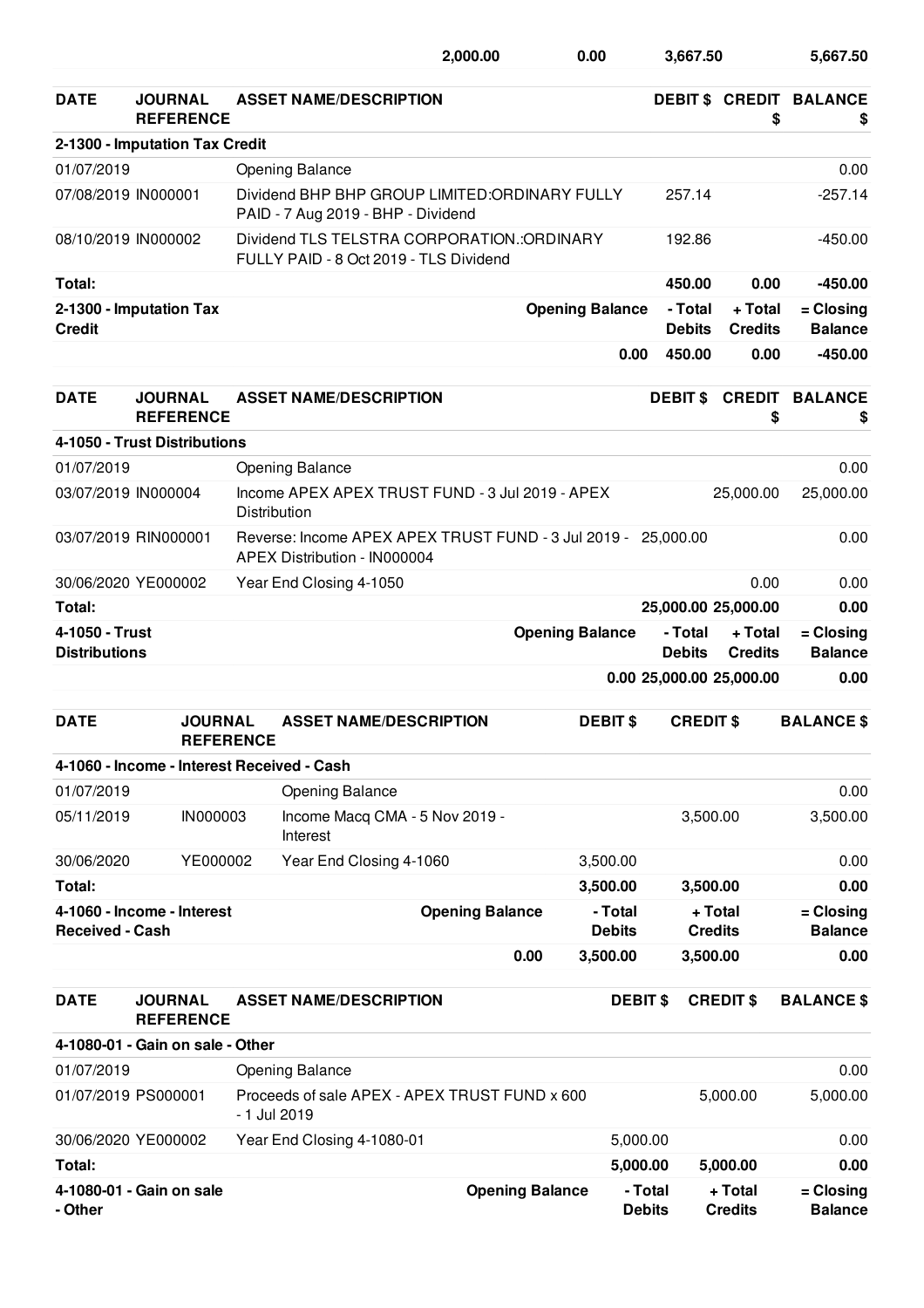| <b>DATE</b>                           | <b>JOURNAL</b><br><b>REFERENCE</b> | <b>ASSET NAME/DESCRIPTION</b>                                                         |                        |                          | \$                        | <b>DEBIT \$ CREDIT BALANCE</b><br>\$ |
|---------------------------------------|------------------------------------|---------------------------------------------------------------------------------------|------------------------|--------------------------|---------------------------|--------------------------------------|
|                                       | 4-1170 - Unfranked dividend amount |                                                                                       |                        |                          |                           |                                      |
| 01/07/2019                            |                                    | <b>Opening Balance</b>                                                                |                        |                          |                           | 0.00                                 |
| 07/08/2019 IN000001                   |                                    | Dividend BHP BHP GROUP LIMITED: ORDINARY FULLY<br>PAID - 7 Aug 2019 - BHP - Dividend  |                        |                          | 1,500.00                  | 1,500.00                             |
| 08/10/2019 IN000002                   |                                    | Dividend TLS TELSTRA CORPORATION.: ORDINARY<br>FULLY PAID - 8 Oct 2019 - TLS Dividend |                        |                          | 3,000.00                  | 4,500.00                             |
|                                       | 30/06/2020 YE000002                | Year End Closing 4-1170                                                               |                        | 4,500.00                 |                           | 0.00                                 |
| Total:                                |                                    |                                                                                       |                        | 4,500.00 4,500.00        |                           | 0.00                                 |
| 4-1170 - Unfranked<br>dividend amount |                                    |                                                                                       | <b>Opening Balance</b> | - Total<br><b>Debits</b> | + Total<br><b>Credits</b> | $= C losing$<br><b>Balance</b>       |
|                                       |                                    |                                                                                       |                        | 0.00 4,500.00 4,500.00   |                           | 0.00                                 |
| <b>DATE</b>                           | <b>JOURNAL</b><br><b>REFERENCE</b> | <b>ASSET NAME/DESCRIPTION</b>                                                         |                        |                          | \$                        | <b>DEBIT \$ CREDIT BALANCE</b><br>\$ |
|                                       | 4-1180 - Franked dividend amount   |                                                                                       |                        |                          |                           |                                      |
| 01/07/2019                            |                                    | <b>Opening Balance</b>                                                                |                        |                          |                           | 0.00                                 |
| 07/08/2019 IN000001                   |                                    | Dividend BHP BHP GROUP LIMITED: ORDINARY FULLY<br>PAID - 7 Aug 2019 - BHP - Dividend  |                        |                          | 600.00                    | 600.00                               |
| 08/10/2019 IN000002                   |                                    | Dividend TLS TELSTRA CORPORATION.: ORDINARY<br>FULLY PAID - 8 Oct 2019 - TLS Dividend |                        |                          | 450.00                    | 1,050.00                             |
|                                       | 30/06/2020 YE000002                | Year End Closing 4-1180                                                               |                        | 1,050.00                 |                           | 0.00                                 |
| Total:                                |                                    |                                                                                       |                        | 1,050.00 1,050.00        |                           | 0.00                                 |
| 4-1180 - Franked<br>dividend amount   |                                    |                                                                                       | <b>Opening Balance</b> | - Total<br><b>Debits</b> | + Total<br><b>Credits</b> | $= C losing$<br><b>Balance</b>       |
|                                       |                                    |                                                                                       |                        | 0.00 1,050.00 1,050.00   |                           | 0.00                                 |
| <b>DATE</b>                           | <b>JOURNAL</b><br><b>REFERENCE</b> | <b>ASSET NAME/DESCRIPTION</b>                                                         |                        |                          | \$                        | <b>DEBIT \$ CREDIT BALANCE</b><br>\$ |
|                                       | 4-1190 - Dividend franking credit  |                                                                                       |                        |                          |                           |                                      |
| 01/07/2019                            |                                    | <b>Opening Balance</b>                                                                |                        |                          |                           | 0.00                                 |
| 07/08/2019 IN000001                   |                                    | Dividend BHP BHP GROUP LIMITED: ORDINARY FULLY<br>PAID - 7 Aug 2019 - BHP - Dividend  |                        |                          | 257.14                    | 257.14                               |
| 08/10/2019 IN000002                   |                                    | Dividend TLS TELSTRA CORPORATION.: ORDINARY<br>FULLY PAID - 8 Oct 2019 - TLS Dividend |                        |                          | 192.86                    | 450.00                               |
|                                       | 30/06/2020 YE000002                | Year End Closing 4-1190                                                               |                        | 450.00                   |                           | 0.00                                 |
| Total:                                |                                    |                                                                                       |                        | 450.00                   | 450.00                    | 0.00                                 |
| 4-1190 - Dividend<br>franking credit  |                                    |                                                                                       | <b>Opening Balance</b> | - Total<br><b>Debits</b> | + Total<br><b>Credits</b> | $= C losing$<br><b>Balance</b>       |
|                                       |                                    |                                                                                       | 0.00                   | 450.00                   | 450.00                    | 0.00                                 |
| <b>DATE</b>                           | <b>JOURNAL</b><br><b>REFERENCE</b> | <b>ASSET NAME/DESCRIPTION</b>                                                         | <b>DEBIT \$</b>        | <b>CREDIT \$</b>         |                           | <b>BALANCE \$</b>                    |
|                                       | 4-1230 - Employer - Concessional   |                                                                                       |                        |                          |                           |                                      |
| 01/07/2019                            |                                    | <b>Opening Balance</b>                                                                |                        |                          |                           | 0.00                                 |
| 17/09/2019                            | CON000002                          | <b>Employer Contribution</b>                                                          |                        | 5,000.00                 |                           | 5,000.00                             |
| 30/06/2020                            | YE000002                           | Year End Closing 4-1230                                                               | 5,000.00               |                          |                           | 0.00                                 |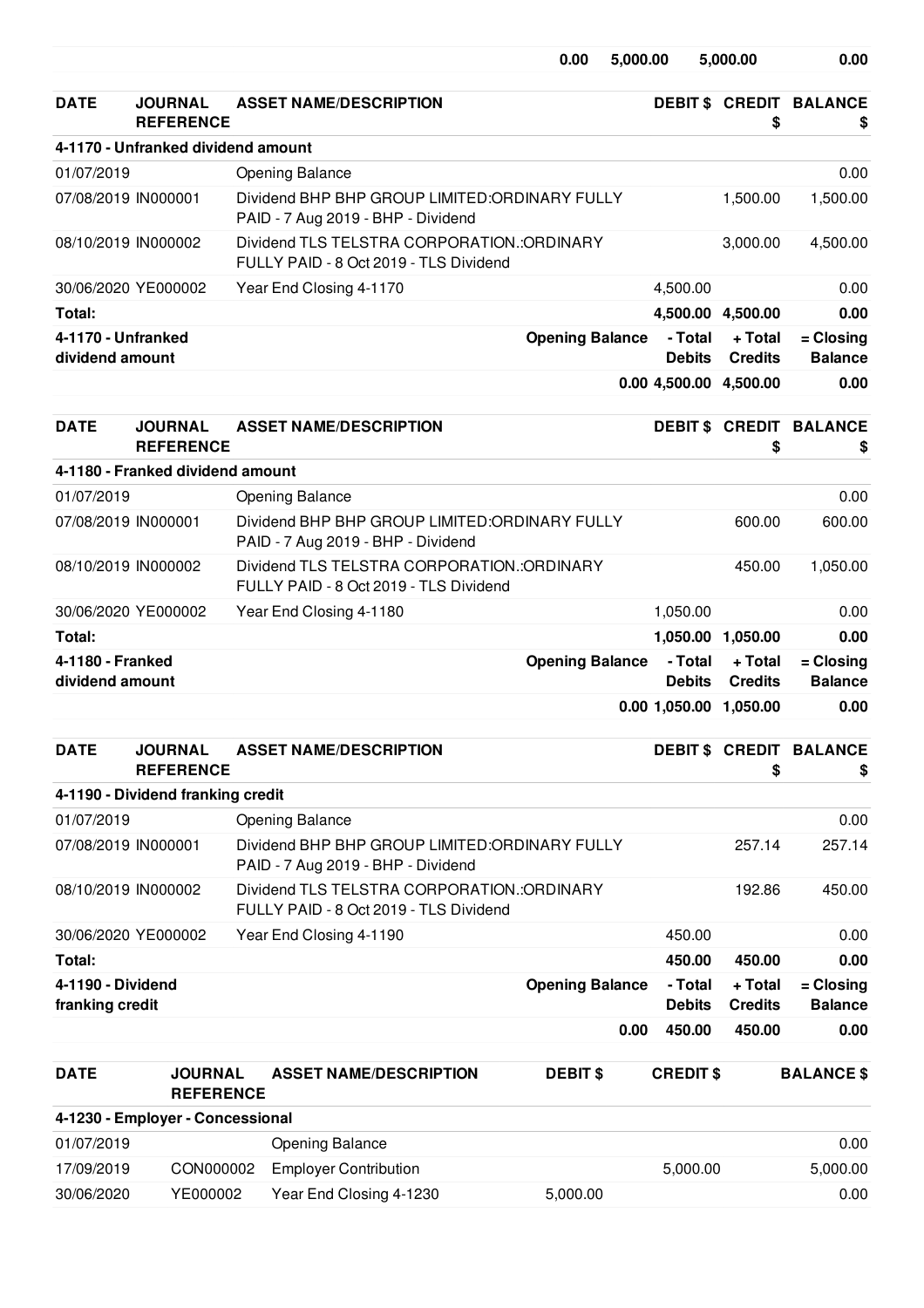| Total:                                  |                                      |                                                          |                                                          | 5,000.00               |                          | 5,000.00                  | 0.00                                                             |
|-----------------------------------------|--------------------------------------|----------------------------------------------------------|----------------------------------------------------------|------------------------|--------------------------|---------------------------|------------------------------------------------------------------|
| 4-1230 - Employer -<br>Concessional     |                                      |                                                          | Opening Balance - Total Debits + Total Credits           |                        |                          |                           | = Closing Balance                                                |
|                                         |                                      |                                                          | 0.00                                                     | 5,000.00               |                          | 5,000.00                  | 0.00                                                             |
| <b>DATE</b>                             | <b>JOURNAL</b><br><b>REFERENCE</b>   | <b>ASSET NAME/DESCRIPTION</b>                            |                                                          | <b>DEBIT \$</b>        |                          | <b>CREDIT \$</b>          | <b>BALANCE \$</b>                                                |
|                                         | 4-1236 - Personal - Concessional     |                                                          |                                                          |                        |                          |                           |                                                                  |
| 01/07/2019                              |                                      | <b>Opening Balance</b>                                   |                                                          |                        |                          |                           | 0.00                                                             |
| 24/12/2019                              | CON000003                            |                                                          | <b>Personal Concessional Contribution</b>                |                        |                          | 10,000.00                 | 10,000.00                                                        |
| 30/06/2020                              | YE000002                             | Year End Closing 4-1236                                  |                                                          | 10,000.00              |                          |                           | 0.00                                                             |
| Total:                                  |                                      |                                                          |                                                          | 10,000.00              |                          | 10,000.00                 | 0.00                                                             |
| 4-1236 - Personal -<br>Concessional     |                                      |                                                          |                                                          |                        |                          |                           | Opening Balance - Total Debits + Total Credits = Closing Balance |
|                                         |                                      |                                                          | 0.00                                                     | 10,000.00              |                          | 10,000.00                 | 0.00                                                             |
| <b>DATE</b>                             | <b>JOURNAL</b><br><b>REFERENCE</b>   |                                                          | <b>ASSET NAME/DESCRIPTION</b>                            | <b>DEBIT \$</b>        |                          | <b>CREDIT \$</b>          | <b>BALANCE \$</b>                                                |
|                                         | 4-1241 - Personal - Non Concessional |                                                          |                                                          |                        |                          |                           |                                                                  |
| 01/07/2019                              |                                      | <b>Opening Balance</b>                                   |                                                          |                        |                          |                           | 0.00                                                             |
| 11/11/2019                              | CON000004                            | Personal NCC                                             |                                                          |                        |                          | 25,000.00                 | 25,000.00                                                        |
| 30/06/2020                              | YE000002                             | Year End Closing 4-1241                                  |                                                          | 25,000.00              |                          |                           | 0.00                                                             |
| Total:                                  |                                      |                                                          |                                                          | 25,000.00              |                          | 25,000.00                 | 0.00                                                             |
| 4-1241 - Personal - Non<br>Concessional |                                      |                                                          |                                                          |                        |                          |                           | Opening Balance - Total Debits + Total Credits = Closing Balance |
|                                         |                                      |                                                          | 0.00                                                     | 25,000.00              |                          | 25,000.00                 | 0.00                                                             |
| <b>DATE</b>                             | <b>JOURNAL</b><br><b>REFERENCE</b>   |                                                          | <b>ASSET NAME/DESCRIPTION</b>                            | <b>DEBIT \$</b>        |                          | <b>CREDIT \$</b>          | <b>BALANCE \$</b>                                                |
|                                         | 4-1241 - Personal - Non Concessional |                                                          |                                                          |                        |                          |                           |                                                                  |
| 01/07/2019                              |                                      | <b>Opening Balance</b>                                   |                                                          |                        |                          |                           | 0.00                                                             |
| 09/09/2019                              | CON000005                            | <b>NCC</b>                                               |                                                          |                        |                          | 120,000.00                | 120,000.00                                                       |
| 09/09/2019                              |                                      | RCON000002 Reverse: NCC - CON000005                      |                                                          | 120,000.00             |                          |                           | 0.00                                                             |
| 30/06/2020                              | YE000002                             | Year End Closing 4-1241                                  |                                                          |                        |                          | 0.00                      | 0.00                                                             |
| Total:                                  |                                      |                                                          |                                                          | 120,000.00             |                          | 120,000.00                | 0.00                                                             |
| 4-1241 - Personal - Non<br>Concessional |                                      |                                                          | Opening Balance - Total Debits + Total Credits           |                        |                          |                           | = Closing Balance                                                |
|                                         |                                      |                                                          | 0.00                                                     | 120,000.00             |                          | 120,000.00                | 0.00                                                             |
| <b>DATE</b>                             | <b>JOURNAL</b><br><b>REFERENCE</b>   |                                                          | <b>ASSET NAME/DESCRIPTION</b>                            |                        | <b>DEBIT \$</b>          | <b>CREDIT \$</b>          | <b>BALANCE \$</b>                                                |
|                                         |                                      | 4-1280-01 - Members ETP Clearing A/C - Preserved/Taxable |                                                          |                        |                          |                           |                                                                  |
| 01/07/2019                              |                                      | <b>Opening Balance</b>                                   |                                                          |                        |                          |                           | 0.00                                                             |
| 01/07/2019                              | ETP000001                            |                                                          | Roll-in - Rollover In - 2019-07-01                       |                        |                          | 200,000.00                | 200,000.00                                                       |
| 01/07/2019                              | RETP000001                           | ETP000001                                                | Reverse: Roll-in - Rollover In - 2019-07-01 - 200,000.00 |                        |                          |                           | 0.00                                                             |
| 30/06/2020                              | YE000002                             |                                                          | Year End Closing 4-1280-01                               |                        |                          |                           | 0.00<br>0.00                                                     |
| Total:                                  |                                      |                                                          |                                                          |                        | 200,000.00 200,000.00    |                           | 0.00                                                             |
| A/C - Preserved/Taxable                 | 4-1280-01 - Members ETP Clearing     |                                                          |                                                          | <b>Opening Balance</b> | - Total<br><b>Debits</b> | + Total<br><b>Credits</b> | $= C losing$<br><b>Balance</b>                                   |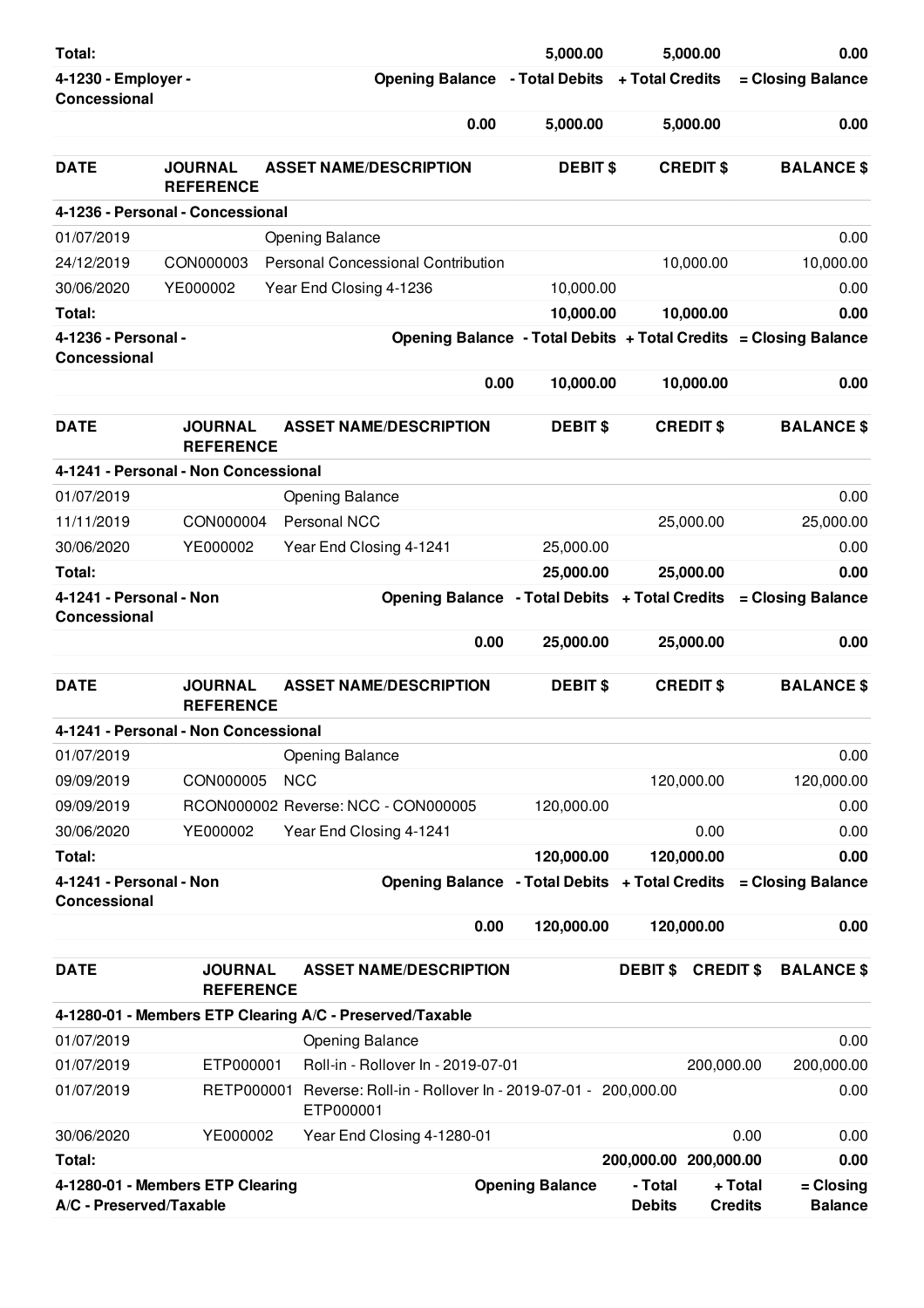| <b>DATE</b>                                                     | <b>JOURNAL</b>                     | <b>ASSET NAME/DESCRIPTION</b>                                         |                            | <b>DEBIT \$ CREDIT \$</b> | <b>BALANCE \$</b>              |
|-----------------------------------------------------------------|------------------------------------|-----------------------------------------------------------------------|----------------------------|---------------------------|--------------------------------|
|                                                                 | <b>REFERENCE</b>                   | 4-1280-01 - Members ETP Clearing A/C - Preserved/Taxable              |                            |                           |                                |
| 01/07/2019                                                      |                                    | <b>Opening Balance</b>                                                |                            |                           | 0.00                           |
| 01/09/2019                                                      | ETP000002                          | Roll-in - Rollover in - 2019-09-01                                    |                            | 55,000.00                 | 55,000.00                      |
| 01/09/2019                                                      |                                    | RETP000002 Reverse: Roll-in - Rollover in - 2019-09-01 -<br>ETP000002 | 55,000.00                  |                           | 0.00                           |
| 30/06/2020                                                      | YE000002                           | Year End Closing 4-1280-01                                            |                            | 0.00                      | 0.00                           |
| Total:                                                          |                                    |                                                                       | 55,000.00                  | 55,000.00                 | 0.00                           |
| 4-1280-01 - Members ETP Clearing<br>A/C - Preserved/Taxable     |                                    | <b>Opening Balance</b>                                                | - Total<br><b>Debits</b>   | + Total<br><b>Credits</b> | $= C losing$<br><b>Balance</b> |
|                                                                 |                                    |                                                                       | 0.00 55,000.00             | 55,000.00                 | 0.00                           |
| <b>DATE</b>                                                     | <b>JOURNAL</b><br><b>REFERENCE</b> | <b>ASSET NAME/DESCRIPTION</b>                                         | <b>DEBIT \$</b>            | <b>CREDIT \$</b>          | <b>BALANCE \$</b>              |
|                                                                 |                                    | 4-1280-02 - Members ETP Clearing A/C - Preserved/Non Taxable          |                            |                           |                                |
| 01/07/2019                                                      |                                    | <b>Opening Balance</b>                                                |                            |                           | 0.00                           |
| 01/07/2019                                                      | ETP000001                          | Roll-in - Rollover In - 2019-07-01                                    |                            | 75,000.00                 | 75,000.00                      |
| 01/07/2019                                                      | RETP000001                         | Reverse: Roll-in - Rollover In - 2019-07-01 - 75,000.00<br>ETP000001  |                            |                           | 0.00                           |
| 30/06/2020                                                      | YE000002                           | Year End Closing 4-1280-02                                            |                            | 0.00                      | 0.00                           |
| Total:                                                          |                                    |                                                                       | 75,000.00                  | 75,000.00                 | 0.00                           |
| 4-1280-02 - Members ETP Clearing<br>A/C - Preserved/Non Taxable |                                    | <b>Opening Balance</b>                                                | - Total<br><b>Debits</b>   | + Total<br><b>Credits</b> | $= C losing$<br><b>Balance</b> |
|                                                                 |                                    |                                                                       | 0.00 75,000.00             | 75,000.00                 | 0.00                           |
| <b>DATE</b>                                                     | <b>JOURNAL</b><br><b>REFERENCE</b> | <b>ASSET NAME/DESCRIPTION</b>                                         |                            | <b>DEBIT \$ CREDIT \$</b> | <b>BALANCE \$</b>              |
|                                                                 |                                    | 4-1280-02 - Members ETP Clearing A/C - Preserved/Non Taxable          |                            |                           |                                |
| 01/07/2019                                                      |                                    | <b>Opening Balance</b>                                                |                            |                           | 0.00                           |
| 01/07/2019                                                      | ETP000005                          | Roll-in - Roll In - 2019-07-01                                        |                            | 187,007.00                | 187,007.00                     |
| 01/09/2019                                                      | ETP000002                          | Roll-in - Rollover in - 2019-09-01                                    |                            | 20,000.00                 | 207,007.00                     |
| 01/09/2019                                                      |                                    | RETP000002 Reverse: Roll-in - Rollover in - 2019-09-01 -<br>ETP000002 | 20,000.00                  |                           | 187,007.00                     |
| 03/09/2019                                                      | ETP000004                          | Roll-in - Roll in - 2019-09-03                                        |                            | 275,000.00                | 462,007.00                     |
| 03/09/2019                                                      | RETP000003                         | Reverse: Roll-in - Roll in - 2019-09-03 -<br>ETP000004                | 275,000.00                 |                           | 187,007.00                     |
| 30/06/2020                                                      | YE000002                           | Year End Closing 4-1280-02                                            | 187,007.00                 |                           | 0.00                           |
| Total:                                                          |                                    |                                                                       |                            | 482,007.00 482,007.00     | 0.00                           |
| 4-1280-02 - Members ETP Clearing<br>A/C - Preserved/Non Taxable |                                    | <b>Opening Balance</b>                                                | - Total<br><b>Debits</b>   | + Total<br><b>Credits</b> | $= C losing$<br><b>Balance</b> |
|                                                                 |                                    |                                                                       | 0.00 482,007.00 482,007.00 |                           | 0.00                           |
|                                                                 |                                    |                                                                       |                            |                           |                                |

 $\overline{a}$ 

 $\overline{a}$ 

| <b>DATE</b> | <b>JOURNAL</b><br><b>REFERENCE</b>      | <b>ASSET NAME/DESCRIPTION</b><br><b>DEBIT \$</b> |            | <b>CREDIT \$</b> | <b>BALANCES</b> |
|-------------|-----------------------------------------|--------------------------------------------------|------------|------------------|-----------------|
|             | 4-1400 - Increase in Market Revaluation |                                                  |            |                  |                 |
| 01/07/2019  |                                         | <b>Opening Balance</b>                           |            |                  | 0.00            |
| 01/07/2019  | RMR000002                               | Reverse: Reval at Year End at 30/06/2019 -       | 280,000.00 |                  | -280,000.00     |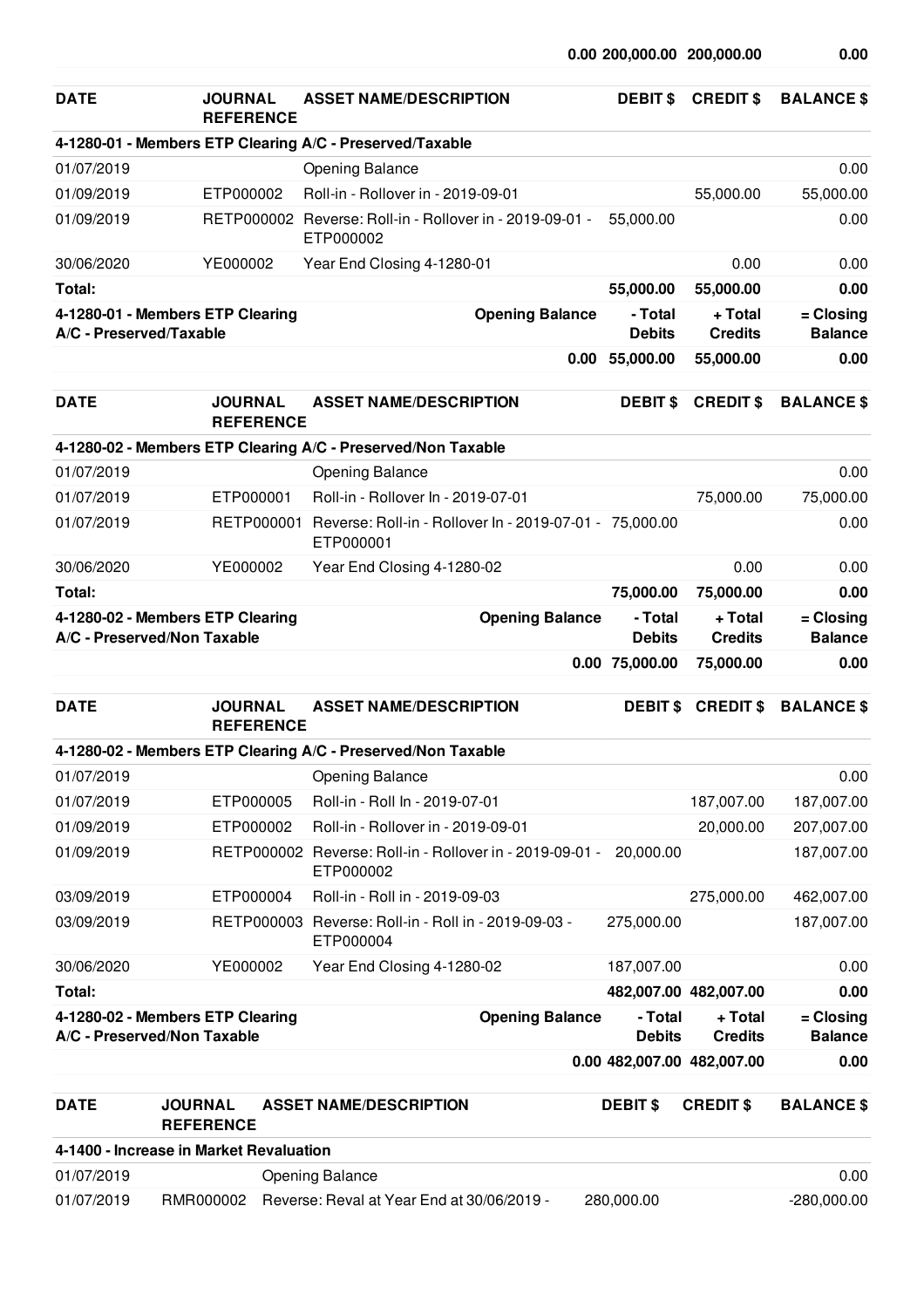|                      |                                    | MR000008                                                     |                 |                          |                           |                                |
|----------------------|------------------------------------|--------------------------------------------------------------|-----------------|--------------------------|---------------------------|--------------------------------|
| 30/06/2020           | MR000009                           | Reval at Year End at 30/06/2020                              |                 | 80,000.00                |                           | $-360,000.00$                  |
| 30/06/2020           | YE000002                           | Year End Closing 4-1400                                      |                 |                          | 360,000.00                | 0.00                           |
| Total:               |                                    |                                                              |                 | 360,000.00               | 360,000.00                | 0.00                           |
| <b>Revaluation</b>   | 4-1400 - Increase in Market        | <b>Opening Balance</b>                                       |                 | - Total<br><b>Debits</b> | + Total<br><b>Credits</b> | $= C losing$<br><b>Balance</b> |
|                      |                                    |                                                              | 0.00            | 360,000.00               | 360,000.00                | 0.00                           |
| <b>DATE</b>          | <b>JOURNAL</b><br><b>REFERENCE</b> | <b>ASSET NAME/DESCRIPTION</b>                                |                 | <b>DEBIT \$</b>          | <b>CREDIT \$</b>          | <b>BALANCE \$</b>              |
|                      | 4-9999 - Year End Closing Clearing |                                                              |                 |                          |                           |                                |
| 01/07/2019           |                                    | <b>Opening Balance</b>                                       |                 |                          |                           | 0.00                           |
| 30/06/2020           | YE000002                           | Year End Closing 4-9999                                      |                 |                          | 25,000.00                 | 25,000.00                      |
| 30/06/2020           |                                    | YEMS000014 Members P&L Distribution Phase 1 - 30 Jun<br>2020 |                 | 25,000.00                |                           | 0.00                           |
| Total:               |                                    |                                                              |                 | 25,000.00                | 25,000.00                 | 0.00                           |
| <b>Clearing</b>      | 4-9999 - Year End Closing          | <b>Opening Balance</b>                                       |                 | - Total<br><b>Debits</b> | + Total<br><b>Credits</b> | $= C losing$<br><b>Balance</b> |
|                      |                                    |                                                              | 0.00            | 25,000.00                | 25,000.00                 | 0.00                           |
| <b>DATE</b>          | <b>JOURNAL</b><br><b>REFERENCE</b> | <b>ASSET NAME/DESCRIPTION</b>                                |                 | <b>DEBIT \$</b>          | <b>CREDIT \$</b>          | <b>BALANCE \$</b>              |
|                      | 4-9999 - Year End Closing Clearing |                                                              |                 |                          |                           |                                |
| 01/07/2019           |                                    | <b>Opening Balance</b>                                       |                 |                          |                           | 0.00                           |
| 30/06/2020           | TAX000043                          | Allocate Contributions Tax 2019/2020                         |                 |                          | 2,250.00                  | 2,250.00                       |
| 30/06/2020           | TAX000043                          | Allocate Contributions Tax 2019/2020                         |                 |                          | 0.00                      | 2,250.00                       |
| 30/06/2020           | TAX000044                          | Allocate Income Tax 2019/2020                                |                 |                          | 1,417.50                  | 3,667.50                       |
| 30/06/2020           | YE000002                           | Year End Closing 4-9999                                      |                 | 349,217.50               |                           | $-345,550.00$                  |
| 30/06/2020           | YEPL000018                         | P&L Allocation to Members - 30 Jun<br>2020                   |                 |                          | 345,550.00                | 0.00                           |
| Total:               |                                    |                                                              |                 | 349,217.50               | 349,217.50                | 0.00                           |
| <b>Clearing</b>      | 4-9999 - Year End Closing          | <b>Opening Balance</b>                                       |                 | - Total<br><b>Debits</b> | + Total<br><b>Credits</b> | $=$ Closing<br><b>Balance</b>  |
|                      |                                    | 0.00                                                         |                 | 349,217.50               | 349,217.50                | 0.00                           |
| <b>DATE</b>          | <b>JOURNAL</b><br><b>REFERENCE</b> | <b>ASSET NAME/DESCRIPTION</b>                                |                 | <b>DEBIT \$</b>          | <b>CREDIT \$</b>          | <b>BALANCE \$</b>              |
|                      | 4-9999 - Year End Closing Clearing |                                                              |                 |                          |                           |                                |
| 01/07/2019           |                                    | <b>Opening Balance</b>                                       |                 |                          |                           | 0.00                           |
| 30/06/2020           | YE000002                           | Year End Closing 4-9999                                      |                 |                          | 202,007.00                | 202,007.00                     |
| 30/06/2020           |                                    | YEMS000014 Members P&L Distribution Phase 1 - 30 Jun<br>2020 |                 | 202,007.00               |                           | 0.00                           |
| Total:               |                                    |                                                              |                 | 202,007.00               | 202,007.00                | 0.00                           |
| <b>Clearing</b>      | 4-9999 - Year End Closing          | <b>Opening Balance</b>                                       |                 | - Total<br><b>Debits</b> | + Total<br><b>Credits</b> | $= C losing$<br><b>Balance</b> |
|                      |                                    |                                                              | 0.00            | 202,007.00               | 202,007.00                | 0.00                           |
| <b>DATE</b>          | <b>JOURNAL</b><br><b>REFERENCE</b> | <b>ASSET NAME/DESCRIPTION</b>                                | <b>DEBIT \$</b> |                          | <b>CREDIT \$</b>          | <b>BALANCE \$</b>              |
| 5-1170 - Tax Expense |                                    |                                                              |                 |                          |                           |                                |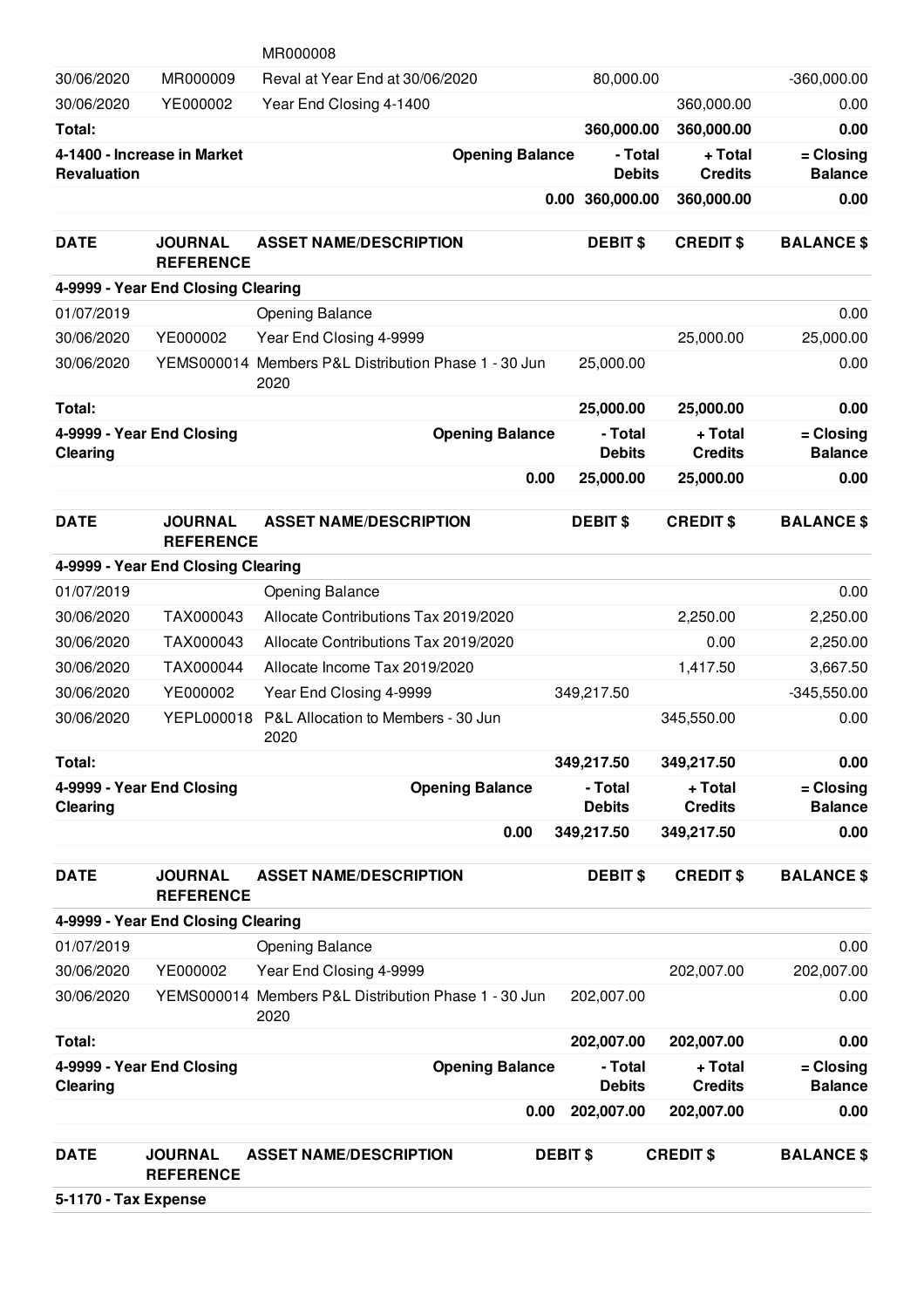|                                         |                                                   |                  |                                                     |                        | 635,000.00                            |       | 0.00                     | 25,000.00                 |                | 660,000.00                     |
|-----------------------------------------|---------------------------------------------------|------------------|-----------------------------------------------------|------------------------|---------------------------------------|-------|--------------------------|---------------------------|----------------|--------------------------------|
| <b>Preserved/Non Taxable</b>            |                                                   |                  |                                                     |                        |                                       |       | <b>Debits</b>            |                           | <b>Credits</b> | <b>Balance</b>                 |
| Total:                                  | 7-1011-02 - Opening Balance -                     |                  |                                                     |                        | <b>Opening Balance</b>                |       | 0.00<br>- Total          | 25,000.00                 | + Total        | 660,000.00<br>$= C losing$     |
| 30/06/2020                              | YE000002                                          |                  | Opening Balance 7-1011-02<br>Preserved/Non Taxable  |                        |                                       |       |                          | 25,000.00                 |                | 660,000.00                     |
| 01/07/2019                              |                                                   |                  | <b>Opening Balance</b>                              |                        |                                       |       |                          |                           |                | 635,000.00                     |
|                                         |                                                   |                  | 7-1011-02 - Opening Balance - Preserved/Non Taxable |                        |                                       |       |                          |                           |                |                                |
| <b>DATE</b>                             | <b>JOURNAL</b>                                    | <b>REFERENCE</b> | <b>ASSET NAME/DESCRIPTION</b>                       |                        |                                       |       | <b>DEBIT \$</b>          | <b>CREDIT \$</b>          |                | <b>BALANCE \$</b>              |
|                                         |                                                   |                  |                                                     |                        | 98,721.12 106,884.39                  |       |                          |                           | 0.00           | $-8,163.27$                    |
| <b>Preserved/Taxable</b>                | 7-1011-01 - Opening Balance -                     |                  |                                                     |                        | <b>Opening Balance</b>                |       | - Total<br><b>Debits</b> | + Total<br><b>Credits</b> |                | $= C losing$<br><b>Balance</b> |
| Total:                                  |                                                   |                  |                                                     |                        |                                       |       | 106,884.39               |                           | 0.00           | $-8,163.27$                    |
| 30/06/2020                              | YE000002                                          |                  | Opening Balance 7-1011-01<br>Preserved/Taxable      |                        |                                       |       | 106,884.39               |                           |                | $-8,163.27$                    |
| 01/07/2019                              |                                                   |                  | <b>Opening Balance</b>                              |                        |                                       |       |                          |                           |                | 98,721.12                      |
|                                         |                                                   |                  | 7-1011-01 - Opening Balance - Preserved/Taxable     |                        |                                       |       |                          |                           |                |                                |
| <b>DATE</b>                             | <b>JOURNAL</b><br><b>REFERENCE</b>                |                  | <b>ASSET NAME/DESCRIPTION</b>                       |                        |                                       |       | <b>DEBIT \$</b>          | <b>CREDIT \$</b>          |                | <b>BALANCE \$</b>              |
|                                         |                                                   |                  |                                                     |                        | 179,278.88 227,333.11                 |       |                          |                           | 0.00           | $-48,054.23$                   |
| <b>Preserved/Taxable</b>                | 7-1011-01 - Opening Balance -                     |                  |                                                     |                        | <b>Opening Balance</b>                |       | - Total<br><b>Debits</b> | + Total<br><b>Credits</b> |                | $=$ Closing<br><b>Balance</b>  |
| Total:                                  |                                                   |                  |                                                     |                        |                                       |       | 227,333.11               |                           | 0.00           | $-48,054.23$                   |
| 30/06/2020                              | YE000002                                          |                  | Opening Balance 7-1011-01<br>Preserved/Taxable      |                        |                                       |       | 227,333.11               |                           |                | $-48,054.23$                   |
| 01/07/2019                              |                                                   |                  | <b>Opening Balance</b>                              |                        |                                       |       |                          |                           |                | 179,278.88                     |
|                                         |                                                   |                  | 7-1011-01 - Opening Balance - Preserved/Taxable     |                        |                                       |       |                          |                           |                |                                |
| <b>DATE</b>                             | <b>JOURNAL</b><br><b>REFERENCE</b>                |                  | <b>ASSET NAME/DESCRIPTION</b>                       |                        |                                       |       | <b>DEBIT \$</b>          | <b>CREDIT \$</b>          |                | <b>BALANCE \$</b>              |
|                                         |                                                   |                  |                                                     | 0.00                   |                                       | 50.00 |                          | 50.00                     |                | 0.00                           |
| 5-1600 - Fund General<br><b>Expense</b> |                                                   |                  |                                                     |                        | <b>Opening Balance - Total Debits</b> |       |                          | + Total Credits           |                | = Closing Balance              |
| Total:                                  |                                                   |                  |                                                     |                        |                                       | 50.00 |                          | 50.00                     |                | 0.00                           |
| 30/06/2020                              | YE000002                                          |                  | Year End Closing 5-1600                             |                        |                                       |       |                          | 50.00                     |                | 0.00                           |
| 01/07/2019                              | EX000001                                          | <b>TEST</b>      |                                                     |                        |                                       | 50.00 |                          |                           |                | 50.00                          |
| 01/07/2019                              |                                                   |                  | <b>Opening Balance</b>                              |                        |                                       |       |                          |                           |                | 0.00                           |
|                                         | <b>REFERENCE</b><br>5-1600 - Fund General Expense |                  |                                                     |                        |                                       |       |                          |                           |                |                                |
| <b>DATE</b>                             | <b>JOURNAL</b>                                    |                  | <b>ASSET NAME/DESCRIPTION</b>                       |                        | <b>DEBIT \$</b>                       |       |                          | <b>CREDIT \$</b>          |                | <b>BALANCE \$</b>              |
|                                         |                                                   |                  |                                                     | 0.00                   | 3,667.50                              |       |                          | 3,667.50                  |                | 0.00                           |
| Total:<br>5-1170 - Tax Expense          |                                                   |                  |                                                     | <b>Opening Balance</b> | 3,667.50<br>- Total Debits            |       | + Total Credits          | 3,667.50                  |                | 0.00<br>= Closing Balance      |
| 30/06/2020                              | YE000002                                          |                  | Year End Closing 5-1170                             |                        |                                       |       |                          | 3,667.50                  |                | 0.00                           |
| 30/06/2020                              | TAX000042                                         |                  | Year End Tax Payment                                |                        | 3,667.50                              |       |                          |                           |                | 3,667.50                       |
| 01/07/2019                              |                                                   |                  | <b>Opening Balance</b>                              |                        |                                       |       |                          |                           |                | 0.00                           |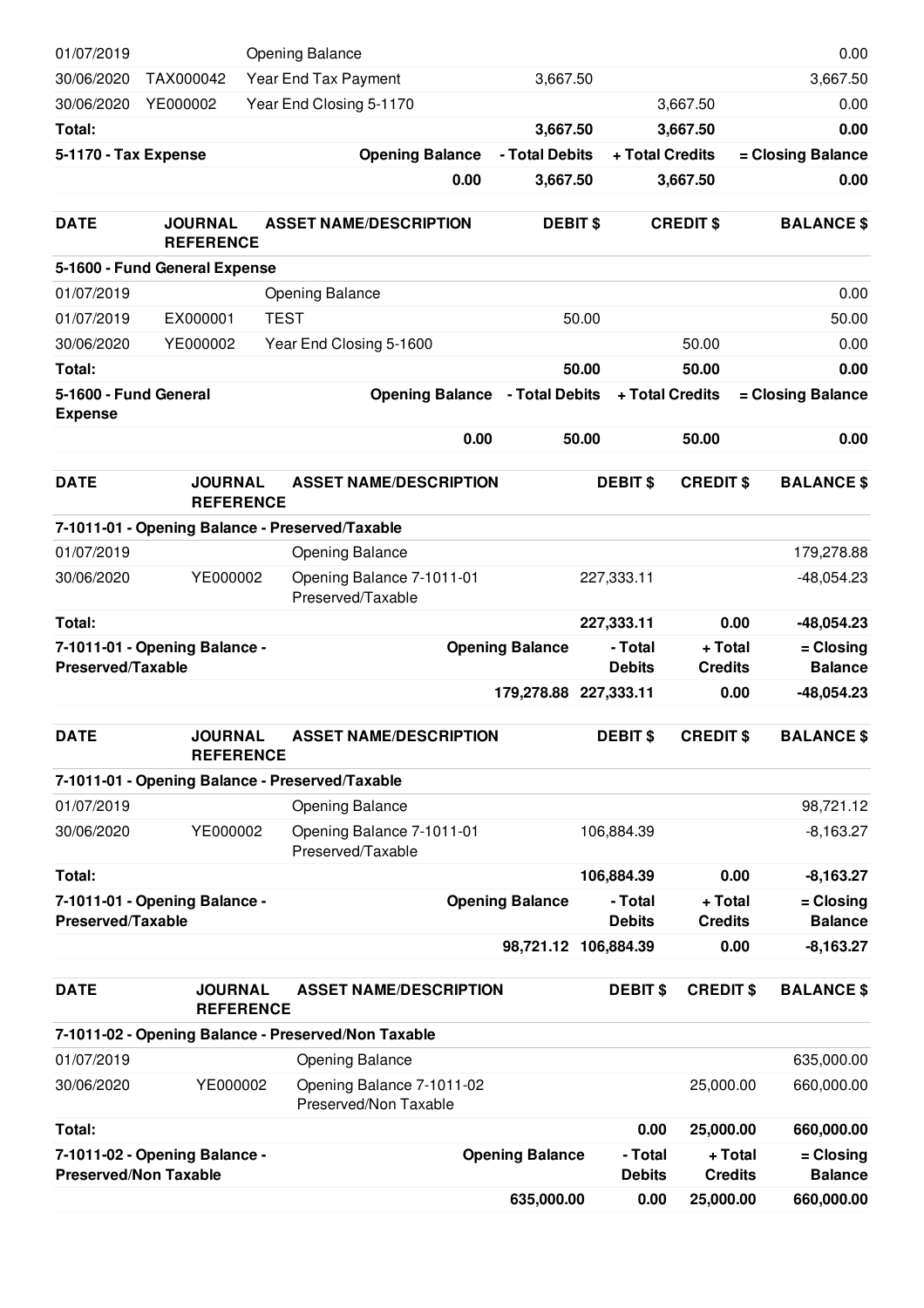| <b>DATE</b>                                                      | <b>JOURNAL</b><br><b>REFERENCE</b> | <b>ASSET NAME/DESCRIPTION</b>                                |                        | <b>DEBIT \$</b>          | <b>CREDIT \$</b>          | <b>BALANCE \$</b>              |
|------------------------------------------------------------------|------------------------------------|--------------------------------------------------------------|------------------------|--------------------------|---------------------------|--------------------------------|
|                                                                  |                                    | 7-1011-02 - Opening Balance - Preserved/Non Taxable          |                        |                          |                           |                                |
| 01/07/2019                                                       |                                    | <b>Opening Balance</b>                                       |                        |                          |                           | 330,322.00                     |
| 30/06/2020                                                       | YE000002                           | Opening Balance 7-1011-02<br>Preserved/Non Taxable           |                        |                          | 187,007.00                | 517,329.00                     |
| Total:                                                           |                                    |                                                              |                        | 0.00                     | 187,007.00                | 517,329.00                     |
| 7-1011-02 - Opening Balance -                                    |                                    |                                                              | <b>Opening Balance</b> | - Total                  | + Total                   | $=$ Closing                    |
| <b>Preserved/Non Taxable</b>                                     |                                    |                                                              |                        | <b>Debits</b>            | <b>Credits</b>            | <b>Balance</b>                 |
|                                                                  |                                    |                                                              | 330,322.00             | 0.00                     | 187,007.00                | 517,329.00                     |
| <b>DATE</b>                                                      | <b>JOURNAL</b><br><b>REFERENCE</b> | <b>ASSET NAME/DESCRIPTION</b>                                |                        | <b>DEBIT \$</b>          | <b>CREDIT \$</b>          | <b>BALANCE \$</b>              |
|                                                                  |                                    | 7-1020-01 - Employer Contributions - Preserved/Taxable       |                        |                          |                           |                                |
| 01/07/2019                                                       |                                    | <b>Opening Balance</b>                                       |                        |                          |                           | 0.00                           |
| 30/06/2020                                                       | YE000002                           | Year End Closing 7-1020-01                                   |                        | 5,000.00                 |                           | $-5,000.00$                    |
| 30/06/2020                                                       |                                    | YEMS000014 Members P&L Distribution Phase 1 - 30<br>Jun 2020 |                        |                          | 5,000.00                  | 0.00                           |
| Total:                                                           |                                    |                                                              |                        | 5,000.00                 | 5,000.00                  | 0.00                           |
| 7-1020-01 - Employer<br><b>Contributions - Preserved/Taxable</b> |                                    |                                                              | <b>Opening Balance</b> | - Total<br><b>Debits</b> | + Total<br><b>Credits</b> | $= C losing$<br><b>Balance</b> |
|                                                                  |                                    |                                                              | 0.00                   | 5,000.00                 | 5,000.00                  | 0.00                           |
| <b>DATE</b>                                                      | <b>JOURNAL</b><br><b>REFERENCE</b> | <b>ASSET NAME/DESCRIPTION</b>                                |                        | <b>DEBIT \$</b>          | <b>CREDIT \$</b>          | <b>BALANCE \$</b>              |
|                                                                  |                                    | 7-1020-02 - Personal Contributions - Preserved/Non Taxable   |                        |                          |                           |                                |
| 01/07/2019                                                       |                                    | <b>Opening Balance</b>                                       |                        |                          |                           | 0.00                           |
| 30/06/2020                                                       | YE000002                           | Year End Closing 7-1020-02                                   |                        | 25,000.00                |                           | $-25,000.00$                   |
| 30/06/2020                                                       |                                    | YEMS000014 Members P&L Distribution Phase 1 - 30<br>Jun 2020 |                        |                          | 25,000.00                 | 0.00                           |
| Total:                                                           |                                    |                                                              |                        | 25,000.00                | 25,000.00                 | 0.00                           |
| 7-1020-02 - Personal Contributions<br>- Preserved/Non Taxable    |                                    |                                                              | <b>Opening Balance</b> | - Total<br><b>Debits</b> | + Total<br><b>Credits</b> | $= C losing$<br><b>Balance</b> |
|                                                                  |                                    |                                                              | 0.00                   | 25,000.00                | 25,000.00                 | 0.00                           |
| <b>DATE</b>                                                      | <b>JOURNAL</b><br><b>REFERENCE</b> | <b>ASSET NAME/DESCRIPTION</b>                                |                        | <b>DEBIT \$</b>          | <b>CREDIT \$</b>          | <b>BALANCE \$</b>              |
|                                                                  |                                    | 7-1020-08 - Personal Contributions - Preserved/Taxable       |                        |                          |                           |                                |
| 01/07/2019                                                       |                                    | <b>Opening Balance</b>                                       |                        |                          |                           | 0.00                           |
| 30/06/2020                                                       | YE000002                           | Year End Closing 7-1020-08                                   |                        | 10,000.00                |                           | $-10,000.00$                   |
| 30/06/2020                                                       |                                    | YEMS000014 Members P&L Distribution Phase 1 - 30<br>Jun 2020 |                        |                          | 10,000.00                 | 0.00                           |
| Total:                                                           |                                    |                                                              |                        | 10,000.00                | 10,000.00                 | 0.00                           |
| 7-1020-08 - Personal<br><b>Contributions - Preserved/Taxable</b> |                                    |                                                              | <b>Opening Balance</b> | - Total<br><b>Debits</b> | + Total<br><b>Credits</b> | $= C losing$<br><b>Balance</b> |
|                                                                  |                                    |                                                              | 0.00                   | 10,000.00                | 10,000.00                 | 0.00                           |
| <b>DATE</b>                                                      | <b>JOURNAL</b><br><b>REFERENCE</b> | <b>ASSET NAME/DESCRIPTION</b>                                |                        | <b>DEBIT \$</b>          | <b>CREDIT \$</b>          | <b>BALANCE \$</b>              |
| 7-1030-02 - Transfer In - Preserved/Non Taxable                  |                                    |                                                              |                        |                          |                           |                                |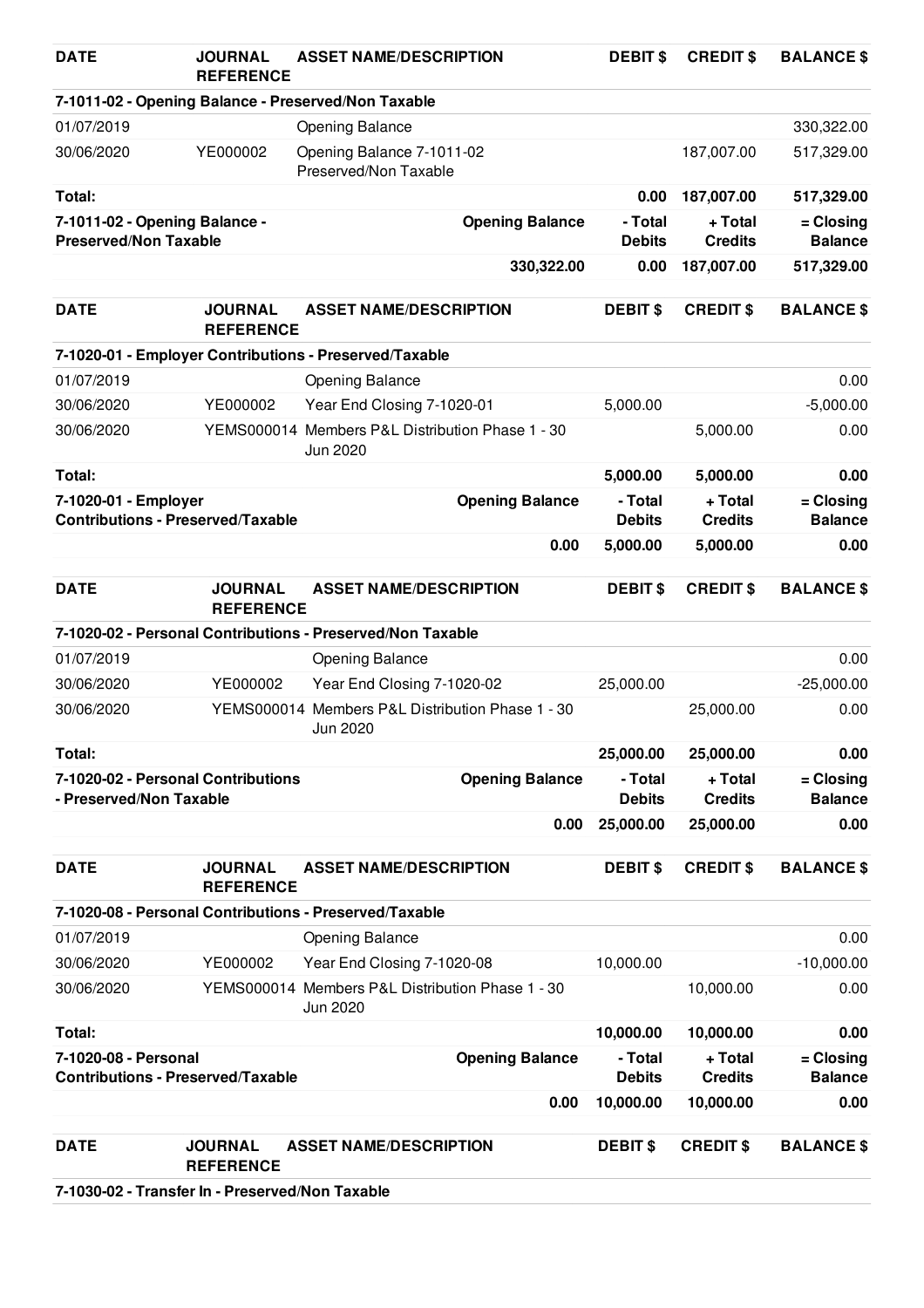| <b>DATE</b>                                                    | <b>JOURNAL</b><br><b>REFERENCE</b> | <b>ASSET NAME/DESCRIPTION</b>                                | <b>DEBIT \$</b>                     | <b>CREDIT \$</b>             | <b>BALANCE \$</b>              |
|----------------------------------------------------------------|------------------------------------|--------------------------------------------------------------|-------------------------------------|------------------------------|--------------------------------|
|                                                                |                                    | 0.00                                                         | 2,250.00                            | 2,250.00                     | 0.00                           |
| 7-1100-01 - Contributions Tax -<br><b>Preserved</b>            |                                    | <b>Opening Balance</b>                                       | - Total<br><b>Debits</b>            | + Total<br><b>Credits</b>    | $= C losing$<br><b>Balance</b> |
| Total:                                                         |                                    |                                                              | 2,250.00                            | 2,250.00                     | 0.00                           |
| 30/06/2020                                                     | YE000002                           | Year End Closing 7-1100-01                                   |                                     | 2,250.00                     | 0.00                           |
| 30/06/2020                                                     | TAX000043                          | <b>Allocate Contributions Tax</b><br>2019/2020               | 2,250.00                            |                              | $-2,250.00$                    |
| 01/07/2019                                                     |                                    | <b>Opening Balance</b>                                       |                                     |                              | 0.00                           |
| 7-1100-01 - Contributions Tax - Preserved                      |                                    |                                                              |                                     |                              |                                |
| <b>DATE</b>                                                    | <b>JOURNAL</b><br><b>REFERENCE</b> | <b>ASSET NAME/DESCRIPTION</b>                                | <b>DEBIT \$</b>                     | <b>CREDIT \$</b>             | <b>BALANCE \$</b>              |
|                                                                |                                    | 0.00                                                         | 119,145.64                          | 119,145.64                   | 0.00                           |
| <b>Preserved/Taxable</b>                                       |                                    |                                                              | <b>Debits</b>                       | <b>Credits</b>               | <b>Balance</b>                 |
| 7-1080-01 - Share of Profit/Loss -                             |                                    | <b>Opening Balance</b>                                       | - Total                             | + Total                      | $= C losing$                   |
| Total:                                                         |                                    | 2020                                                         | 119,145.64                          | 119,145.64                   | 0.00                           |
| 30/06/2020                                                     |                                    | YEPL000018 P&L Allocation to Members - 30 Jun                |                                     | 0.00                         | 0.00                           |
| 30/06/2020                                                     |                                    | YEPL000018 P&L Allocation to Members - 30 Jun<br>2020        | 119,145.64                          |                              | 0.00                           |
| 30/06/2020                                                     | YE000002                           | Year End Closing 7-1080-01                                   |                                     | 119,145.64                   | 119,145.64                     |
| 01/07/2019                                                     |                                    | <b>Opening Balance</b>                                       |                                     |                              | 0.00                           |
|                                                                |                                    | 7-1080-01 - Share of Profit/Loss - Preserved/Taxable         |                                     |                              |                                |
| <b>DATE</b>                                                    | <b>JOURNAL</b><br><b>REFERENCE</b> | <b>ASSET NAME/DESCRIPTION</b>                                | <b>DEBIT \$</b>                     | <b>CREDIT \$</b>             | <b>BALANCE \$</b>              |
|                                                                |                                    | 0.00                                                         | 226,404.36                          | 226,404.36                   | 0.00                           |
| 7-1080-01 - Share of Profit/Loss -<br><b>Preserved/Taxable</b> |                                    | <b>Opening Balance</b>                                       | - Total<br><b>Debits</b>            | + Total<br><b>Credits</b>    | $= C losing$<br><b>Balance</b> |
| Total:                                                         |                                    |                                                              | 226,404.36                          | 226,404.36                   | 0.00                           |
| 30/06/2020                                                     |                                    | YEPL000018 P&L Allocation to Members - 30 Jun<br>2020        |                                     | 0.00                         | 0.00                           |
|                                                                |                                    | 2020                                                         |                                     |                              |                                |
| 30/06/2020                                                     |                                    | YEPL000018 P&L Allocation to Members - 30 Jun                | 226,404.36                          |                              | 0.00                           |
| 01/07/2019<br>30/06/2020                                       | YE000002                           | <b>Opening Balance</b><br>Year End Closing 7-1080-01         |                                     | 226,404.36                   | 0.00<br>226,404.36             |
|                                                                |                                    | 7-1080-01 - Share of Profit/Loss - Preserved/Taxable         |                                     |                              |                                |
|                                                                | <b>REFERENCE</b>                   |                                                              |                                     |                              |                                |
| <b>DATE</b>                                                    | <b>JOURNAL</b>                     | <b>ASSET NAME/DESCRIPTION</b>                                | <b>DEBIT \$</b>                     | <b>CREDIT \$</b>             | <b>BALANCE \$</b>              |
| <b>Preserved/Non Taxable</b>                                   |                                    |                                                              | <b>Debits</b><br>187,007.00<br>0.00 | <b>Credits</b><br>187,007.00 | <b>Balance</b><br>0.00         |
| 7-1030-02 - Transfer In -                                      |                                    | <b>Opening Balance</b>                                       | - Total                             | + Total                      | $= C losing$                   |
| Total:                                                         |                                    |                                                              | 187,007.00                          | 187,007.00                   | 0.00                           |
| 30/06/2020                                                     |                                    | YEMS000014 Members P&L Distribution Phase 1 - 30<br>Jun 2020 |                                     | 187,007.00                   | 0.00                           |
| 30/06/2020                                                     | YE000002                           | Year End Closing 7-1030-02                                   | 187,007.00                          |                              | $-187,007.00$                  |
| 01/07/2019                                                     |                                    | <b>Opening Balance</b>                                       |                                     |                              | 0.00                           |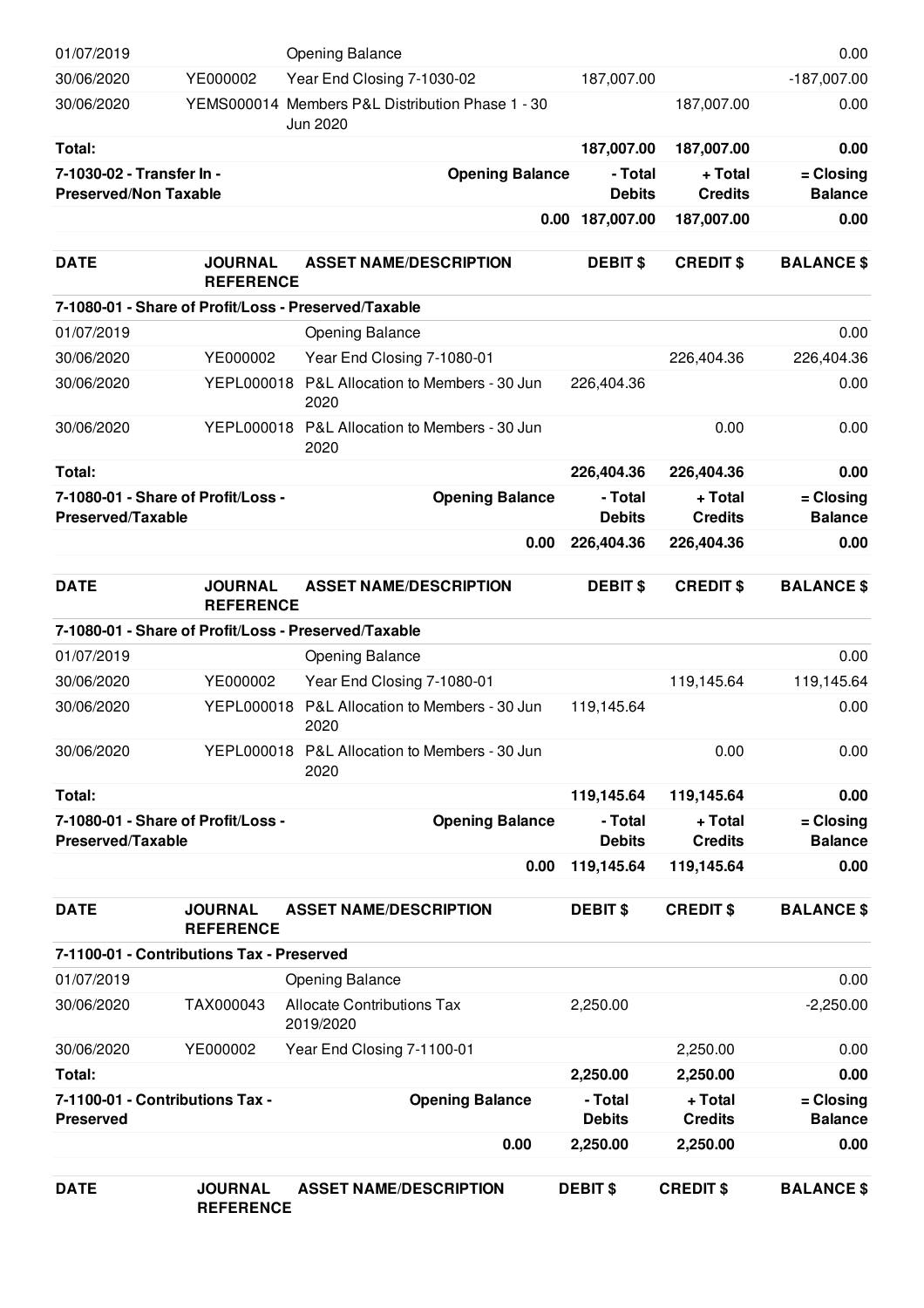| 7-1120-01 - Income Tax - Preserved/Taxable    |                                    |                               |              |                 |                       |                                                                  |
|-----------------------------------------------|------------------------------------|-------------------------------|--------------|-----------------|-----------------------|------------------------------------------------------------------|
| 01/07/2019                                    |                                    | <b>Opening Balance</b>        |              |                 |                       | 0.00                                                             |
| 30/06/2020                                    | TAX000044                          | Allocate Income Tax 2019/2020 |              | 928.75          |                       | $-928.75$                                                        |
| 30/06/2020                                    | YE000002                           | Year End Closing 7-1120-01    |              |                 | 928.75                | 0.00                                                             |
| Total:                                        |                                    |                               |              | 928.75          | 928.75                | 0.00                                                             |
| 7-1120-01 - Income Tax -<br>Preserved/Taxable |                                    |                               |              |                 |                       | Opening Balance - Total Debits + Total Credits = Closing Balance |
|                                               |                                    |                               | 0.00         | 928.75          | 928.75                | 0.00                                                             |
| <b>DATE</b>                                   | <b>JOURNAL</b><br><b>REFERENCE</b> | <b>ASSET NAME/DESCRIPTION</b> |              | <b>DEBIT \$</b> | <b>CREDIT \$</b>      | <b>BALANCE \$</b>                                                |
| 7-1120-01 - Income Tax - Preserved/Taxable    |                                    |                               |              |                 |                       |                                                                  |
| 01/07/2019                                    |                                    | <b>Opening Balance</b>        |              |                 |                       | 0.00                                                             |
| 30/06/2020                                    | TAX000044                          | Allocate Income Tax 2019/2020 |              | 488.75          |                       | $-488.75$                                                        |
| 30/06/2020                                    | YE000002                           | Year End Closing 7-1120-01    |              |                 | 488.75                | 0.00                                                             |
| Total:                                        |                                    |                               |              | 488.75          | 488.75                | 0.00                                                             |
| 7-1120-01 - Income Tax -<br>Preserved/Taxable |                                    |                               |              |                 |                       | Opening Balance - Total Debits + Total Credits = Closing Balance |
|                                               |                                    |                               | 0.00         | 488.75          | 488.75                | 0.00                                                             |
| <b>ALL ACCOUNTS</b>                           |                                    | <b>OPENING BALANCE</b>        |              |                 | <b>DEBITS CREDITS</b> | - TOTAL + TOTAL = CLOSING BALANCE                                |
|                                               |                                    |                               | 2,204,457.00 | 0.00            | 0.00                  | 1,966,471.00                                                     |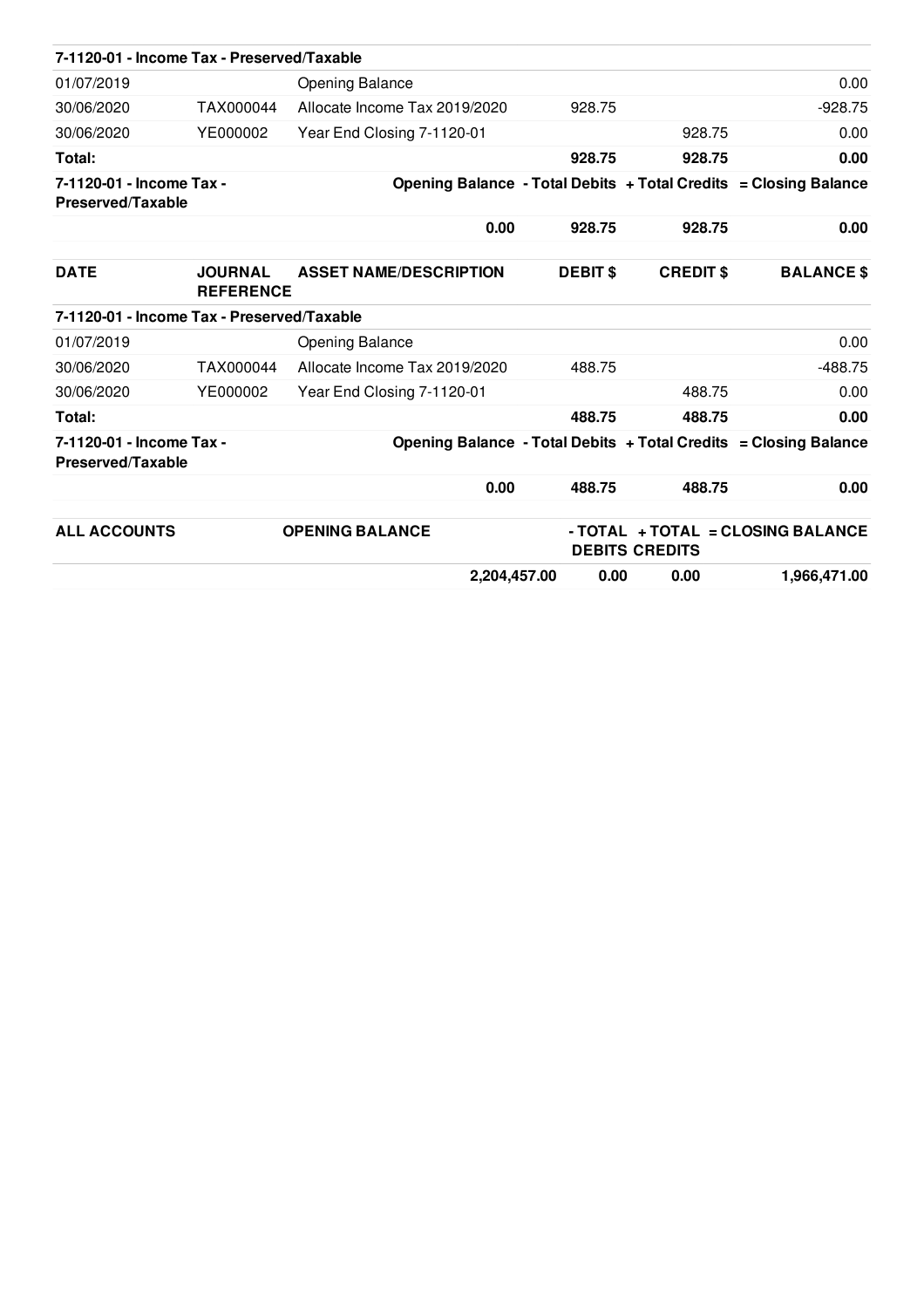## **DEAKIN SUPER FUND**

## **COMPILATION REPORT TO THE MEMBER(S) OF THE DEAKIN SUPER FUND**

We have compiled the accompanying special purpose financial statements of the client, which comprise the Statement of Financial Position as at 30 June 2020, and the Operating Statement for the year then ended, a summary of significant accounting policies and other explanatory notes. The specific purpose for which the special purpose financial statements have been prepared is set out in the notes.

## **The Responsibility of the Client**

The Client is solely responsible for the information contained in the special purpose financial statements and has determined that the financial reporting framework used is appropriate to meet their needs and for the purpose that the financial statements were prepared.

## **Our Responsibility**

On the basis of information provided by the Client we have compiled the accompanying special purpose financial statements in accordance with the financial reporting framework and APES 315 Compilation of Financial Information.

Our procedures use accounting expertise to collect, classify and summarise the financial information, which the Client provided, in compiling the financial statements. Our procedures do not include verification or validation procedures. No audit or review has been performed and accordingly no assurance is expressed.

The special purpose financial statements were compiled exclusively for the benefit of the Client. We do not accept responsibility to any other person for the content of the special purpose financial statements.

XYZ Accounting 123 George Street Sydney NSW 2010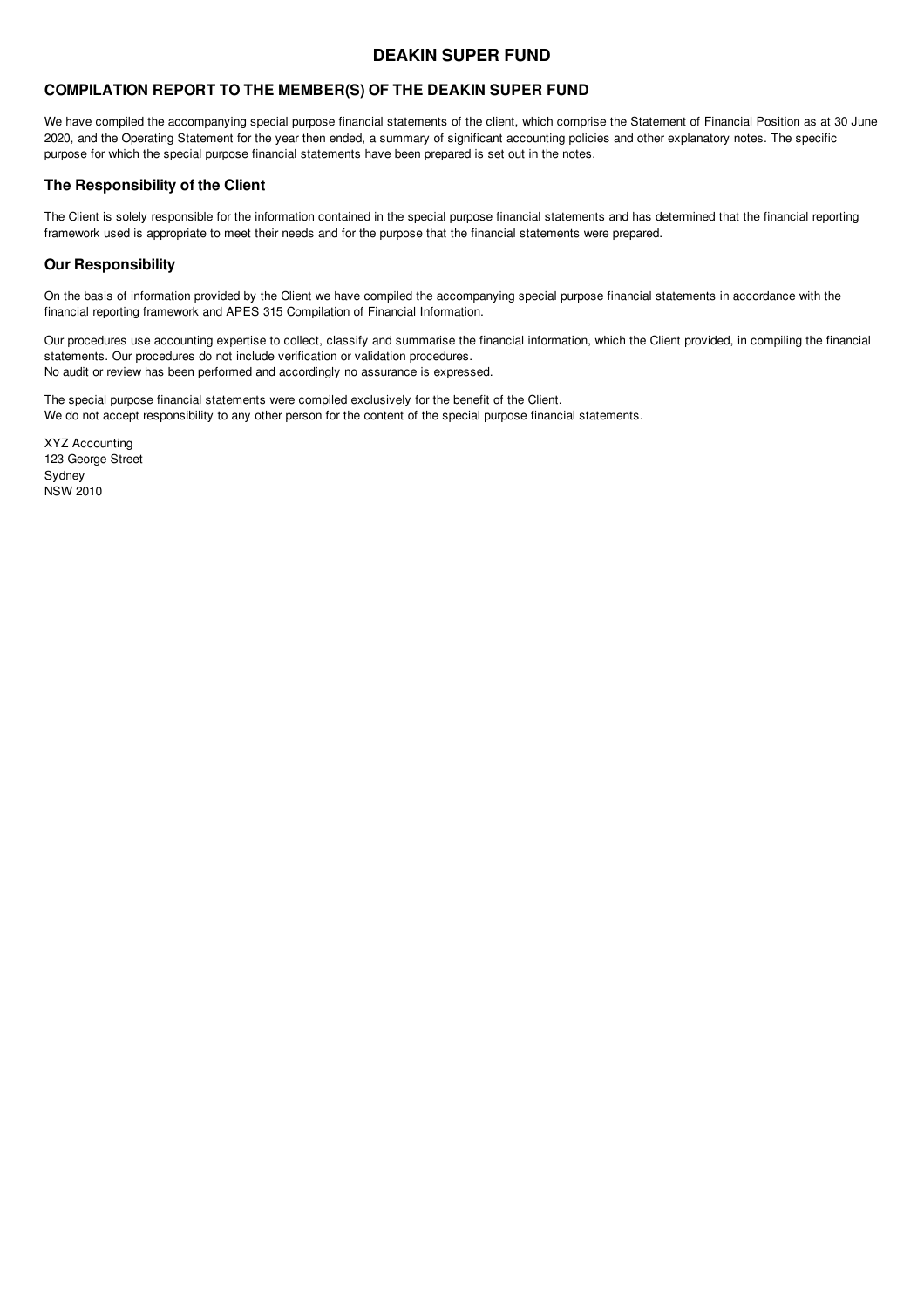## **DEAKIN SUPER FUND TRUSTEE DECLARATION**

The trustee has determined that the fund is not a reporting entity and that the special purpose financial statements should be prepared in accordance with the accounting policies described in the notes to the financial statements.

The trustees declare that:

- i. the financial statements and notes to the financial statements for the year ended 30 June 2020 present fairly, in all material respects, the financial position of the superannuation fund at 30 June 2020 and the results of its operations for the year then ended in accordance with the accounting policies described in the notes to the financial statements;
- ii. the financial statements and notes to the financial statements have been prepared in accordance with the requirements of the trust deed; and
- iii. the operation of the superannuation fund has been carried out in accordance with its trust deed and in compliance with the requirements of the Superannuation Industry (Supervision) Act 1993 and associated Regulations during the year ended 30 June 2020.

Signed in accordance with a resolution of the trustee by:

DATED: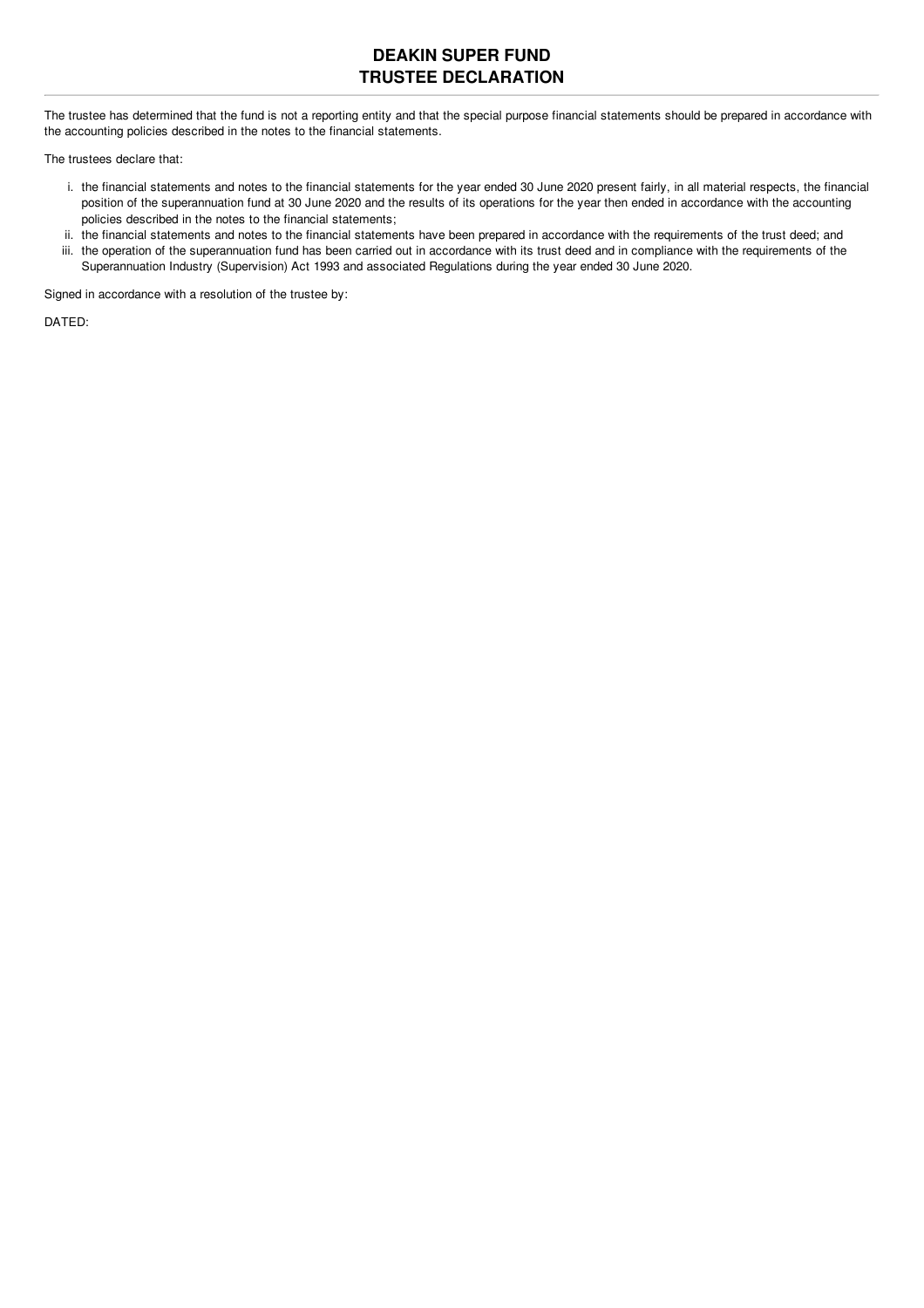## **DEAKIN SUPER FUND TRUSTEES DECLARATION**

The trustees have determined that the fund is not a reporting entity and that the special purpose financial statements should be prepared in accordance with the accounting policies described in the notes to the financial statements.

The trustees declare that:

- the financial statements and notes to the financial statements for the year ended 30 June 2020 present fairly, in all material respects, the financial position of the superannuation fund at 30 June 2020 and the results of its operations for the year then ended in accordance with the accounting policies described in the notes to the financial statements;
- the financial statements and notes to the financial statements have been prepared in accordance with the requirements of the trust deed; and the operation of the superannuation fund has been carried out in accordance with its trust deed and in compliance with the requirements of the
- Superannuation Industry (Supervision) Act 1993 and associated Regulations during the year ended 30 June 2020.

Signed in accordance with a resolution of the trustees by:

------------------------------------------------------------------

Name: James Deakin **Trustee** 

------------------------------------------------------------------ Name: Myrna Deakin Trustee

DATED: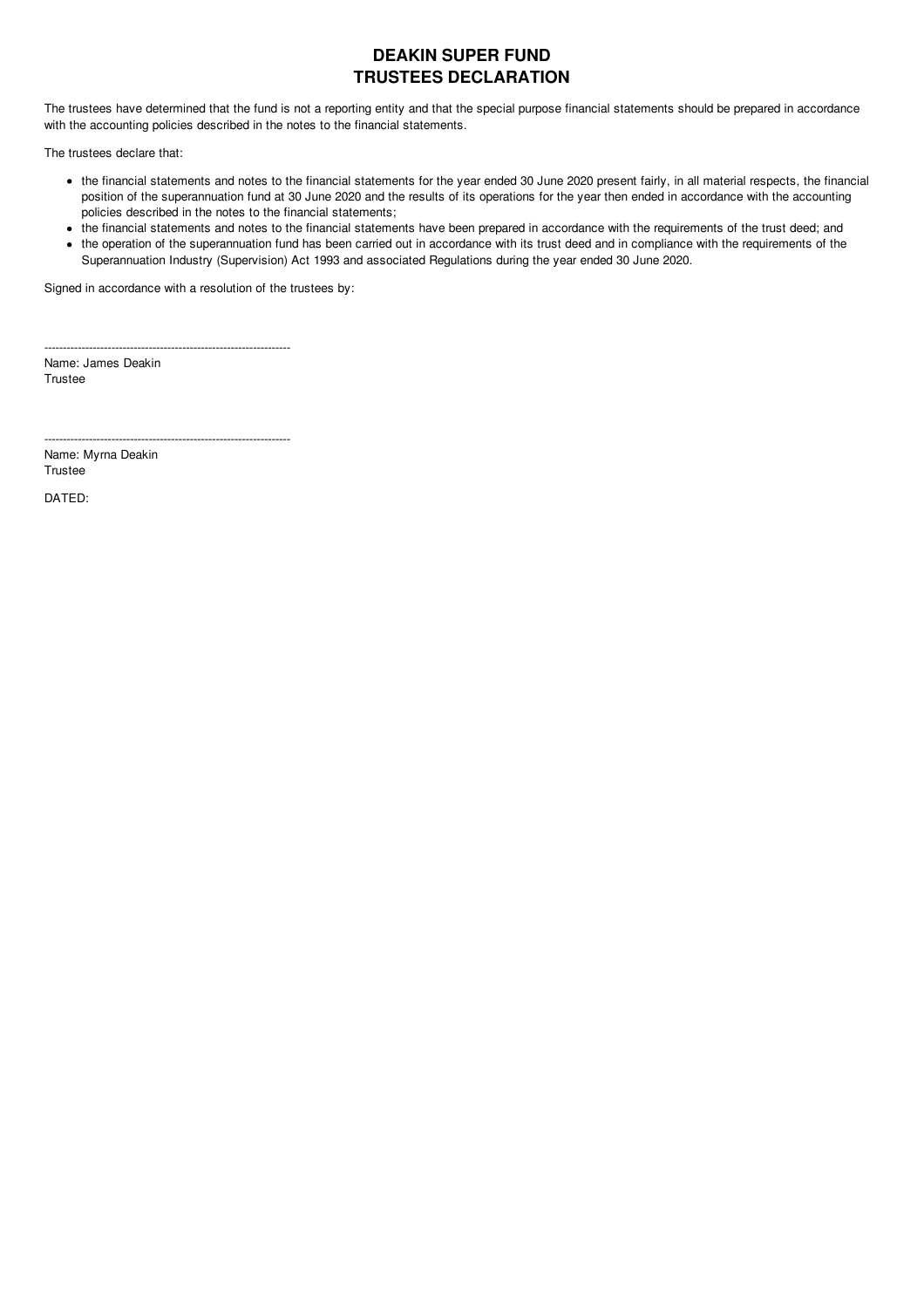## **DEAKIN SUPER FUND NOTES TO THE FINANCIAL STATEMENTS FOR THE YEAR ENDED 30 June 2020**

## **1. General information**

These financial statements are prepared on the basis that the Fund is a non-reporting entity. There are no users dependant on these financial reports as general purpose financial statements. These financial statements have been prepared to meet the requirements of the Superannuation Industry (Supervision) Act 1993 and associated Regulations, the trust deed of the fund and the needs of members.

This financial report consists of the financial statements for Deakin Super Fund ("the Fund"). The financial statements were authorised for issue by the Trustees of the Fund.

The following significant accounting policies, which are consistent with the policies applied in the previous period unless otherwise stated, have been adopted in the preparation of the financial statements.

## **2. Measurement of investments**

The Fund recognises financial assets and liabilities on the date it becomes party to the contractual agreement (trade date). Investments are derecognised when the rights to receive cashflows from the investments have expired or the Fund has transferred substantially all risks and rewards of ownership.

Investments of the fund have been measured at market values. For the purposes of these financial reports, market value is defined as the amount that a willing buyer of the asset could reasonably be expected to pay to acquire the asset from a willing seller if all of the following assumptions were made:

- buyer and the seller dealt with each other at arm's length in relation to the sale
- sale occurred after proper marketing of the asset
- buyer and the seller acted knowledgeably and prudentially in relation to the sale

Net market value has been determined as follows:

- Shares and other listed securities listed at market quotations at the reporting date;
- Units in managed funds by reference to the unit redemption price at the end of the reporting period;
- Fixed-interest securities by reference to the redemption price at the end of the reporting period;
- Insurance policies are valued at the surrender value of the policy;
- Unlisted investments are stated at trustees' assessment based on estimated market value at balance date or where necessary, an external valuer's opinion; and
- Investment property at the trustees' assessment of market value or where necessary a qualified independent valuer's opinion at the end of reporting period

Financial liabilities, such as trade creditors and other payables, are measured at the gross value of the outstanding balance at the end of the reporting period. The trustees have determined that the gross value of the fund's financial liabilities is equivalent to their market values. Any remeasurement changes in the gross values of non-current financial liabilities (including liabilities for members' accrued benefits) are recognised in the operating statement in the periods in which they occur.

## **3. Cash and Cash Equivalents**

For the purpose of this financial report, cash and cash equivalents include cash on hand, deposits at call with financial institutions, other short term highly liquid investments with original maturities of three months or less from the date of acquisition that are readily convertible to known amounts of cash and which are subject to an insignificant risk of changes in value.

## **4. Revenue**

Revenue is recognised at the fair value of the consideration received or receivable.

### **Interest revenue**

Interest revenue is recognised in respect of fixed-interest securities, and cash and cash equivalent balances. Interest revenue is recognised upon receipt.

#### **Dividend revenue**

Dividend revenue is recognised when the dividend has been paid or, in the case of dividend reinvestment schemes, when the dividend is credited to the benefit of the fund.

#### **Rental revenue**

Rental revenue arising from operating leases on investment properties is recognised on an accrual basis.

#### **Distribution revenue**

Distributions from unit trusts and managed funds are recognised as at the date the unit value is quoted ex-distribution and if not received at the end of the reporting period, are reflected in the statement of financial position as a receivable.

## **5. Liability for Accrued Benefits**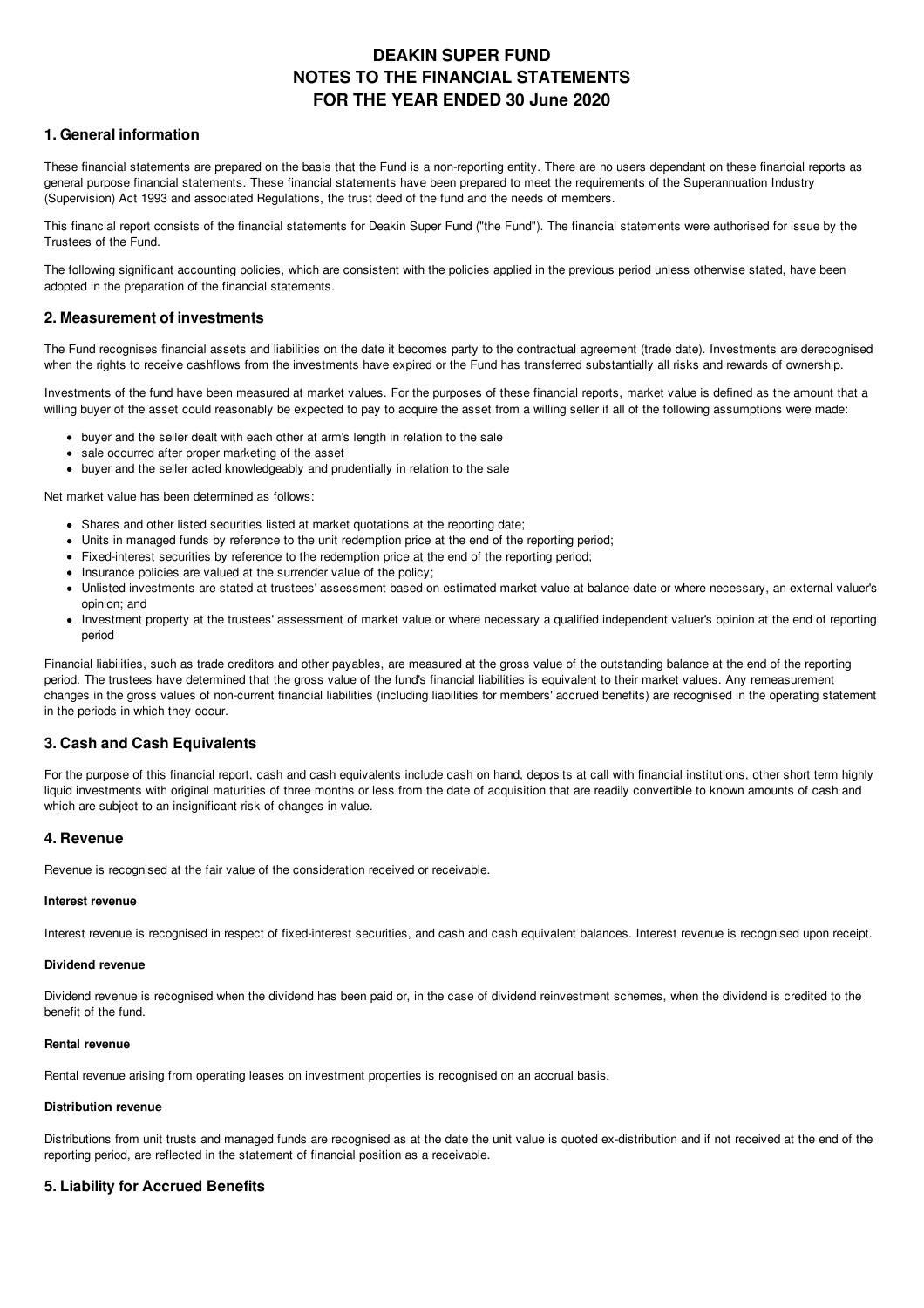The liability for accrued benefits represents the fund's present obligation to pay benefits to members and beneficiaries, and has been calculated as the difference between the carrying amount of the assets and the carrying amount of the other payables and income tax liabilities as at the end of the reporting period.

## **6. Payables**

Payables include amounts due to brokers, liabilities and accrued expenses owing by the Fund which are unpaid as at balance date. Trades are recorded on trade date, and normally settled within three business days. Purchases of securities and investments that are unsettled at reporting date are included in payables.

## **7. Receivables**

Receivables may include amounts for dividends, interest, trust distributions and amounts due from brokers. Dividends and trust distributions are accrued when the right to receive payment is established. Interest is accrued at the reporting date from the time of last payment using the effective interest rate method. Amounts due from brokers represent receivables for securities sold that have been contracted for but not yet delivered by the end of the year. Trades are recorded on trade date, and normally settled within three business days.

## **8. Goods and Services Tax**

Revenues, expenses and assets are recognised net of the amount of GST, except where the amount of GST incurred is not recoverable from the Australian Taxation Office (ATO).

The net amount of GST recoverable from, or payable to, the ATO is included with other receivables or other payables in the statement of financial position.

## **9. Events Occurring after the Balance Sheet Date**

No significant events have occurred since balance date.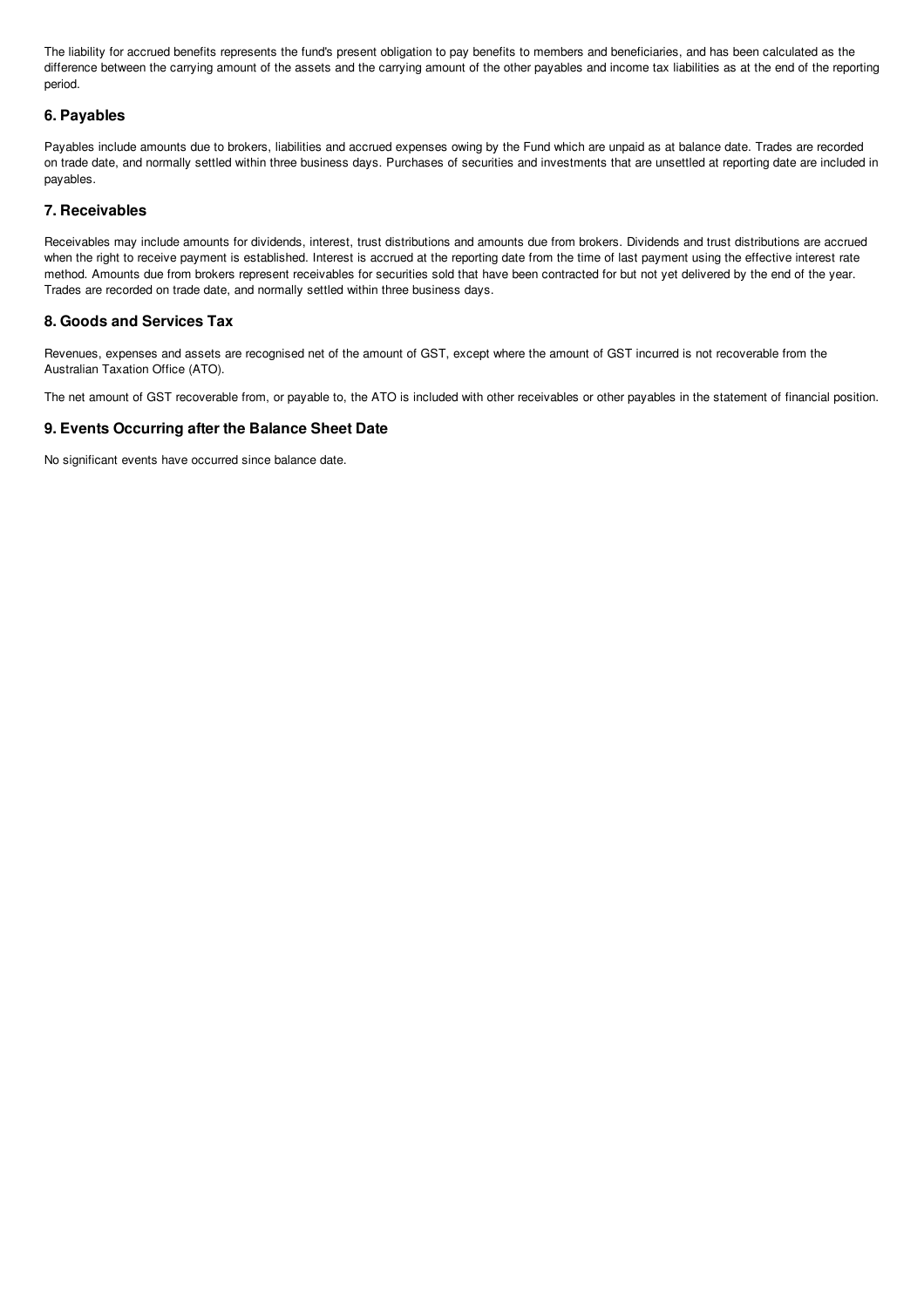## **DEAKIN SUPER FUND TRUSTEES RESOLUTIONS**

### **REPORTS AND STATEMENTS:**

The Statement of Financial Position, Operating Statement, Statement of Taxable Income and Notes thereto, Trustee's Declaration, Auditor's Report, and the Self Managed Superannuation Fund Annual Return for the period ended 30 June 2020 were tabled.

It was resolved that:

(a) The Statement of Financial Position, Operating Statement, Statement of Taxable Income and Notes thereto and the Auditor's Report be adopted by the Trustee/s and the Trustee/s be authorised to sign the Trustee Declaration.

(b) The Self Managed Superannuation Fund Annual Return be adopted and signed by a representative of the Trustee/s, and

(c) The Trustee's Declaration be adopted by theTrustee/s.

#### **INVESTMENT STRATEGY:**

The allocation of the fund's assets and the fund's investment performance over the financial year were reviewed and found to be within acceptable ranges outlined in the investment strategy. After considering the risk, rate of return and liquidity of the investments and the ability of the fund to discharge its existing liabilities, it was resolved that the investment strategy continues to reflect the purposes and circumstances of the fund and its members. Accordingly, no changes in the investment strategy were required.

#### **INSURANCE COVER:**

The trustee(s) reviewed the current life and total and permanent disability insurance coverage on offer to the members and resolved that the current insurance arrangements were appropriate for the fund.

### **ALLOCATION OF INCOME:**

It was resolved that the income of the fund would be allocated to the members based on their average daily balance (an alternative allocation basis may be percentage of opening balance).

#### **INVESTMENT ACQUISITIONS:**

It was resolved to ratify the investment acquisitions throughout the financial year ended 30 June 2020.

### **INVESTMENT DISPOSALS:**

It was resolved to ratify the investment disposals throughout the financial year ended 30 June 2020.

#### **TRUSTEE STATUS:**

Each of the trustee(s) confirmed that they are qualified to act as trustee(s) of the fund and that they are not disqualified persons as defined by s 120 of the SISA.

#### **CONTRIBUTIONS RECEIVED:**

It was resolved that the contributions during the year be allocated to members on the basis of the schedule provided by the principal Fund employer.

### **ACCEPTANCE OF ROLLOVERS**

The trustee has ensured that any roll-over made to the Fund, meets the requirements of the Fund's deed and does not breach the superannuation laws in relation to:

1. making roll-over between Funds; and,

2. breaching the Fund or the member investment strategy.

The trustee has reviewed the roll-over and received advice that the roll-over is in accordance with the Trust Deed and the rules of the Fund and the superannuation laws. As such the trustee has resolved to accept the roll-over on behalf of the member.

### **PAYMENT OF BENEFITS**

The trustee has ensured that any payment of benefits made from the Fund, meets the requirements of the Fund's deed and does not breach the superannuation laws in relation to:

1. making payments to members; and,

2. breaching the Fund or the member investment strategy.

The trustee has reviewed the payment of the benefit and received advice that the transfer is in accordance with the Deed and the superannuation laws. As such the trustee has resolved to allow the payment of the benefits on behalf of the member.

## **CLOSURE:**

Signed as a true record -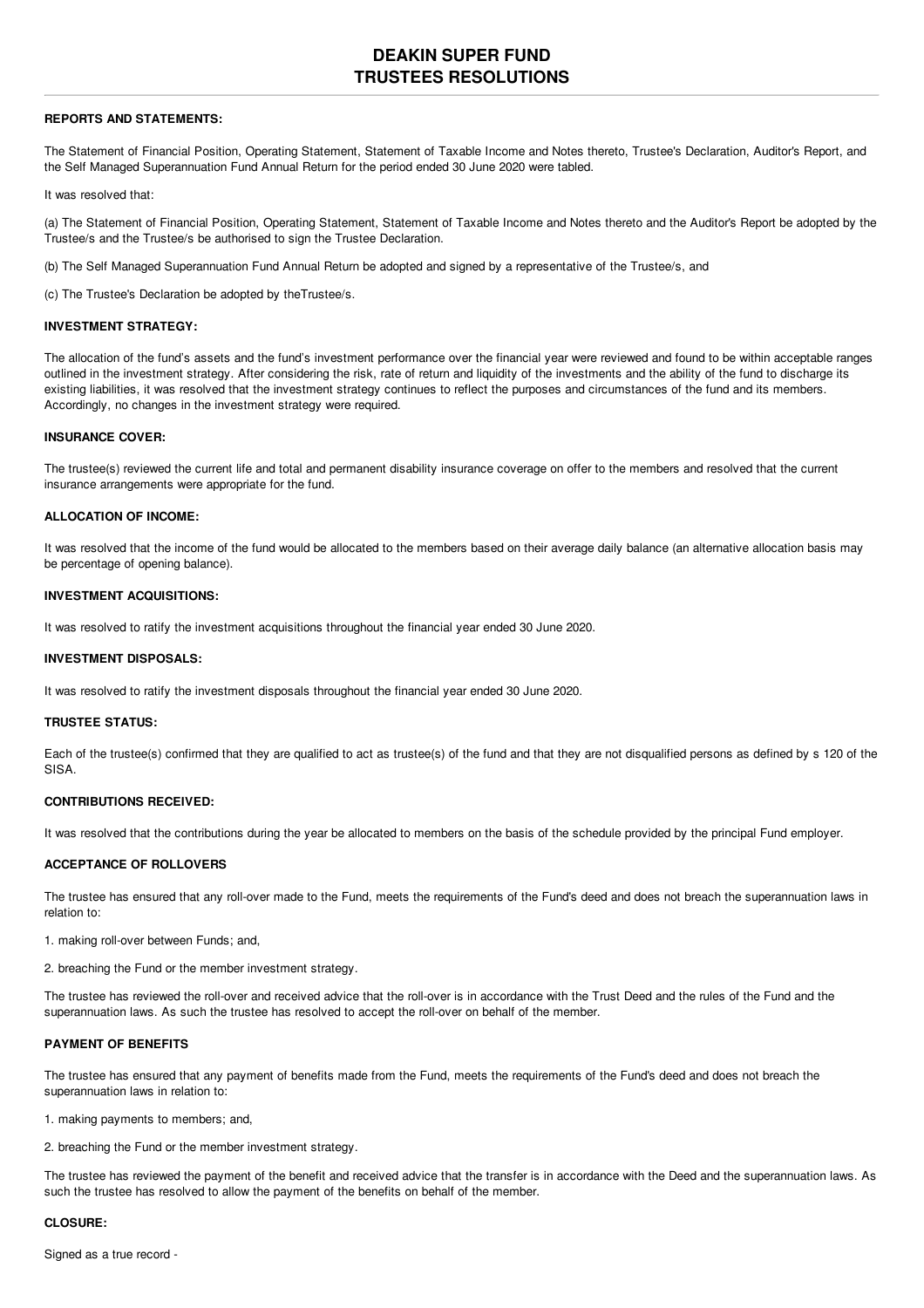Name: James Deakin Trustee

-------------------------

Ξ.

---------------------- $\overline{\phantom{a}}$ Name: Myrna Deakin

Trustee

DATED: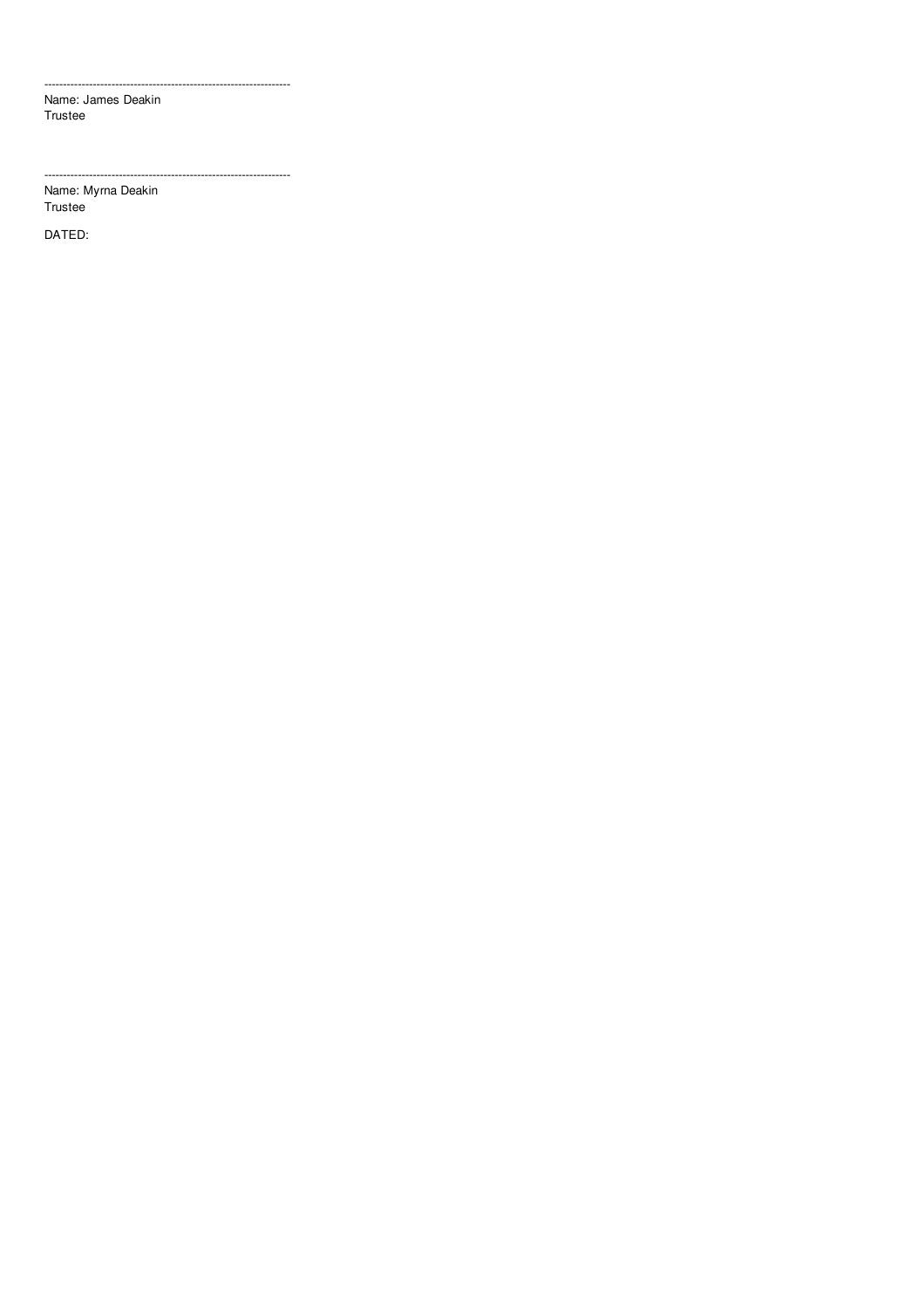## **Approved SMSF auditor details**

### **Self-managed superannuation fund details**

**Self-managed superannuation fund (SMSF) name: Deakin Super Fund**

**Australian business number (ABN): 51824753556**

**Tax file number (TFN): 123456782**

**Year of income being audited 30 June 2020**

#### **To the SMSF trustees**

of the Deakin Super Fund

## **Part A: Financial report**

#### **Approved SMSF auditor's Opinion**

I have audited the special purpose financial report of the Deakin Super Fund comprising the statement of financial position as at 30 June 2020, and the operating statement, statement of changes in equity for the year then ended, a summary of significant accounting policies and other explanatory notes of the Deakin Super Fund for the year ended 30 June 2020.

#### In my opinion the financial report:

presents fairly, in all material respects, in accordance with the accounting policies described in the notes to the financial statements, the financial position of the fund at 30 June 2020 and the results of its operations for the year then ended.

#### **Basis for Opinion**

My audit has been conducted in accordance with Australian Auditing Standards. My responsibilities under those standards are further described in the Approved SMSF Auditor's Responsibilities for the Audit of the Financial Report section of this report. I am independent of the self-managed superannuation fund in accordance with the ethical requirements of the Accounting Professional and Ethical Standards Board's APES 110 Code of Ethics for Professional Accountants (the Code) as required by the Superannuation Industry (Supervision) Regulations 1994 (SISR). I have also fulfilled my other ethical responsibilities in accordance with the Code.

I believe that the audit evidence I have obtained is sufficient and appropriate to provide a basis for my audit opinion.

### **Responsibilities of SMSF trustees for the financial report**

Each SMSF trustee (individual trustee or director of corporate trustee) is responsible for the preparation and fair presentation of the financial report in accordance with the financial reporting requirements of the SMSF's governing rules, the SISA and the SISR. Each trustee is also responsible for such internal controls as they determine are necessary to enable the preparation and fair presentation of a financial report that is free from material misstatement, whether due to fraud or error.

In preparing the financial report, the trustees are responsible for assessing the fund's ability to continue as a going concern, disclosing, as applicable, matters relating to going concern and using the going concern basis of accounting unless the trustees intend to wind-up the fund. The going concern basis of accounting is appropriate when it is reasonably foreseeable that the fund will be able to meet its liabilities as they fall due.

The trustees are responsible for overseeing the fund's financial reporting process.

## **Approved SMSF auditor's responsibilities for the audit of the financial report**

My responsibility is to express an opinion on the financial report based on my audit. I have conducted an independent audit of the financial report in order to express an opinion on it to the trustees.

My objective is to obtain reasonable assurance about whether the financial report as a whole is free from material misstatement, whether due to fraud or error, and to issue an auditor's report that includes my opinion. Reasonable assurance is a high level of assurance, but is not a guarantee that an audit conducted in accordance with the Australian Auditing Standards will always detect a material misstatement when it exists. Misstatements can arise from fraud or error and are considered material if, individually or in aggregate, they could reasonably be expected to influence the economic decisions of trustees taken on the basis of this financial report.

I have complied with the competency standards set by Australian Securities & Investments Commission (ASIC). My audit has been conducted in accordance with Australian Auditing Standards. These standards require that I comply with relevant ethical requirements relating to audit engagements, and plan and perform the audit to obtain reasonable assurance as to whether the financial report is free from material misstatement.

As part of an audit in accordance with Australian Auditing Standards, I exercise professional judgment and maintain professional scepticism throughout the audit. I also:

Identify and assess the risks of material misstatement of the financial report, whether due to fraud or error, design and perform audit procedures responsive to those risks, and obtain audit evidence that is sufficient and appropriate to provide a basis for my opinion. The risk of not detecting a material misstatement resulting from fraud is higher than for one resulting from error, as fraud may involve collusion, forgery, intentional omissions,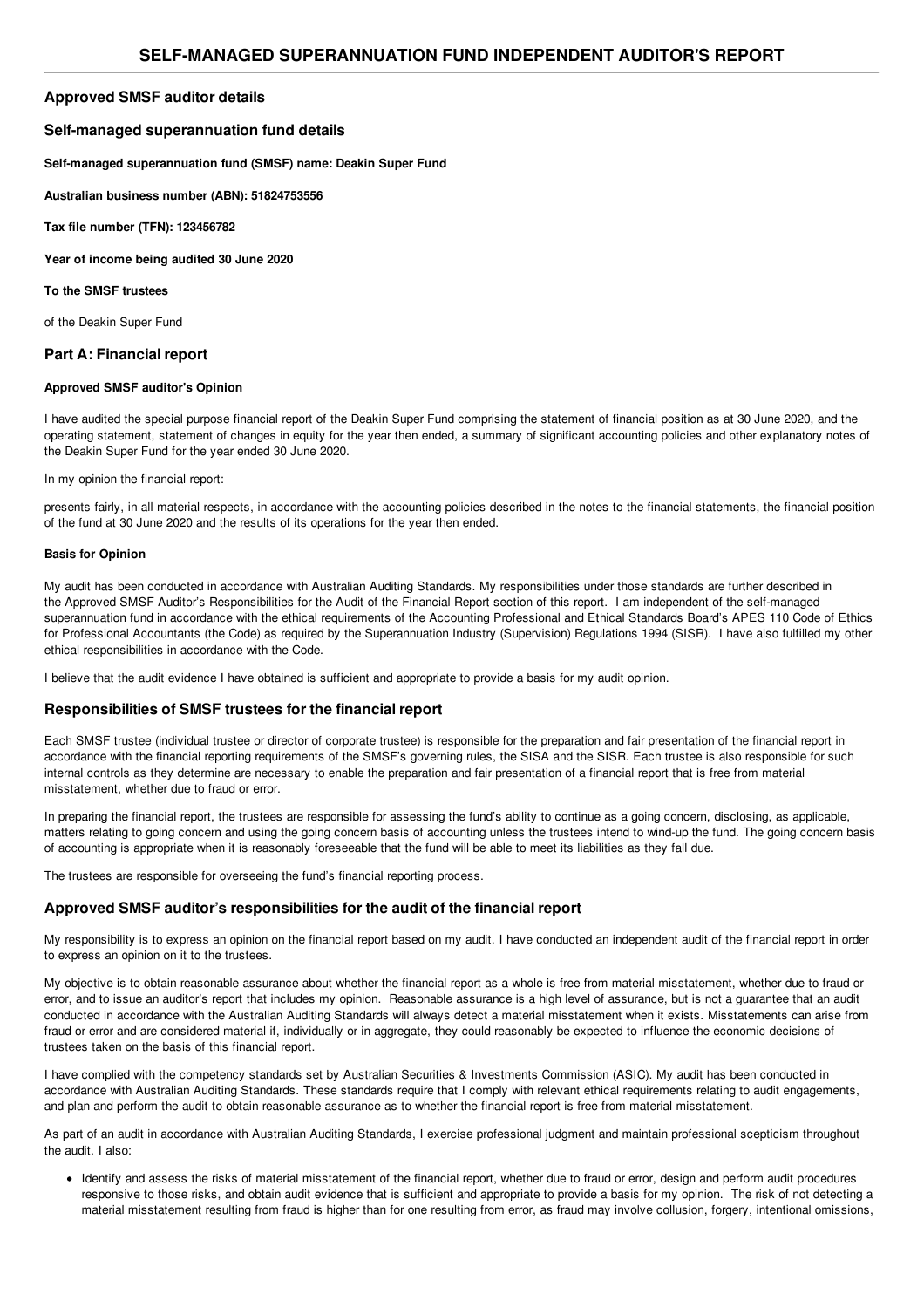misrepresentations, or the override of internal control.

- Obtain an understanding of internal controls relevant to the audit in order to design audit procedures that are appropriate in the circumstances, but not for the purpose of expressing an opinion on the effectiveness of the fund's internal control.
- Evaluate the appropriateness of accounting policies used and the reasonableness of accounting estimates and related disclosures made by the trustees.
- Conclude on the appropriateness of trustees' use of the going concern basis of accounting and, based on the audit evidence obtained, whether a material uncertainty exists related to events or conditions that may cast significant doubt on the fund's ability to continue as a going concern. If I conclude that a material uncertainty exists, I am required to draw attention in the auditor's report to the related disclosures in the financial report or, if such disclosures are inadequate, to modify my opinion. My conclusions are based on the audit evidence obtained up to the date of the auditor's report. However, future events or conditions may cause the fund to cease to continue as a going concern.
- Evaluate the overall presentation, structure and content of the financial report, including the disclosures, and whether the financial report represents the underlying transactions and events in a manner that achieves fair presentation.

I communicate with the trustees regarding, among other matters, the planned scope and timing of the audit and significant audit findings, including any significant deficiencies in internal control that I identify during the audit.

## **Part B: Compliance report**

### **Approved SMSF Auditor's Opinion**

I have performed a reasonable assurance engagement on the Deakin Super Fund to provide an opinion in relation to its compliance, in all material respects, with the applicable provisions of the SISA and the SISR as listed below in the *Approved SMSF auditor's responsibility* section of this report.

In my opinion, each trustee of Deakin Super Fund has complied, in all material respects, with the applicable provisions of the SISA and the SISR specified below, for the year ended 30 June 2020.

#### **Basis for Opinion**

I have conducted my engagement in accordance with Standard on Assurance Engagements ASAE 3100 Compliance Engagements issued by the Auditing and Assurance Standards Board.

I believe that the evidence I have obtained is sufficient and appropriate to provide a basis for my opinion.

#### **Independence and quality control**

I have complied with the independence requirements in accordance with the Accounting Professional and Ethical Standards Board's APES 110 *Code of Ethics for Professional Accountants* (the Code) as required by the SISR.

I apply Australian Standard on Quality Control 1 ASQC 1 Quality Control for *Firms that Perform Audits* and *Reviews of Financial Reports* and *Other Financial Information*, and *Other Assurance Engagements* in undertaking this assurance engagement.

I have complied with the competency standards set by ASIC.

### **SMSF trustees' responsibility for compliance**

Each SMSF trustee is responsible for complying with the requirements of the SISA and the SISR and for identifying, designing and implementing internal controls as they determine necessary to meet compliance requirements and monitor ongoing compliance.

#### **Approved SMSF auditor's responsibility for the compliance report**

My responsibility is to express an opinion on the trustees' compliance with the applicable requirements of the SISA and the SISR, based on the compliance engagement. My procedures included testing that the fund has an investment strategy that complies with the SISA and that the trustees make investments in line with that strategy, however, no opinion is made on its appropriateness to the fund members.

My reasonable assurance engagement has been conducted in accordance with applicable Standards on Assurance Engagements issued by the Auditing and Assurance Standards Board, to provide reasonable assurance that the trustees of the fund have complied, in all material respects, with the relevant requirements of the following provisions (to the extent applicable) of the SISA and the SISR.

Sections: 17A, 35AE, 35B, 35C(2), 62, 65, 66, 67,67A, 67B, 82-85, 103, 104, 104A, 105, 109, 126K

Regulations: 1.06(9A), 4.09, 4.09A, 5.03, 5.08, 6.17, 7.04, 8.02B, 13.12, 13.13, 13.14, 13.18AA

An assurance engagement to report on the fund's compliance with the applicable requirements of the SISA and the SISR involves performing procedures to obtain evidence about the compliance activity and controls implemented to meet the compliance requirements. The procedures selected depend on my judgement, including the identification and assessment of risks of material non-compliance.

My procedures included examination, on a test basis, of evidence supporting compliance with those requirements of the SISA and the SISR for the year ended 30 June 2020.

These tests have not been performed continuously throughout the period, were not designed to detect all instances of non-compliance, and have not covered any other provisions of the SISA and the SISR apart from those specified.

#### **Inherent limitations**

Due to the inherent limitations of an assurance engagement, together with the internal control structure it is possible that fraud, error, or non-compliance with the listed provisions may occur and not be detected. A reasonable assurance engagement does not provide assurance on whether compliance with